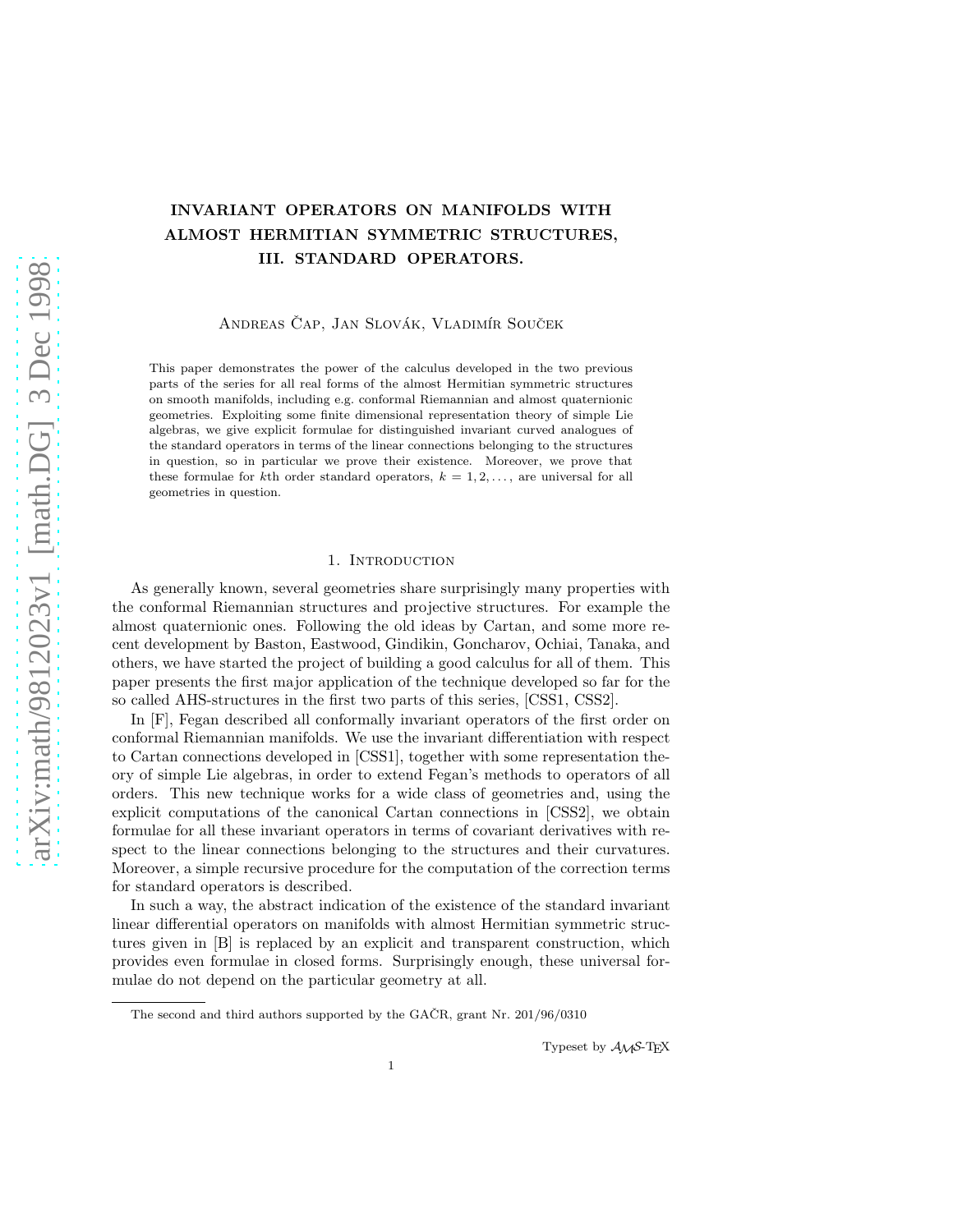In order to make the paper more self-contained, we have included a brief review of some background from [CSS1]. This concerns the short section 2 where we also fix the notation used in the sequel. The sections 3 through 5 provide the necessary development in representation theory. In order to address a wider audience among differential geometers, we try to be quite detailed here. Section 6 gives the main existence result (Theorem 6.5) and the explicit formulae are established in section 7 (Theorems 7.4 and 7.9). Some technical points are postponed to two appendices.

#### 2. A calculus for Cartan connections

The aim of this section is to summarize for convenience of the reader the main development from [CSS1]. Full details and proofs can be found there.

2.1 AHS structures. A basic datum distinguishing a particular AHS structure is a real simple Lie group G with the Lie algebra  $\mathfrak{g}$ , which is |1|-graded, i.e.

$$
\mathfrak{g}=\mathfrak{g}_{-1}\oplus\mathfrak{g}_0\oplus\mathfrak{g}_1
$$

with  $[\mathfrak{g}_i, \mathfrak{g}_j] \subset \mathfrak{g}_{i+j}$ ;  $\mathfrak{g}_j = \{0\}, j \neq -1, 0, 1$ . There is a list of all simple real  $|1|$ graded Lie algebras (see [KN]). Their complexification is a semisimple |1|-graded complex Lie algebra. The classification of complex simple |1|-graded Lie algebras corresponds to the well known list of Hermitian symmetric spaces. The latter fact has been the origin of the name  $A$ (lmost) H(ermitian) S(ymmetric) we use.

The subalgebras  $\mathfrak{g}_{\pm 1}$  are commutative and dual to each other with respect to the Killing form. The algebra  $\mathfrak{g}_0$  is reductive with one-dimensional center, which is generated by the grading element  $E$ , which is characterized by the fact that each of the subalgebras  $\mathfrak{g}_i$ ,  $j = -1, 0, 1$ , ist the eigenspaces for the adjoint action of E with eigenvalue j. The semisimple part  $[\mathfrak{g}_0, \mathfrak{g}_0]$  of  $\mathfrak{g}_0$  will be denoted by  $\mathfrak{g}_0^s$ .

The subgroups P, resp.  $P_1$  of G correspond to the Lie algebra  $\mathfrak{p} = \mathfrak{g}_0 \oplus \mathfrak{g}_1$ , resp.  $\mathfrak{g}_1$ . The group  $P_1$  is a normal subgroup of P and the group  $G_0 = P/P_1$  has the Lie algebra  $\mathfrak{g}_0$ . Let us mention that we have used the letter B instead of P in [CSS1].

The typical and best understood example of AHS structures is a conformal structure on a manifold  $M$ . A standard way to define it is a reduction of the frame bundle of M to the conformal group  $G_0 = CO(n, \mathbb{R})$ . A classical theorem going back to Cartan gives a construction of a P-principal bundle  $\mathcal G$  (where P is a semidirect product of  $G_0$  and  $\mathbb{R}^n$ ) over M and a uniquely defined Cartan connection  $\omega$  on G. Such data were considered by Cartan as a curved analogue of the flat model  $G/P$  (an example of his 'espaces généralisés'). The characteristic properties of the Cartan connection  $\omega$  are a simple generalization of properties of the Maurer-Cartan form  $\omega$  on  $G/P$ .

Following previous results by Tanaka, Ochiai, and Baston, a simple and transparent principal bundle approach to a canonical construction of the principal bundle  $\mathcal G$  with structure group P and of the Cartan connection  $\omega$  on  $\mathcal G$  from the standard first order  $G_0$ -structure on M was described in [CSS2]. We shall not need the construction here and we shall start with  $\mathcal G$  and  $\omega$  as with a given prescribed data, giving to M the structure of an AHS manifold.

2.2 The Cartan connection and the invariant differential. So we suppose that a P-principal bundle G on M and the Cartan connection  $\omega \in \Omega^1(\mathcal{G}, \mathfrak{g})$  is given on  $\mathcal G$  (for the definition and properties of the Cartan connections, see [CSS1]).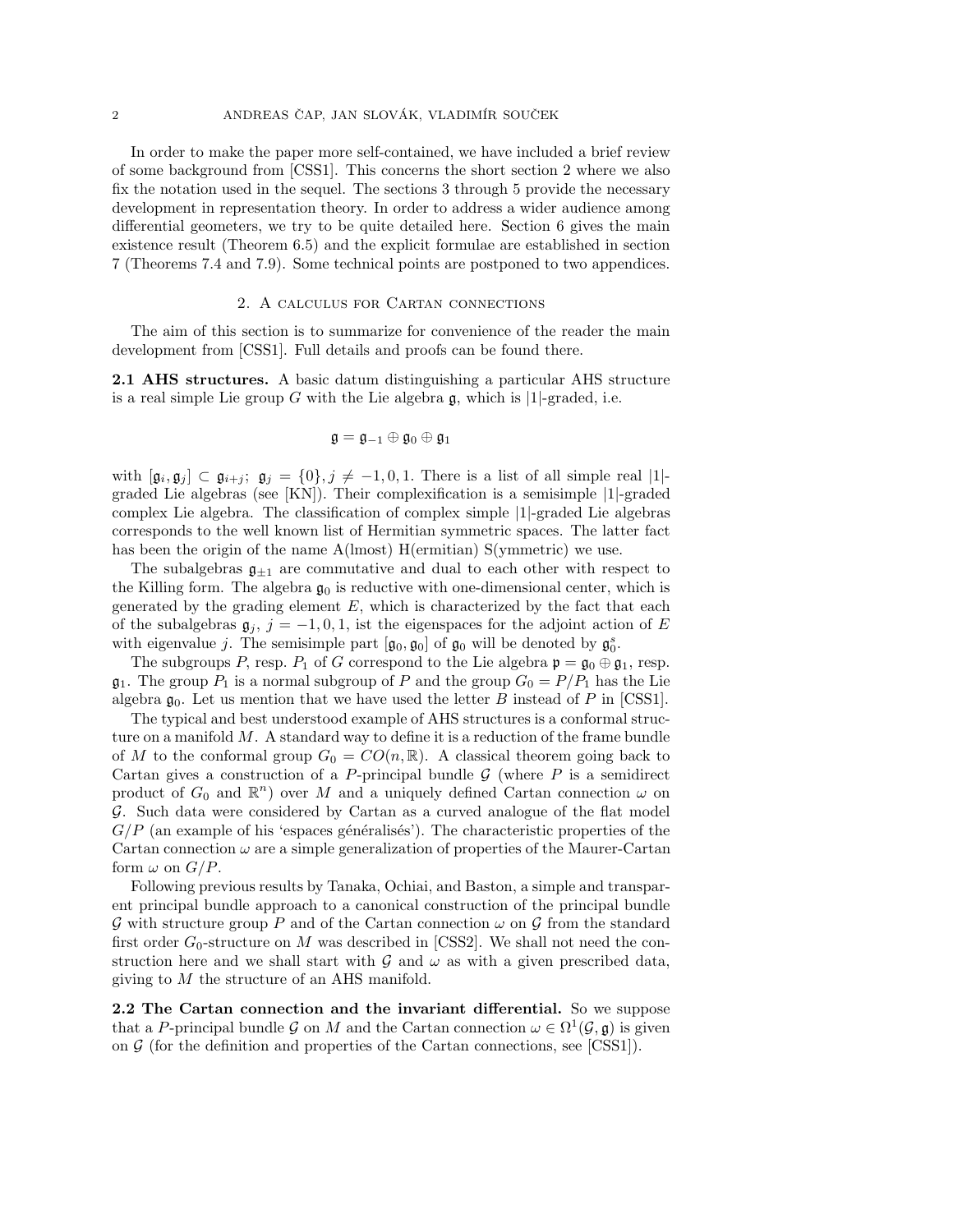Any Cartan connection defines an absolute parallelism of  $G$  and for any vector space  $V$ , we can define the *invariant differential* 

$$
\nabla^\omega : \mathcal{C}^\infty(\mathcal{G}, \mathbb{V}) \to \mathcal{C}^\infty(\mathcal{G}, \mathfrak{g}_{-1}^* \otimes \mathbb{V})
$$

by

$$
\nabla^{\omega} s(u)(X) \equiv \nabla^{\omega}_X s(u) := [\omega^{-1}(X)s](u)
$$

where  $\omega^{-1}(X)$  is the constant vector field on G given by  $X \in \mathfrak{g}_{-1}$  and  $\omega$ . Notice also  $TM = \mathcal{G} \times_P \mathfrak{g}_{-1}$ ,  $T^*M = \mathcal{G} \times_P \mathfrak{g}_1$  in a canonical way.

If V is a (finite dimensional) P-module, than the space  $\mathcal{C}^{\infty}(\mathcal{G}, \mathbb{V})^P$  of equivariant maps is a 'frame form' of the space  $\Gamma(M, V)$  of smooth sections of the associated vector bundle  $V = \mathcal{G} \times_{P} \mathbb{V}$ . We would like to use  $\nabla^{\omega}$  for a construction of invariant differential operators. Unfortunately, the map  $\nabla^{\omega}s$ ,  $s \in C^{\infty}(\mathcal{G}, \mathbb{V})^P$ , does not usually belong to  $\mathcal{C}^{\infty}(\mathcal{G}, \mathfrak{g}_{-1}^* \otimes V)^P$ , it is not the frame form of a section of a suitable associated vector bundle over M. So  $\nabla^{\omega}$  does not define directly a differential operator on M.

A very useful procedure how to improve the situation is to introduce a functorial way how to define a structure of a P-module on the space

$$
J^1(\mathbb{V}):=\mathbb{V}\oplus (\mathfrak{g}_{-1}^*\otimes \mathbb{V})
$$

in such a way that the map

$$
s \in \mathcal{C}^{\infty}(\mathcal{G}, \mathbb{V})^P \mapsto (s, \nabla^{\omega} s) \in \mathcal{C}^{\infty}(\mathcal{G}, J^1(\mathbb{V}))^P
$$

has again values in the space of equivariant maps. The P-module structure on  $J^1(\mathbb{V})$  can be deduced easily from the corresponding homogeneous case (where it is just the representation inducing the homogeneous bundle  $J^1(V)$  of 1-jets of sections of V). Moreover, the Cartan connection  $\omega$  introduces the natural identifications of the first jet prolongations of the associated bundles  $V = \mathcal{G} \times_P \mathbb{V}$  with  $\mathcal{G} \times_P J^1(\mathbb{V})$ .

Consequently, any P-module homomorphism  $\Phi: J^1(\mathbb{V}) \to \mathbb{V}'$  induces a well defined differential operator from the space of sections of the bundle  $V$  to the space of sections of the bundle  $V'$ . Due to the fact that the Cartan connection is uniquely defined by the AHS structure, the corresponding operator is invariant with respect to any of the usual definitions of invariant operators (details on relations between various possible definitions of invariant operators can be found in [Slo]).

The situation most commonly considered is the case when  $V$  and  $V'$  are irreducible P-modules. It means that  $V$  (resp.  $V'$ ) are irreducible  $G_0$ -modules with the trivial action of the nilpotent part of P. In such a case, natural candidates for P-homomorphisms  $\Phi$  are projections from the space  $\mathfrak{g}_{-1}^* \otimes \mathbb{V}$  (considered as an  $\mathfrak{g}_0^s$ -module) onto its irreducible factors, extended by zero on the  $\mathbb {V}$  part of the module  $J^1(\mathbb{V})$ . We shall see below that for any such projection, there is just one specific value for the action of the grading element  $E$  for which the corresponding projection is a P-homomorphism and that any invariant first order differential operator on a manifold with a given AHS structure is obtained by this construction. For conformal structures, this was exactly the content of the classification theorem obtained by Fegan in [F] (see 7.2 below).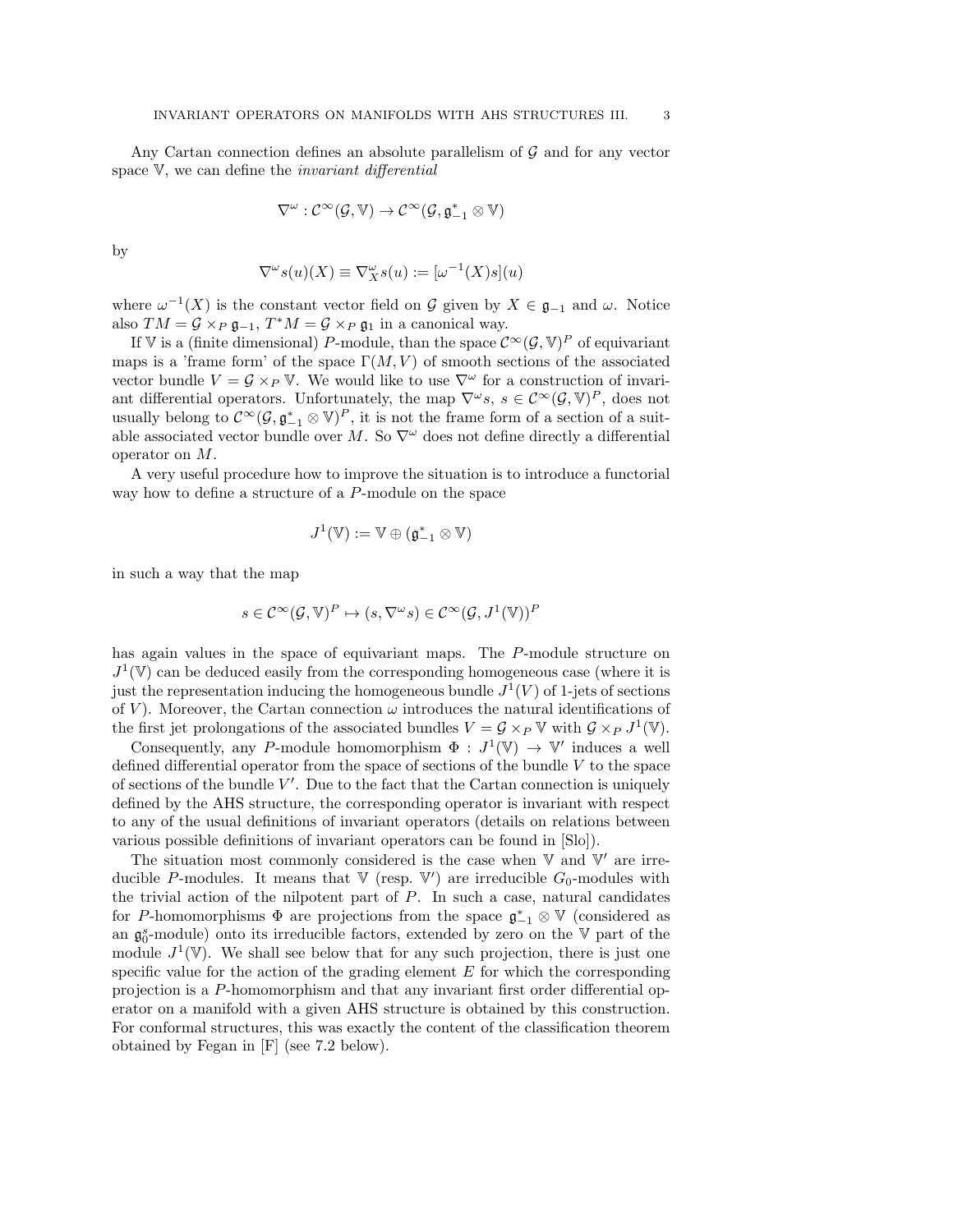2.3 Iterated differentiation, semiholonomic jets. Iteratively, we can define the functor  $\bar{J}^k(-)$  (the k-th semi-holonomic prolongation) mapping any P-module V to a submodule  $\bar{J}^k(\mathbb{V})$  of the P-module  $J^1(\bar{J}^{k-1}(\mathbb{V}))$ . Considered as a  $G_0$ -module, it looks like

$$
\bar{J}^k(\mathbb{V})=\mathbb{V}\oplus (\mathfrak{g}_{-1}^*\otimes \mathbb{V})\oplus\ldots\oplus (\otimes^k(\mathfrak{g}_{-1}^*)\otimes \mathbb{V}).
$$

As in the first order case, the iterated invariant differential  $(\nabla^{\omega})^k$  defines the map

$$
j_{\omega}^{k}: s \in \mathcal{C}^{\infty}(\mathcal{G}, \mathbb{V})^P \mapsto (s, \nabla^{\omega}s, \dots, (\nabla^{\omega})^k s) \in \mathcal{C}^{\infty}(\mathcal{G}, \bar{J}^k(\mathbb{V}))^P
$$

.

Moreover, if  $V = \mathcal{G} \times_P \mathbb{V}$  is the bundle associated to  $\mathbb{V}$ , then its kth semi-holonomic jet prolongation  $\bar{J}^k(V)$  is the bundle associated to the representation  $\bar{J}^k(\mathbb{V})$ . Thus construction of a large class of higher order invariant differential operators is now possible as it was in the first order case: It is sufficient to take any P-homomorphism from  $\bar{J}^k(\mathbb{V})$  to a P-module  $\mathbb{V}'$  and to compose it with the map  $j^k_\omega$ .

The question to be answered is how to construct such P-module homomorphisms. If  $V$  is an irreducible P-module, then it is easy to find all  $G_0$ -module homomorphisms between the corresponding modules using representation theory. An explicit criterion showing when such a  $G_0$ -homomorphisms is actually a P-module homomorphism, was proved in [CSS1] and will be used below to prove existence results for invariant operators (see 5.2 for more details).

2.4 Distinguished connections, the deformation tensor. Invariant operators are given as a composition of a suitable P-homomorphism and the Cartan connection. To express the result in standard terms (covariant derivatives, curvature terms) and to find explicit formulas for it, we need more information.

Let us recall first the relation between the original first order structure  $\mathcal{G}_0$  on  $M$  (e.g. a conformal one in the best known example) and the P-principal bundle G constructed from it. If  $P_1$  is the Lie group corresponding to the Lie algebra  $\mathfrak{g}_1$ , then  $\mathcal{G}_0 \simeq \mathcal{G}/P_1$ . The value of the Cartan connection  $\omega$  can be split with respect to the grading of  $\mathfrak g$  as  $\omega = \omega_{-1} + \omega_0 + \omega_1$ . For any  $G_0$ -equivariant section  $\sigma: \mathcal G_0 \to \mathcal G$ (which always exists), the pullback  $\sigma^* \omega_0$  is a principal connection on  $\mathcal{G}_0$ . The space of all such connections is an affine space modeled on the space of 1-forms on M. We have got in such a way a distinguished class of connections on  $M$  which are completely characterized by the requirements that they have to belong to  $\mathcal{G}_0$ , and their torsion has to coincide with the  $\mathfrak{g}_{-1}$ -component of the curvature of  $\omega$ . In the conformal case, for example, this class consists of all Weyl geometries (thus contains all Levi-Civita connections corresponding to any Riemannian metric chosen inside the given conformal class, in particular). The associated covariant derivatives are standard tools used for description of differential operators.

If  $\omega$  and  $\tilde{\omega}$  are two Cartan connections which differ only in the  $\mathfrak{g}_1$ -component, there exists an equivariant map  $\Gamma \in C^{\infty}(\mathcal{G}, \mathfrak{g}_{-1}^* \otimes \mathfrak{g}_1)$  such that  $\tilde{\omega} = \omega - \Gamma \circ \omega_{-1}$ . The map  $\Gamma$  is the P-equivariant representation on  $\mathcal G$  of a tensor on  $M$ , which is called the *deformation tensor*. In particular, once we fix the Cartan connection  $\omega$  and the  $G_0$ -equivariant section  $\sigma: \mathcal{G}_0 \to \mathcal{G}$ , there is the unique Cartan connection  $\tilde{\omega}$  which is  $\sigma$ -related to the pullback  $\sigma^*(\omega_{-1} + \omega_0)$ . This is the Cartan connection whose invariant derivative  $\nabla^{\tilde{\omega}}$  is as close to the covariant derivative  $\nabla^{\sigma^*\omega_0}$  as possible. The corresponding deformation tensor Γ then gives the full remaining comparison. For conformal structures, this is just the well known 'rho–tensor' having the following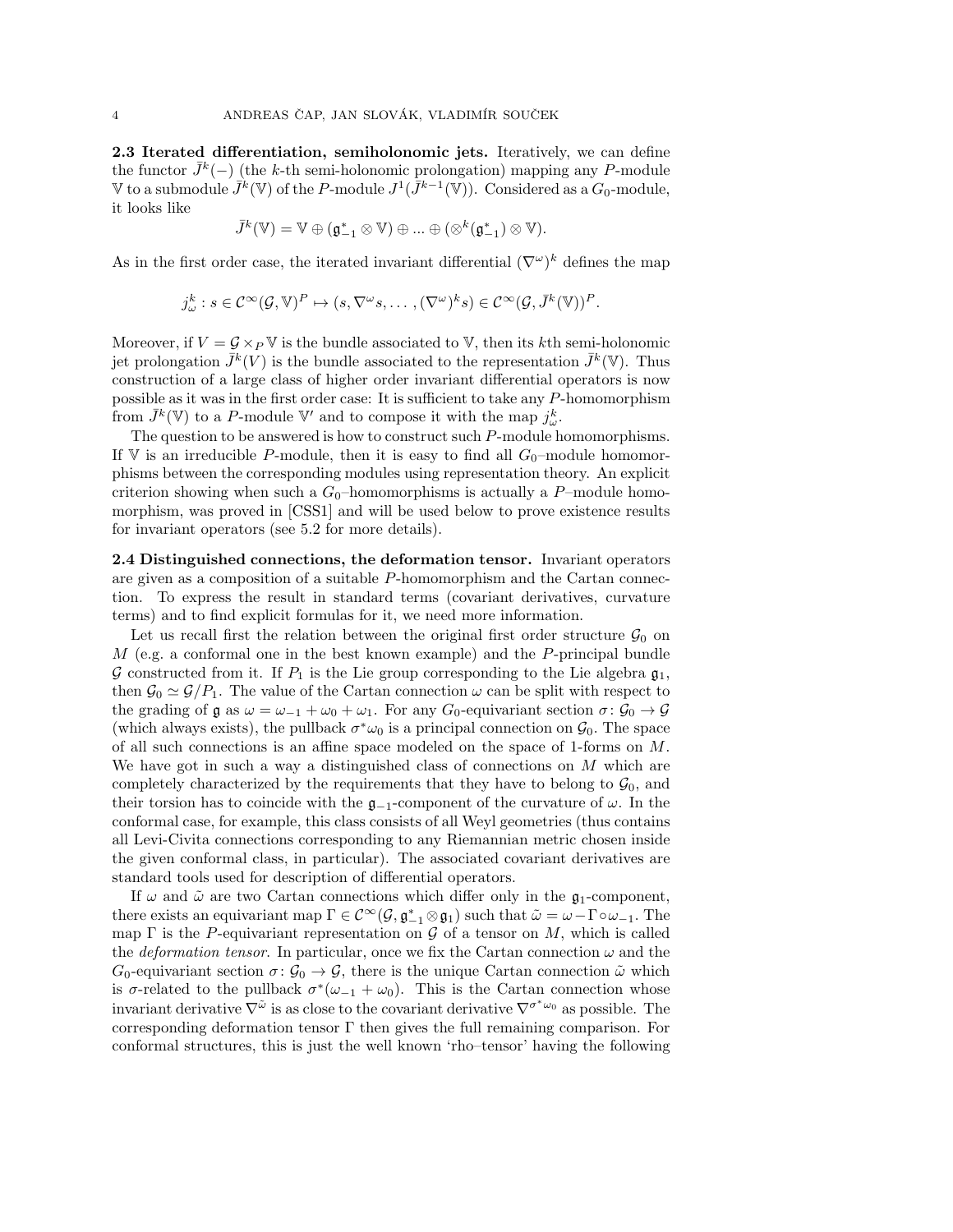expression in terms of the Ricci curvature:

$$
\Gamma_{ij}=\frac{-1}{m-2}\big(R_{ij}-\frac{\delta_{ij}}{2(m-1)}R\big),\,
$$

where  $R_{ij}$  and R are the P-equivariant pull-backs of the Ricci tensor and the scalar curvature to G and m is the dimension of the manifold M. Thus  $\Gamma$  is a generalization of the 'rho–tensor' to all AHS structures. Similar explicit formulae for these rho-tensors for most AHS structures have been computed in [CSS2].

Now, the value  $\nabla^{\omega} s$  of the invariant differential on a section s can be described in more familiar terms, using  $\nabla^{\gamma}$  and the deformation tensor  $\Gamma$  as follows. The choice of  $\sigma$  defines the trivialization of the bundle  $p: \mathcal{G} \to \mathcal{G}_0$  expressed by the second coordinate  $\tau: \mathcal{G} \to \mathfrak{g}_1$ , which can be characterized by the formula  $u =$  $\sigma(p(u)) \cdot \exp(\tau(u))$ . Let V be an irreducible P-module,  $V = \mathcal{G} \times_P \mathbb{V} \simeq \mathcal{G}_0 \times_{G_0} \mathbb{V}$  the corresponding associated vector bundle. Sections  $s \in \Gamma(V)$  will be represented by means of equivariant maps  $s \in C^{\infty}(\mathcal{G}_0, \mathbb{V})^{G_0}$  or equivalently as  $p^*s \in C^{\infty}(\mathcal{G}, \mathbb{V})^P$ . Then we have for all  $u \in P$ ,  $X \in \mathfrak{g}_{-1}$ 

$$
\left(\nabla^\omega(p^*s)(u)\right)(X) = (p^*(\nabla^\gamma s))(u)(X) + [X,\tau(u)]\cdot ((p^*s)(u))
$$

where the bracket  $[X, \tau(u)] \in \mathfrak{g}_0$  acts on the element of the  $\mathfrak{g}_0$ -module V.

All terms in the formula are  $G_0$ -equivariant, but only the first one is also  $P_1$ equivariant (i.e. constant along fibers of p). It is the map  $\tau$  in the second term, which is not P<sub>1</sub>-equivariant (it varies when  $u \in \mathcal{G}$  changes its position in the fiber). This shows again that the invariant differential  $\nabla^{\omega} s$  is not P-equivariant even if s itself is. In many cases we can find a homomorphism  $\Phi$  in such a way that the term containing  $\tau$  is killed by  $\Phi$  and the resulting composition is an invariant operator.

2.5 Correction terms and obstruction terms. To construct higher order invariant operators, we have to use higher order iterations of the invariant differential. To understand what is happening in higher orders, the second order case is a representative example. It is possible again to express  $(\nabla^{\omega})^2 s$  using  $\nabla^{\gamma}$  and  $\Gamma$ . For any section  $s \in C^{\infty}(\mathcal{G}_0, V)^{G_0}$ , we have

$$
((\nabla^{\omega})^2(p^*s)) = p^*((\nabla^{\gamma})^2s) + D_0(\gamma, \Gamma) + D_1(\gamma, \Gamma, \tau) + D_2(\gamma, \Gamma, \tau)
$$

where

$$
D_0(\gamma, \Gamma)(u)(X, Y) = [X, \Gamma(u).Y] \cdot (p^*s(u));
$$
  
\n
$$
D_1(\gamma, \Gamma, \tau)(u)(X, Y) = [X, \tau(u)] \cdot (p^*(\nabla_Y^{\gamma} s))(u) + ([Y, \tau(u)] \cdot (p^*\nabla^{\gamma} s)(u)) (X);
$$
  
\n
$$
D_2(\gamma, \Gamma, \tau)(u)(X, Y) = ([Y, \tau(u)] \cdot ([-, \tau(u)] \cdot (p^*s)(u))) (X)
$$
  
\n
$$
-\frac{1}{2}[X, [\tau(u), [\tau(u), Y]]] \cdot (p^*s)(u),
$$

and  $\cdot$  denotes the appropriate action of an element from  $\mathfrak{g}_0$  on the space in question (either V or  $\mathfrak{g}_{-1}^* \otimes \mathbb{V}$ ). The term  $D_0$  is called the *correction term* and the terms  $D_i$ ,  $i = 1, 2$ , which are homogeneous of degree i in  $\tau$ , are called *obstruction terms*.

As for the first order case, the map  $(\nabla^{\omega})^2(p^*s)$  is only  $G_0$ -equivariant and, in general, not P-equivariant. To define an invariant second order operator, it is necessary to kill all obstruction terms by a suitable  $G_0$ -homomorphism. If it is possible, then the leading term together with the correction term gives an explicit formula for the corresponding invariant operator (expressed already in standard language).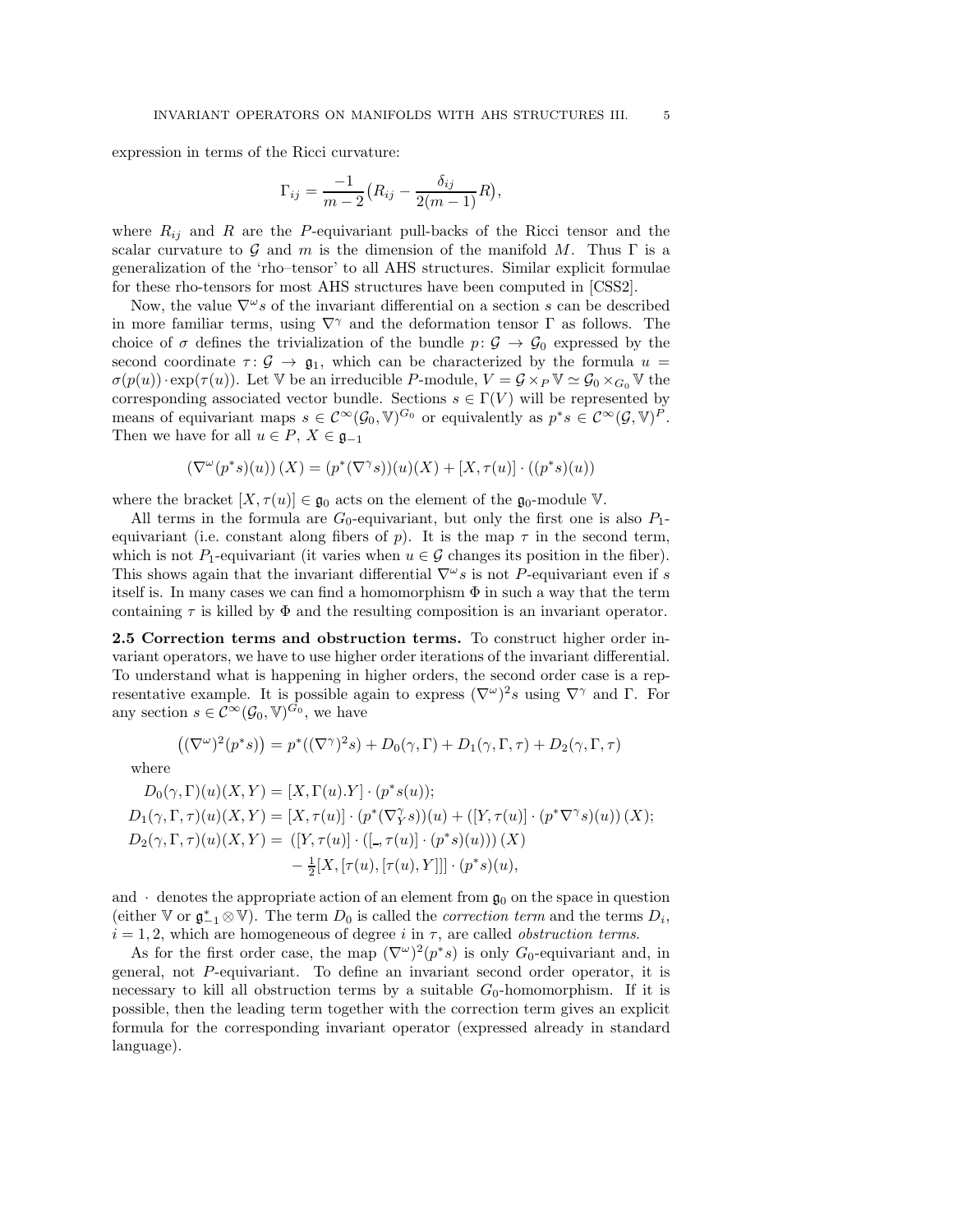2.6 The algorithm for higher orders. In fact, it can be shown (see [CSS1]) that vanishing of  $D_1(\gamma, \Gamma, \tau)$  implies vanishing of all higher order obstruction terms, so that existence proofs can be simplified. The algebraic condition discussed above is equivalent to vanishing of the sum of certain terms linear in  $\tau$ , so that it is even more simple condition, but it is only sufficient condition, not necessary one.

To have an explicit algorithm for computation of the form of the correction terms, we need to take into account during the inductive procedure all obstruction terms, not only the linear ones. For that, we can use the algorithm for recurrent computation of the correction and obstruction terms, which was proved in [CSS1] (for more details see 7.4). Using MAPLE, it was easy to implement this algorithm and to compute explicitly the correction and obstruction terms for low orders. The number of terms is growing enormously. For the 6th order, the full formula has 7184 terms and the correction part itself has 328 terms. We shall see later on that for standard operators studied below, further essential simplification is possible and the final formula will have only 10 summands. To write down on paper an explicit form of invariant operators of higher orders is too awkward. Nevertheless, we shall see that for a broad class of operators, the algorithm for the explicit form of the operator can be simplified substantially and that the form of correction terms for standard operators is remarkably stable and universal, independently of the type of AHS structure and the representation V considered (see section 7).

In the next sections, we shall use representation theory to show how the theory explained above can be used for better understanding of properties of standard invariant operators.

# 3.  $G_0$ -HOMOMORPHISMS

To construct invariant operators, we have to learn how to construct  $P$ -homomorphisms from  $\bar{J}^k(\mathbb{V})$  to a P-module  $\mathbb{V}'$ . The first thing to do is to understand what are the possibilities for  $G_0$ -homomorphisms. We shall concentrate on the situation when V is an irreducible P-module. This implies that V is an irreducible  $G_0$ -module and the nilpotent part acts trivially. Representation theory offers enough tools to classify all  $G_0$ -homomorphisms in this case. Any such homomorphism is equivalent to a projection of  $\bar{J}^k(\mathbb{V})$  onto one of its irreducible components and a decomposition of the tensor product  $\hat{J}^k(\mathbb{V}) = (\otimes^i \mathfrak{g}_{-1}^*) \otimes \mathbb{V}$  to irreducible components is a standard problem studied in representation theory of semi-simple Lie groups. In this section, we shall prove some additional facts needed for a construction of P-homomorphisms and we shall deal with a general complex semi-simple Lie algebra g. Later on we shall use it for the semisimple part  $\mathfrak{g}_0^s = [\mathfrak{g}_0, \mathfrak{g}_0]$  of  $\mathfrak{g}_0$ .

**3.1 Notation.** Let us consider a complex semi-simple Lie algebra g with a Cartan subalgebra h, a set  $\Delta^+$  of positive roots and its subset  $S = {\alpha_1, \dots, \alpha_n}$  of simple roots. Using the Killing form  $(., .)$ , fundamental weights  $\pi_1, \ldots, \pi_n$  are defined by  $(\alpha_i^{\vee}, \pi_j) = \delta_{ij}$ , where  $\alpha_i^{\vee} = 2\alpha_i/(\alpha_i, \alpha_i)$ .

The (closed) dominant Weyl chamber  $\overline{\mathcal{C}}$  is given by linear combinations of fundamental weights with nonnegative coefficients, let  $\mathcal C$  denote its interior. Finite dimensional complex irreducible representations of  $\mathfrak g$  are characterized by their highest weights  $\lambda$ , which lie in the weight lattice  $\Lambda^+ = \{\sum \lambda_i \pi_i; \lambda_i \geq 0, \lambda_i \in \mathbb{Z}\}\.$  The corresponding representation will be denoted by  $(\lambda, \overline{\mathbb{V}}_{\lambda})$  but the action  $\lambda(X)v, X \in \mathfrak{g}$ ,  $v \in \mathbb{V}_{\lambda}$  will be often written simply as  $X \cdot v$ , if the representation is clear from the context. The set of all weights of  $V$  will be denoted by  $\Pi(V)$ .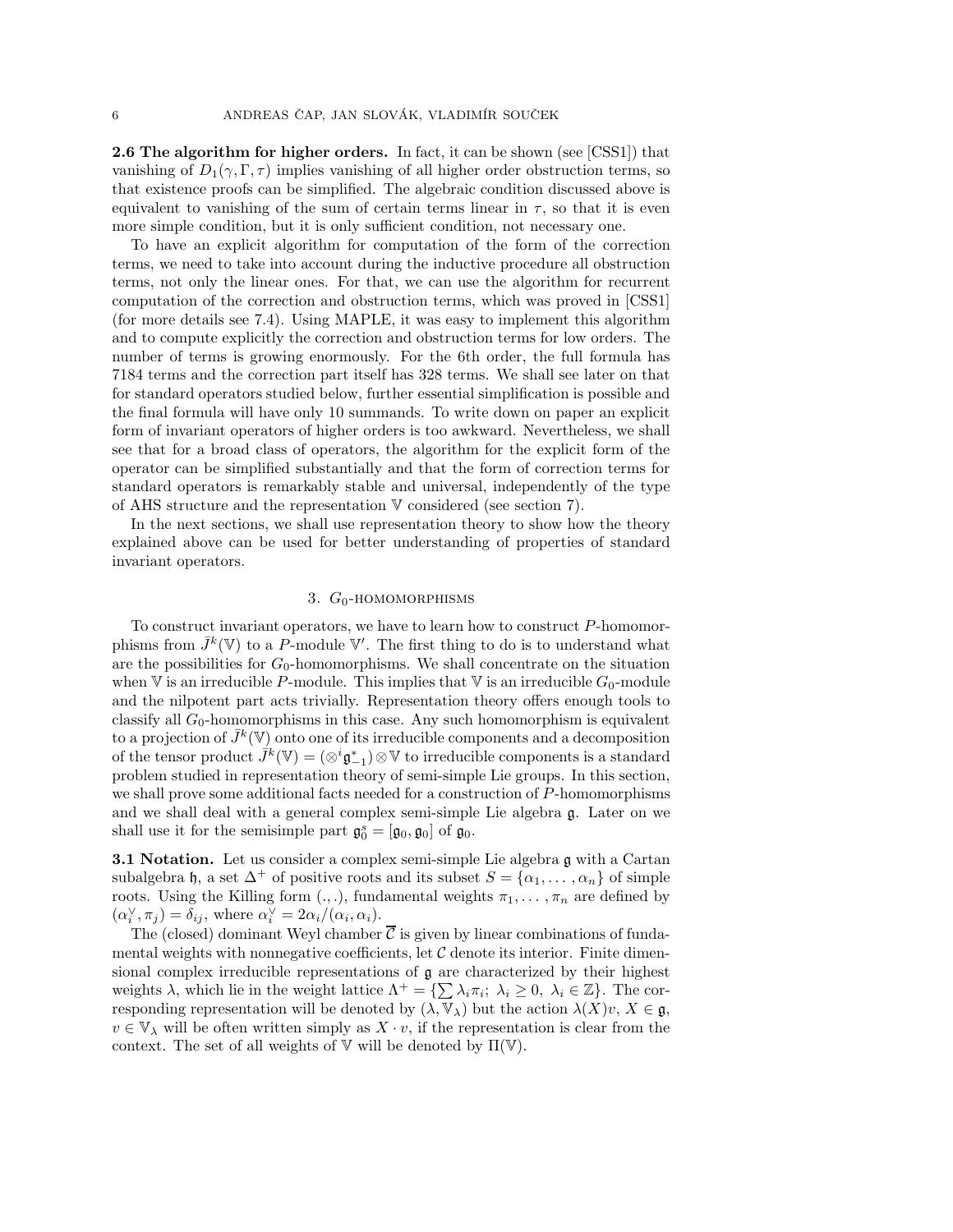Any weight  $\lambda \in \mathfrak{h}^*$  can be characterized by its coefficients  $\lambda_j = (\lambda, \alpha_j^{\vee})$ . In particular, the simple roots  $\alpha_i$  have coefficients  $a_{ij} = (\alpha_i, \alpha_j^{\vee})$ , where  $a_{ij}$  is the Cartan matrix of the Lie algebra g, which is encoded into its Dynkin diagram. Consequently, the reflection  $\sigma_i(\lambda) = \lambda - (\lambda, \alpha_i^{\vee})\alpha_i$  with respect to a simple root  $\alpha_i$ changes coefficients  $\lambda_j$  of  $\lambda$  into coefficients  $\lambda_j - \lambda_i a_{ij}$ . Due to properties of the Cartan matrix, the coefficient  $\lambda_i$  changes to  $-\lambda_i$  and (if no multiple edges of the Dynkin diagram are involved), the coefficient  $\lambda_i$  adds to neighboring coefficients  $\lambda_j$ (for which  $a_{ij} = -1$ ).

The reflections  $\sigma_i$  generate the Weyl group W. For  $\rho = \sum_i \pi_i$ , we shall denote by  $\cdot$  the affine action of W on weights defined by  $w \cdot \lambda = w(\lambda + \rho) - \rho$ .

In our applications of the theory, we shall mostly need the case of a simple Lie algebra g. The only exception will be the Grassmannian case, where our Lie algebra g will have two simple parts  $\mathfrak{g}^1 \oplus \mathfrak{g}^2$ . Note that in this case, the Cartan subalgebra h splits also into  $h^1 \oplus h^2$ , all weights can be written as couples  $\lambda = (\lambda^1, \lambda^2)$  and the representation  $\mathbb{V}_{\lambda}$  is the tensor product  $\mathbb{V}_{\lambda^1} \otimes \mathbb{V}_{\lambda^2}$ . The Killing form splits as well:  $(\lambda, \mu) = (\lambda^1, \mu^1) + (\lambda^2, \mu^2)$ . The Weyl group W is the direct product  $W_1 \times W_2$  of the Weyl groups of  $\mathfrak{g}_1$  and  $\mathfrak{g}_2$ .

3.2 Klimyk's algorithm. There is a useful and explicit algorithm for the decomposition of the tensor product of two irreducible representations of a simple Lie algebra  $\mathfrak g$  into irreducible components, based on the Klimyk formula (see [H], Sec.24, Ex.9).

For any weight  $\xi \in \mathfrak{h}^*$ , let  $\{\xi\}$  denote the dominant weight lying on the orbit of  $\xi$  under the Weyl group. If  $\{\xi\} \in \mathcal{C}$ , then there is the unique  $w \in W$  such that  $\{\xi\} = w\xi$ . Let  $t(\xi)$  be equal to the sign of w in this case and zero otherwise.

Suppose moreover that we know the list  $\Pi(\mu)$  of all weights of the irreducible representation  $V_\mu$  with the highest weight  $\mu$ , including their multiplicities  $m_\mu(\nu)$ , for  $\nu \in \Pi(\mu)$ . Let  $\mathbb{V}_{\lambda}$  denote the irreducible representation of g with the highest weight  $\lambda$ . Then the Klimyk formula implies that it is sufficient to go through the list  $\Pi(\mu)$ , write a formal sum

$$
\sum_{\nu \in \Pi(\mu)} m_{\mu}(\nu) t(\lambda + \rho + \nu) \mathbb{V}_{\{\lambda + \rho + \nu\} - \rho}
$$

of irreducible representations and to add together coefficients at representations with the same highest weight. The resulting coefficients are always non-negative and give the multiplicity of the corresponding representation in the decomposition. Note that some cancelations happen often.

3.3 The decomposition of a tensor product of representations. There are certain facts known for a general case of a tensor product of two irreducible representations  $\mathbb{V}_{\lambda}$  and  $\mathbb{V}_{\mu}$  with highest weights  $\lambda$  and  $\mu$ . For example, the highest weight  $\xi$  of an irreducible piece in the decomposition of the product  $\mathbb{V}_{\lambda} \otimes \mathbb{V}_{\mu}$  has always form  $\xi = \lambda + \nu, \nu \in \Pi(\mu)$  (see [FH], p.425). But in general, we know nothing about its multiplicity, it can be zero, one or bigger.

In the product  $\mathbb{V}_{\lambda} \otimes \mathbb{V}_{\mu}$ , there is always an irreducible piece with the highest weight  $\lambda + \mu$  and it appears with multiplicity one. This special irreducible component is standardly denoted by  $\mathbb{V}_{\lambda} \boxtimes \mathbb{V}_{\mu}$ , and called the *Cartan product* of  $\mathbb{V}_{\lambda}$  and  $\mathbb{V}_{\mu}$ . If  $e_{\lambda}$ , resp.  $e_{\mu}$ , are weight vectors for highest weights  $\lambda$ , resp.  $\mu$ , then  $e_{\lambda} \otimes e_{\mu}$ is a weight vector with the weight  $\lambda + \mu$ . Consequently,  $\mathbb{Z}^k \mathbb{V} \subset \mathbb{O}^k \mathbb{V}$ .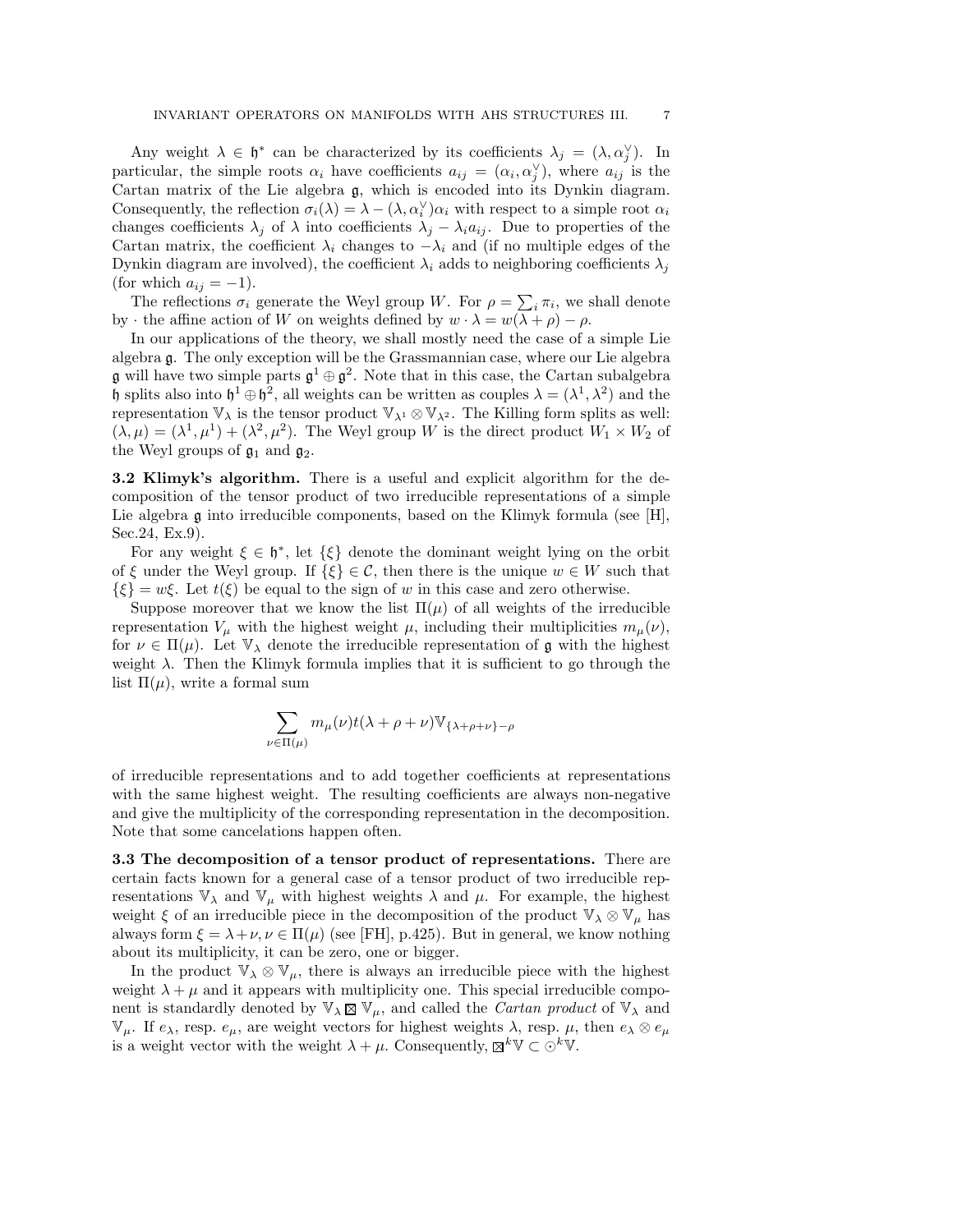The following general fact is much more difficult to verify. The Parthasarathy– Rao–Varadarajan (PRV) conjecture proved recently (see [Ku]) claims that for any  $w \in W$ , the module  $\mathbb{V}_{\{\lambda+w\mu\}}$  with the extremal weight  $\lambda+w\mu$  occurs in  $\mathbb{V}_{\lambda} \otimes \mathbb{V}_{\mu}$ with multiplicity at least one.

In the case that one representation in a tensor product is in a suitable sense small, we can say more about the decomposition. In particular, there will be no multiplicities in the product for such cases. This is a substantial information needed in applications below. The simplest case is the following theorem.

**Theorem.** Let  $\mu$  be such that all weights  $\nu \in \Pi(\mu)$  have multiplicity one. Let us suppose moreover that the coefficients of all weights  $\nu \in \Pi(\mu)$  with respect to fundamental weights are  $\geq -1$ . Then for any  $\lambda \in \Lambda^+$ , we have

$$
\mathbb{V}_\mu \otimes \mathbb{V}_\lambda = \sum_{\tau \in A} \mathbb{V}_\tau
$$

where A is the set of all weights of the form  $\tau = \lambda + \nu, \nu \in \Pi(\mu)$ , which belong to the dominant Weyl chamber  $\overline{\mathcal{C}}$ . There are no multiplicities in the decomposition.

*Proof.* The coefficients in the decomposition of any weight  $\lambda \in \Lambda^+$  into fundamental weights are, by definition, all nonnegative. The weight  $\rho$  has all coefficients equal to 1. Our assumptions above imply that for all weights  $\nu \in \Pi(\mu)$ , the sum  $\rho + \nu$ belongs to  $\overline{\mathcal{C}}$ , hence  $\lambda + \rho + \nu \in \overline{\mathcal{C}}$  as well. So no action of elements  $w \in W$  is needed,  $\{\lambda + \rho + \nu\} - \rho = \lambda + \nu$  for all  $\nu \in \Pi(\mathbb{V}_{\mu})$  and no cancelations or multiplicities in the decomposition of the tensor product can occur. The weight  $\lambda + \nu$  appears in the decomposition (with nonzero coefficient) if and only if  $\lambda + \rho + \nu$  belongs to the interior C i.e. if and only if  $\lambda + \nu \in \overline{\mathcal{C}}$ .  $\Box$ 

The theorem just proved will be sufficient in most cases needed below. In two of them, we shall however need a case when some of components of weights will be equal to −2. We are going to prove the multiplicity one result for this case under a suitable additional assumption. In some particular cases (e.g. in two cases needed below, see Appendix A), it is possible to describe the set  $A$  in the decomposition more precisely, but we shall not need to formulate such results in general.

**Theorem'.** Suppose that  $\mu$  is such that all weights  $\nu \in \Pi(\mu)$  have multiplicity one. Let us suppose moreover that for all weights  $\nu \in \Pi(\mu)$ ,  $\nu = \sum_i \nu_i \pi_i$ , the following conditions are satisfied:

- (1)  $\nu_i \geq -2$  for all i;
- (2) there exists at most one index i such that  $\nu_i = -2$  and if it happens, we suppose moreover that for all  $j \neq i$ ,  $\nu_j \geq 0$  and  $a_{ij} \geq -1$  (the last condition means that the ith node of the corresponding Dynkin diagram is not at the foot point of a double arrow).

Then for any  $\lambda \in \Lambda^+$ , we have

$$
\mathbb{V}_{\mu}\otimes\mathbb{V}_{\lambda}=\sum_{\tau\in A}V_{\tau}
$$

where  $A \subset (\{\lambda + \nu | \nu \in \Pi(\mu)\}) \cap \overline{C}$  is some subset and there are no multiplicities in the decomposition.

*Proof.* For all weights  $\nu$  with the property  $\nu_j \geq -1$  for all j we get as above that  $\lambda + \nu + \rho \in \overline{\mathcal{C}}$ , hence no reflections are needed and  $V_{\lambda+\nu}$  appears in the formal sum coming from the Klimyk formula if and only if  $\lambda + \nu \in \overline{\mathcal{C}}$ .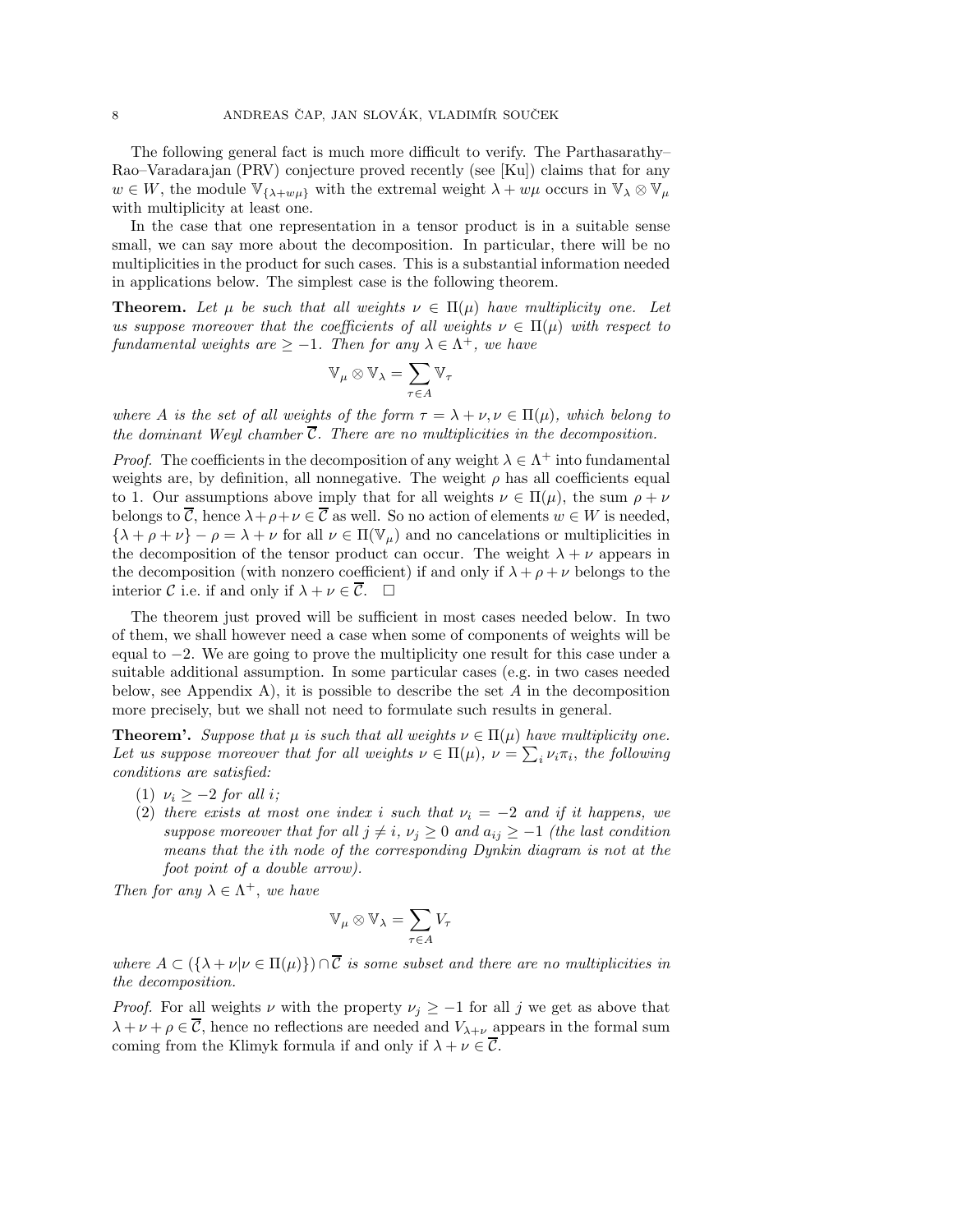Let us consider a weight  $\nu$  with the property that  $\nu_i = -2$ . The assumptions of the theorem imply that  $(\lambda + \nu + \rho)_j \geq 1$ ,  $j \neq i$ , and  $(\lambda + \nu + \rho)_i = \lambda_i - 1$ . If  $\lambda_i > 0$ , then again  $\lambda + \nu + \rho \in \overline{\mathcal{C}}$  and no reflection is needed.

If, however,  $\lambda_i = 0$  then the weight  $\lambda + \nu + \rho$  is not in  $\overline{\mathcal{C}}$ . Let  $w \in W$  is the simple reflection with respect to *i*th simple root, then  $(\lambda + \nu + \rho)_i = -1$  and  $(w (\lambda + \nu + \rho))_i = 1$ . For  $j \neq i$  such that  $a_{ij} = 0$ , the coefficient  $(\lambda + \nu + \rho)_j$  is not changed under the reflection, hence is nonnegative. If  $j \neq i$  such that  $a_{ij} = -1$ , then  $(w (\lambda + \nu + \rho))_j = (\lambda + \nu + \rho)_j - 1 \ge \rho_j - 1 = 0$ , hence also these coefficients are nonnegative. Consequently,  $w(\lambda + \nu + \rho) \in \overline{C}$  and the irreducible representation  $\mathbb{V}_{w(\lambda+\nu+\rho)-\rho}$  will appear in Klimyk's formal sum with coefficient -1.

All terms in the formal sum coming from the weights  $\nu$  with the property  $\lambda$  +  $\nu + \rho \in \overline{C}$  are distinct and with multiplicity one. All others are coming with the coefficients −1, hence they are necessarily canceled by some of previous ones. Hence all terms in the result have multiplicity one and their highest weights are contained in  $\{\mu = \lambda + \nu, \nu \in \Pi(\mu)\} \cap C$ .  $\square$ 

3.4 Multiple decompositions. We shall also have to understand irreducible components of a more complicated tensor product  $(\otimes^k \mathbb{V}_{\mu}) \otimes \mathbb{V}_{\lambda}$ . For  $k > 1$ , there is no hope to get a multiplicity one result as before. As a consequence, only isotypic components of the product will be unambiguously defined and the complete splitting into irreducible components will depend on arbitrary choices. We shall show now that the results of the previous paragraph can be used for a classification of the pieces in the decomposition and for a construction of a distinguished decomposition useful for more detailed computations in following sections.

Let  $\mathfrak g$  is a semi-simple Lie algebra and  $\mathbb V_\mu$  its irreducible representation having the following property: For all  $\lambda \in \Lambda^+$ , there exists a set  $A_\lambda$  such that  $\mathbb{V}_\mu \otimes \mathbb{V}_\lambda =$  $\sum_{\lambda_1 \in A_\lambda} \mathbb{V}_{\lambda_1}$  and there are no multiplicities in the decomposition.

Then the decomposition can be iterated as follows. The product  $\otimes^2(\mathbb{V}_{\mu})\otimes\mathbb{V}_{\lambda} =$  $\mathbb{V}_{\mu}\otimes (\sum_{\lambda_1\in A_{\lambda}}\mathbb{V}_{\lambda_1})$  can be again decomposed in the same way as

$$
\sum_{\lambda_1\in A_\lambda}\sum_{\lambda_2\in A_{\lambda_1}}\mathbb{V}_{\lambda_2,\lambda_1},
$$

where the double index of  $\mathbb{V}_{\lambda_2,\lambda_1}$  indicates how this particular component was obtained in the decomposition. By repeating this process, it is clear that the product  $\otimes^k(\mathbb{V}_\mu)\otimes\mathbb{V}_\lambda$  can be completely decomposed into irreducible components, each one being labeled by a sequence  $\underline{\lambda} = (\lambda_k, \lambda_{k-1}, \dots, \lambda_1, \lambda)$  which records the way how this component was obtained through the process of successive decompositions. The final highest weight  $\lambda_k$  may appear many times and its precise position in the isotypic component is fixed by the whole sequence recording its history. Hence for a fixed  $\lambda$ , we shall define the set  $A_k(\lambda)$  of all such sequences, i.e.

$$
A_k(\lambda) = \{ \underline{\lambda} = (\lambda_k, \lambda_{k-1}, \dots, \lambda_1, \lambda_0) | \lambda_0 = \lambda, \lambda_j \in A_{\lambda_{j-1}}; j = 1, \dots, k \}.
$$

Then

$$
\otimes^k(\mathbb{V}_\mu) \otimes \mathbb{V}_\lambda = \sum_{\underline{\lambda} \in A_k(\lambda)} \mathbb{V}_{\underline{\lambda}}.
$$

Together with the final irreducible component  $\mathbb{V}_{\underline{\lambda}}$ , we shall use also for computations all intermediate components given by  $\mathbb{V}_{\Delta_j}, \overline{\Delta_j} = (\lambda_j, \dots, \lambda_0)$  in  $\otimes^j (\mathbb{V}_{\mu}) \otimes \mathbb{V}_{\lambda}$ , together with the corresponding invariant projections  $\pi_{\lambda_j}$ .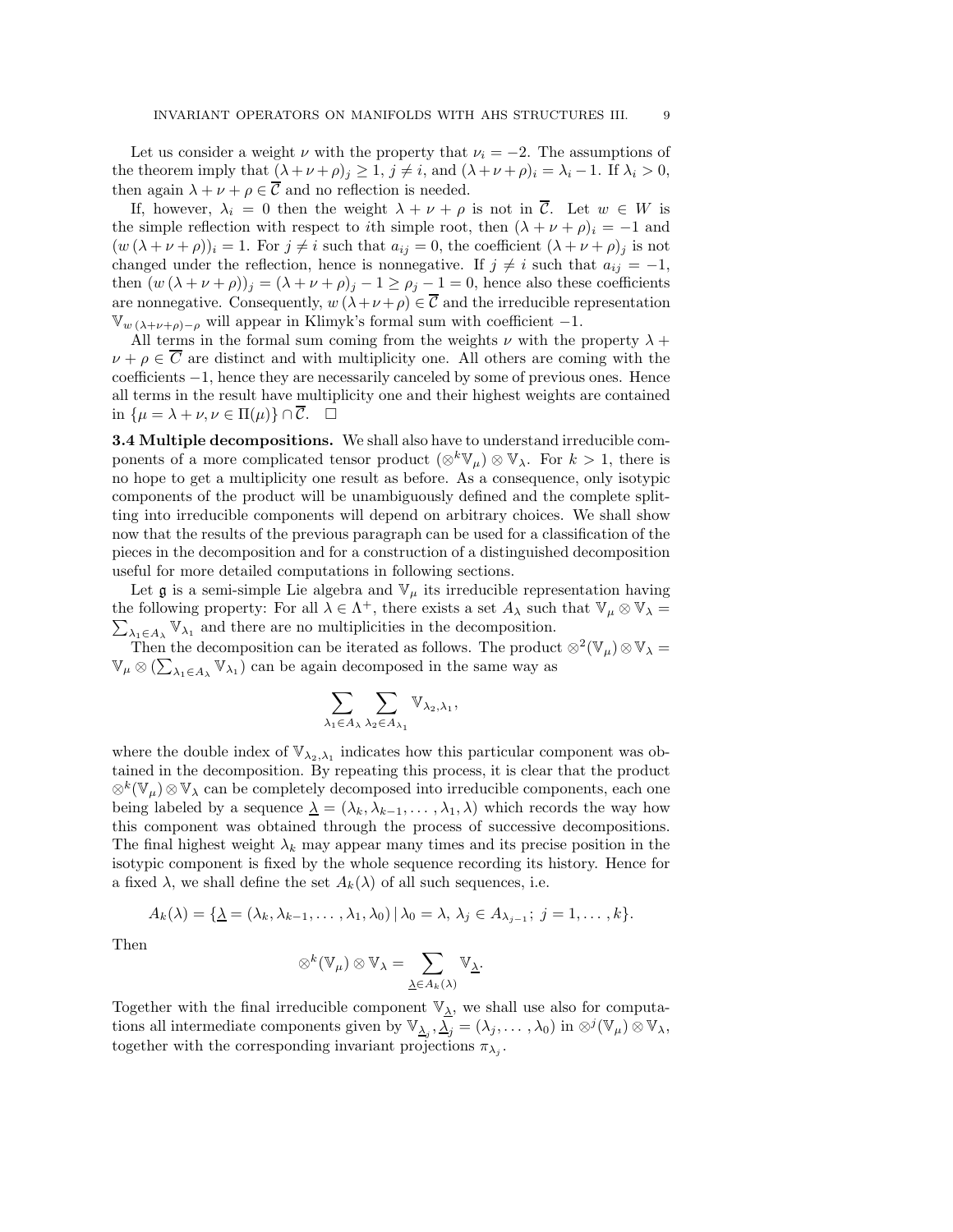There is one important question connected with such a decomposition, namely to find a position of the above mentioned components with respect to the splitting of  $\otimes^j(\mathbb{V}_\mu) \otimes \mathbb{V}_\lambda$  into a direct sum of  $\odot^j(\mathbb{V}_\mu) \otimes \mathbb{V}_\lambda$  and its invariant complement. Such a knowledge would help to decide whether invariant operators obtained by the projection to the corresponding components in the decomposition will have nontrivial symbol or not. We shall answer this question in the case we need in the next paragraph.

3.5 Multiplicity one components. There are special pieces in the decomposition of  $\otimes^j(\mathbb{V}_{\mu})\otimes\mathbb{V}_{\lambda}$  which always appear with multiplicity one. Even more, we shall be able to show that they must be included in  $\mathbb{Z}^j(\mathbb{V}_\mu)\otimes \mathbb{V}_\lambda$ , where  $\mathbb Z$  denotes the Cartan product of irreducible representations (cf. 3.3), hence their symbol will be nontrivial.

**Theorem.** Let  $\lambda, \mu \in \Lambda^+$ . Let  $\nu$  be an extremal weight of  $\mathbb{V}_{\mu}$  (i.e. it belongs to the Weyl orbit of the highest weight  $\mu$ ). Let k be a positive integer such that  $\lambda + k\nu$  is dominant.

Then there is a unique irreducible component in  $\otimes^k(\mathbb{V}_\mu)\otimes \mathbb{V}_\lambda$  with highest weight  $\tau = \lambda + k\nu$ . Moreover, the component  $\nabla_{\tau}$  is contained in  $\mathbb{R}^{k}(\mathbb{V}_{\mu}) \otimes \mathbb{V}_{\lambda}$ .

*Proof.* The product  $\otimes^k(\mathbb{V}_\mu) \otimes \mathbb{V}_\lambda$  can be decomposed into the sum of  $V_{\underline{\lambda}}$  as described above. All these chains  $\lambda$  can be considered as piecewise linear paths in the dominant Weyl chamber composed from the straight segment with directions given by weights of  $V_\mu$ . If we are going straight on k times in the same direction given by an extremal weight of  $V_{\mu}$ , no other path can reach the same point  $\tau = \lambda + k\nu$  (extremal weights have extremal lengths). This implies the unicity of the component.

To prove the existence, note that the weight  $k\nu$  is an extremal weight of  $\mathbb{Z}^k(\mathbb{V}_{\mu})$ . Hence we can use the PRV conjecture to show that  $\mathbb{V}_{\tau}$  appears in the decomposition of  $\mathbb{Z}^k(\mathbb{V}_{\mu})\otimes \mathbb{V}_{\lambda}$ .  $\square$ 

**3.6 Partial projections.** Let us recall that we always have  $\mathbb{Z}^k(\mathbb{V}) \subset \odot^k(\mathbb{V})$  and that  $\mathbb{Z}^k(\mathbb{V})$  coincides with

$$
[\boxtimes^2(\mathbb{V})] \boxtimes [\boxtimes^{k-2}(\mathbb{V})] \subset [\boxtimes^2(\mathbb{V})] \otimes [\boxtimes^{k-2}(\mathbb{V})].
$$

As a corollary we get

**Lemma.** Denote by  $\pi$  the projection of  $\otimes^k(\mathbb{V})$  onto  $\mathbb{B}^k(\mathbb{V})$ . Suppose that A is the invariant complement of  $\mathbb{Z}^2(\mathbb{V})$  in  $\otimes^2(\mathbb{V})$  and  $\pi_A$  is the corresponding projection. Then  $[A \otimes (\otimes^{k-2} V)] \cap [\boxtimes^k(V)] = \emptyset$ , or equivalently

$$
\pi\circ(\pi_A\otimes Id^{k-2})=0.
$$

3.7. The results above will be applied below in the following special case. Let  $\mathfrak{g} = \mathfrak{g}_{-1} \oplus \mathfrak{g} \oplus \mathfrak{g}_1$  be a complex |1|-graded Lie algebra, cf. 2.1. The space  $\mathfrak{g}_1$  is an irreducible  $\mathfrak{g}_0^s$ -module which is 'small' enough, i.e. it satisfies assumptions of one of the Theorems in 3.3. To check it, it is necessary to inspect algebras g case by case. The list of them together with details needed for the verification are collected in Appendix A.

Consequently, for any irreducible  $\mathfrak{g}_0$ -module V, the tensor product  $\mathfrak{g}_1 \otimes \mathbb{V}$  decomposes into irreducible components without multiplicities and results of 3.5 and 3.6 can be used for decompositions of the product  $\otimes^k(\mathfrak{g}_1) \otimes \mathbb{V}$ .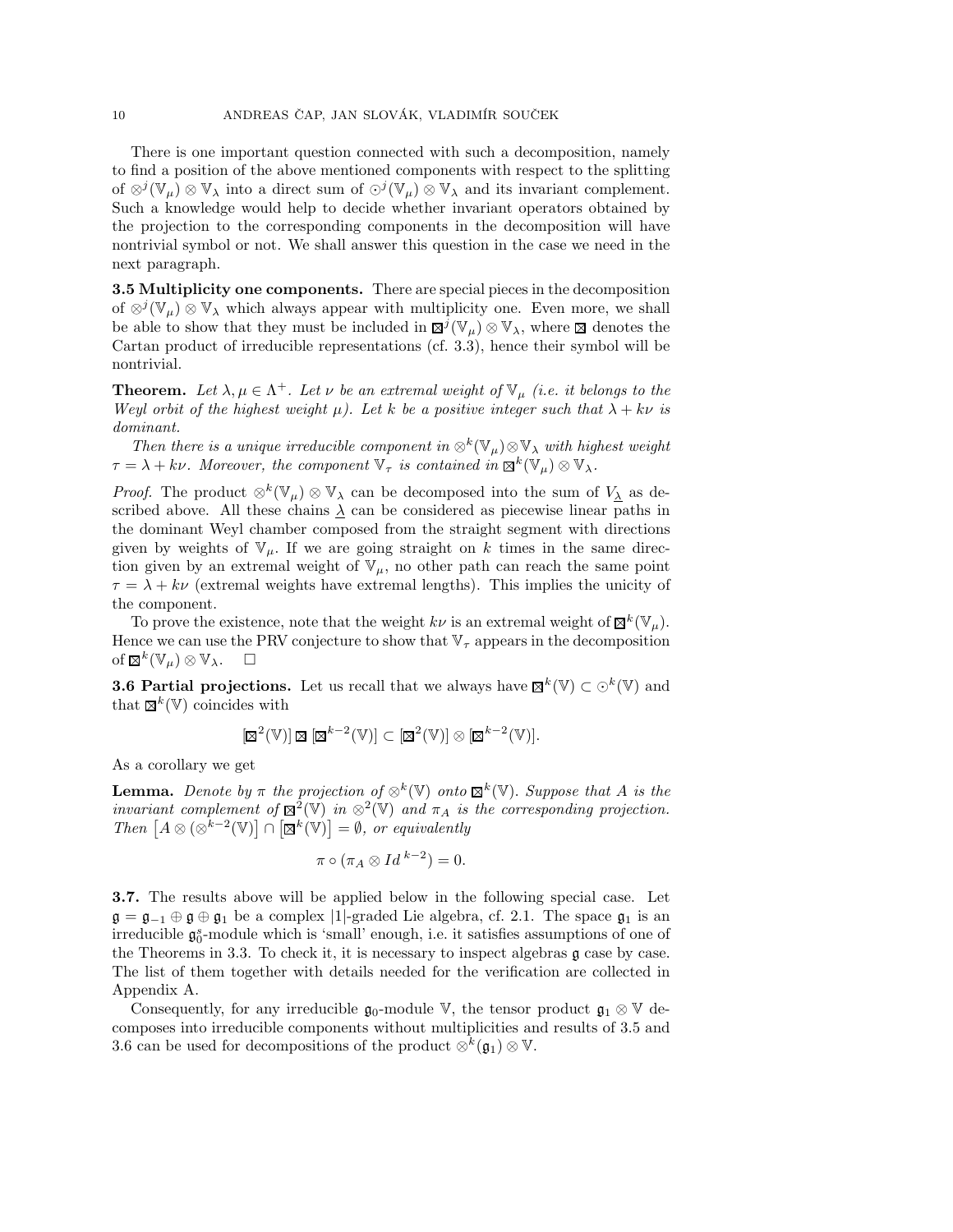## 4. Casimir computations

4.1 Notation. For this section, we shall suppose that  $\mathfrak{g} = \mathfrak{g}_{-1} \oplus \mathfrak{g}_0 \oplus \mathfrak{g}_1$  is a complex  $|1|$ -graded simple Lie algebra. In general, a choice of  $|k|$ -graded structure on a complex simple Lie algebra g is the same as a choice of its parabolic subalgebra. Any parabolic subalgebra is conjugated to a standard one (i.e. one containing a chosen Borel subalgebra  $\mathfrak{b} \subset \mathfrak{g}$ . There is one to one correspondence between standard parabolic subalgebras of  $\mathfrak g$  and subsets of the set S of simple roots of  $\mathfrak g$ .

The |1|-graded structures on  $\mathfrak g$  exist only for four classical series and for  $E_6$  and  $E_7$  cases and they are given by certain one-point subsets of S (Dynkin diagrams with the corresponding simple root crossed are often used to denote the chosen parabolic subalgebra). We shall choose numbering of the set  $S$  of simple roots so that the first simple root  $\alpha_0$  is the crossed one (for more information on |k|-graded Lie algebras see [BasE, Y]).

There is a unique grading element  $E \in \mathfrak{g}_0$  satisfying  $[E, X] = \ell X$  for  $X \in \mathfrak{g}_\ell, \ell =$  $-1, 0, 1$ . A Cartan subalgebra  $\mathfrak{h} \subset \mathfrak{g}$  can be chosen in such a way that  $E \in \mathfrak{h}$ , then  $\mathfrak{h} \subset \mathfrak{g}_0$ . The set  $\Delta^+$  of positive roots for g can be chosen so that all root spaces for positive roots are included in  $\mathfrak{g}_0 \oplus \mathfrak{g}_1$ .

It is often useful to normalize an invariant form  $(.,.)$  on  $\mathfrak g$  by the requirement  $(E, E) = 1$  (see e.g. [BOO]). For the Killing form, we have  $B(E, E) = 2 \dim \mathfrak{g}_1$ , hence  $(X, Y) = (2 \dim \mathfrak{g}_1)^{-1} B(X, Y)$ . This normalized form  $(.,.)$  induces nondegenerate invariant bilinear forms on  $\mathfrak{g}_0$  and  $\mathfrak{g}_{-1} \oplus \mathfrak{g}_1$ , and it identifies  $\mathfrak{g}_1$  and  $\mathfrak{g}_{-1}$ as dual spaces. Orthonormal bases and Casimir operators for  $\mathfrak{g}_0$  will be computed using this normalized form.

The algebra  $\mathfrak{g}_0$  splits into 1-dimensional center  $\mathfrak a$  and a semisimple part  $\mathfrak{g}_0^s$  =  $[\mathfrak{g}_0, \mathfrak{g}_0]$  which has  $\mathfrak{h}_s = \mathfrak{h} \cap \mathfrak{g}_0^s$  as a Cartan subalgebra. Then  $\mathfrak{h} = \mathfrak{a} \oplus \mathfrak{h}_s$ . Irreducible representations of  $\mathfrak{p} = \mathfrak{g}_0 \oplus \mathfrak{g}_1$  are trivial on  $\mathfrak{g}_1$ . Every such representation is a tensor product of a one-dimensional representation of  $\mathfrak a$  and an irreducible representation of  $\mathfrak{g}_0^s$ , which can be characterized by its highest weight  $\lambda \in (\mathfrak{h}^s)^*$ . For convenience, we shall consider  $(\mathfrak{h}^s)^*$  as a subset of  $\mathfrak{h}^*$  of all elements, which restrict to zero on  $\alpha$ . Representations of  $\alpha$  can be characterized by a (generalized) conformal weight  $w \in \mathbb{C}$ . We shall say that a representation U of  $\mathfrak{g}_0$  has a (generalized) conformal weight w, if  $E \cdot v = wv$ ,  $v \in \mathbb{U}$ . The cotangent spaces of our manifolds are associated to the adjoint representation of  $\mathfrak{g}_0$  on  $\mathfrak{g}_1$ , hence 1-forms will have (generalized) conformal weight 1. An irreducible representation of  $\mathfrak{g}_0$  with a conformal weight w and highest weight  $\lambda \in (\mathfrak{h}^s)^*$  will be denoted by  $\mathbb{V}_{\lambda}(w)$ .

Let  $\{Y_a\}, a = 0, 1, \ldots$ , be an orthonormal basis of  $\mathfrak{g}_0$  with respect to the form (.,.). We may choose it in such a way that  $Y_0 = E \in \mathfrak{a}$  and  $\{Y_{a'}\}, a' > 0$  is an orthonormal basis for  $\mathfrak{g}_0^s$ . For any representation V of  $\mathfrak{g}_0^s$ , the Casimir operator  $C(\mathbb{V})$  is defined by  $C(\mathbb{V}) = \sum_{a' > 0} Y_{a'} \circ Y_{a'}$ . It is well known (see [H]) that if  $\mathbb{V}$  is an irreducible representation with a highest weight  $\lambda$ , then

$$
C(\mathbb{V}) = (\lambda, \lambda + 2\rho); \quad \rho = 1/2 \sum_{\alpha \in \Delta^+(\mathfrak{g}_0^s)} \alpha.
$$

As we have noticed already, our algebras  $\mathfrak{g}_0^s$  are irreducible in all cases except the  $\mathfrak{sl}(n,\mathbb{C})$  series, but even then the formula  $C(\mathbb{V}_{\lambda}) = (\lambda, \lambda + 2\rho), \rho = (\rho_1, \rho_2)$  is still valid, see 3.1 for the reasons.

4.2 Casimir computations. Suppose now that  $X \in \mathfrak{g}_{-1}$ ,  $Z \in \mathfrak{g}_1$  and let us consider an irreducible  $\mathfrak{g}_0$ -module  $\mathbb{V}_\lambda(w)$ , where  $\lambda \in \mathfrak{h}^*$  is an integral dominant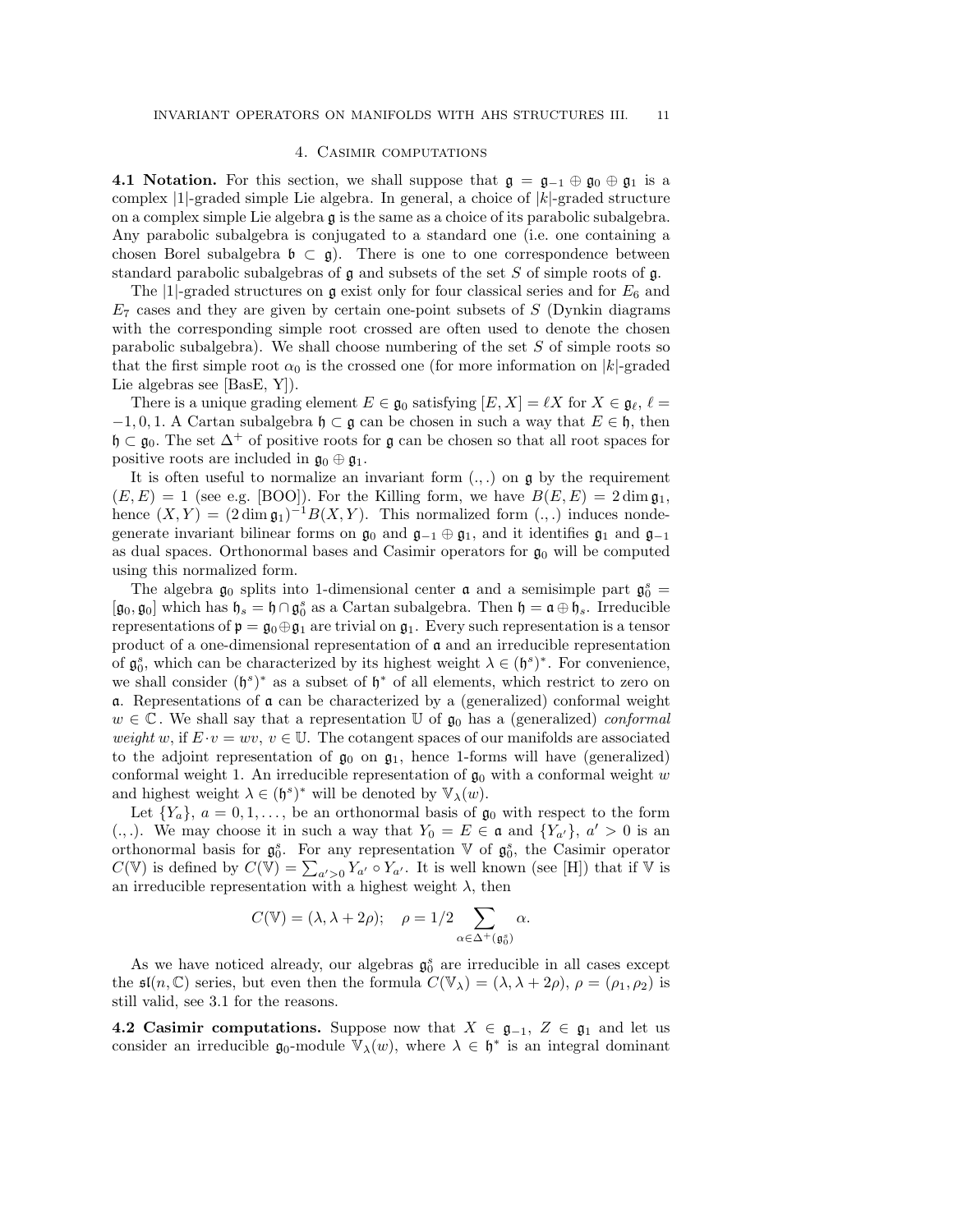weight for  $\mathfrak{g}_0^s$  and  $w \in \mathbb{C}$ . In the description of iterated invariant differentials, terms of type  $[Z, X] \cdot s$ ,  $s \in \mathbb{V}_{\lambda}(w)$ , have appeared very often (the  $\cdot$  means here the action of an element of  $\mathfrak{g}_0$  under the representation characterized by  $\lambda$  and w), (see 2.4). It is hence important to understand them better.

Recall that we identify  $\mathfrak{g}_1$  and  $(\mathfrak{g}_{-1})^*$  using the scalar product  $(.,.)$ . The term  $[Z, X] \cdot s$  defines a map from  $\mathfrak{g}_1 \otimes \mathfrak{g}_{-1} \otimes \mathbb{V}_{\lambda}(w)$  into  $\mathbb{V}_{\lambda}(w)$ , which can be interpreted also as a map  $\Phi: \mathfrak{g}_1 \otimes \mathbb{V}_\lambda(w) \to \mathfrak{g}_1 \otimes \mathbb{V}_\lambda(w)$ , defined by

$$
\Phi(Z\otimes v)(X):=\lambda([Z,X])v;\quad Z\in\mathfrak{g}_1, s\in\mathbb{V}_\lambda(w), X\in\mathfrak{g}_{-1}.
$$

Let us choose bases  $\{\eta_{\alpha}\}\$ , resp.  $\{\xi_{\alpha}\}\$  of  $\mathfrak{g}_{-1}$ , resp.  $\mathfrak{g}_1$ , which are dual with respect to the scalar product  $(.,.)$ . Due to

$$
[Z, X] \cdot s = \sum_{\alpha} [Z, (\eta_{\alpha}, X)\xi_{\alpha}] \cdot s = \left(\sum_{\alpha} \eta_{\alpha} \otimes [Z, \xi_{\alpha}] \cdot s\right)(X),
$$

we get

$$
\Phi(Z\otimes s)=\sum_{\alpha}\eta_{\alpha}\otimes [Z,\xi_{\alpha}]\cdot s.
$$

The map  $\Phi$  is a  $\mathfrak{g}_0$ -homomorphism (by direct computation or by the lemma below). Let  $\mathfrak{g}_1 \otimes \mathbb{V}_\lambda(w) = \sum_{\mu} \mathbb{V}_{\mu}(w+1)$  be a decomposition of the product of  $\mathfrak{g}_0$ -modules into irreducible components and let  $\pi_{\lambda\mu} : \mathfrak{g}_1 \otimes \mathbb{V}_\lambda(w) \to \mathbb{V}_\mu(w+1)$  be the corresponding projections. The  $\mathfrak{g}_0$ -homomorphism  $\Phi$  acts as a multiple of the identity on each irreducible component, i.e. there are constants  $\tilde{c}_{\lambda\mu} \in \mathbb{R}$  such that  $\Phi = \sum_{\mu} \tilde{c}_{\lambda\mu} \pi_{\lambda\mu}$  and we are going to describe a formula expressing these constants in terms of the weights  $\lambda$  and  $\mu$ .

**4.3 Lemma.** Let  $\mathbb{V}_{\lambda}(w)$  be an irreducible representation of  $\mathfrak{g}_0$  and let  $\mathfrak{g}_1 \otimes \mathbb{V}_{\lambda} =$  $\sum_{\mu} \mathbb{V}_{\mu}$  be a decomposition of the product into irreducible  $\mathfrak{g}_0^s$ -modules. Let  $\alpha$  be the highest weight of  $\mathfrak{g}_1$  and let  $\rho$  be the half sum of positive roots for  $\mathfrak{g}_0^s$ . Then for all  $s \in \mathbb{V}_{\lambda}(w),$ 

$$
\Phi(Z \otimes s)(X) = [Z, X] \cdot s = \sum_{\mu} (w - c_{\lambda \mu}) \pi_{\lambda \mu} (Z \otimes s)(X),
$$

where  $c_{\lambda\mu} = -\frac{1}{2}[(\mu, \mu + 2\rho) - (\lambda, \lambda + 2\rho) - (\alpha, \alpha + 2\rho)].$ 

*Proof.* Let  $\{\xi_{\nu}\}\)$ , resp.  $\{\eta_{\nu}\}\$ be dual bases of  $\mathfrak{g}_{-1}$ , resp.  $\mathfrak{g}_1$ . The invariance of the scalar product implies

$$
[Z, \xi_{\nu}] = \sum_{a} (Y_a, [Z, \xi_{\nu}]) Y_a = \sum_{a} ([Y_a, Z], \xi_{\nu}) Y_a
$$
  

$$
\Phi(Z \otimes s) = \sum_{\nu} \eta_{\nu} \otimes [Z, \xi_{\nu}] \cdot s = \sum_{\nu} \eta_{\nu} \otimes \left( \sum_{a} ([Y_a, Z], \xi_{\nu}) Y_a \right) \cdot s = \sum_{a} [Y_a, Z] \otimes Y_a \cdot s.
$$

Since  $Y_0 = E$ , the first term in the sum is  $[Y_0, Z] \otimes Y_0 \cdot s = w Z \otimes s$  and for the rest we can use the definition of the Casimir operator and its computation by means of highest weights, together with

$$
\sum_{a'} Y_{a'} Y_{a'} \cdot (Z \otimes s) = \sum_{a'} (Y_{a'} Y_{a'} \cdot Z) \otimes s + \sum_{a'} Z \otimes (Y_{a'} Y_{a'} \cdot s) + 2 \sum_{a'} (Y_{a'} \cdot Z) \otimes (Y_{a'} \cdot s)
$$

(notice  $\cdot$  means the actions on different modules used in the formula)  $\Box$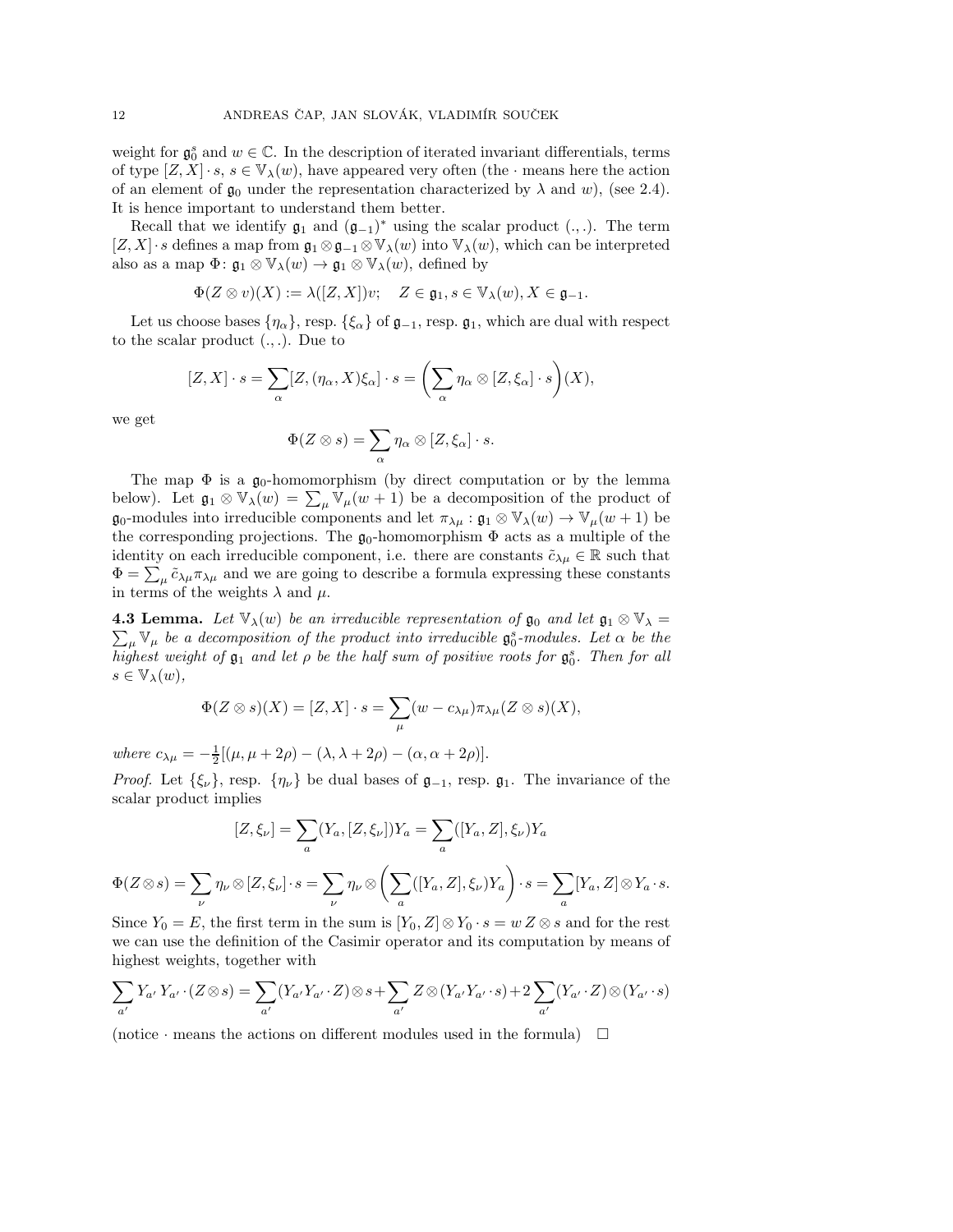4.4 Example. Let us compute now a simple case of the formula above which will be needed below. The special double commutator terms  $[[X, \tau], \tau]$  from 2.5 are appearing often in the algorithm mentioned in 2.6. We want to decompose them into irreducible pieces.

Again, let  $\alpha$  be the highest weight of  $\mathfrak{g}_1$  considered as  $\mathfrak{g}_0^s$ -module. By our conventions, it has the conformal weight 1. The tensor square  $\mathfrak{g}_1 \otimes \mathfrak{g}_1$  decomposes always into symmetric and antisymmetric parts. But the symmetric square decomposes in all but one cases into two components (an exceptional case being projective structures, where is does not decompose). For our purposes, it is sufficient to know that there is always a piece in the decomposition with the highest weight  $2\alpha$  (the Cartan product of  $\mathfrak{g}_1$  with itself), denoted by  $\mathfrak{g}_1 \boxtimes \mathfrak{g}_1$ .

**Lemma.** Let  $\mathfrak{g}_1 \otimes \mathfrak{g}_1 = \bigoplus_{i=1}^3 \mathbb{V}_{\alpha_i}$  be the decomposition into irreducible components with  $\mathbb{V}_{\alpha_1} \simeq \mathbb{S}^2(\mathfrak{g}_1)$  and  $\mathbb{V}_{\alpha_3} \simeq \Lambda^2(\mathfrak{g}_1)$  ( $\mathbb{V}_{\alpha_2}$  is trivial in the projective case). Hence  $\alpha_1 = 2\alpha$ . Then there exist real numbers  $A_i$ ,  $i = 1, 2, 3$ , such that

$$
-\frac{1}{2}[[X,\tau],\tau](Y)=\sum_{i=1}^3 A_i\pi_i[\tau\otimes\tau](X,Y),
$$

where  $X, Y \in \mathfrak{g}_{-1}$ ;  $\tau \in \mathfrak{g}_1$ , and  $\pi_i$  is the projection onto  $\mathbb{V}_{\alpha_i}$ . For  $A_1$ , we have  $A_1 = \frac{1}{2}(|\alpha|^2 + 1).$ 

*Proof.* This is the case  $\mathbb{V}_{\lambda} = \mathfrak{g}_1$  of lemma 4.3, so the numbers  $A_i$  are given by

$$
A_i = -\frac{1}{2}[c_{\alpha\alpha_i} - 1], \quad i = 1, 2, 3.
$$

In particular,  $c_{\alpha,2\alpha} = -\frac{1}{2}[(2\alpha, 2\alpha + 2\rho) - 2(\alpha, \alpha + 2\rho)] = -|\alpha|^2$ .  $\Box$ 

In computations below, we shall use often the constant  $A_1$  but we shall see that its actual value does not influence the explicit formula for standard operators, because the constant  $A_1$  will be absorbed by a renormalization of the deformation tensor Γ.

## 5. P-module homomorphisms

Let us suppose, as in the previous section, that  $\mathfrak g$  is a complex |1|-graded Lie algebra,  $\mathfrak{p} = \mathfrak{g}_0 \oplus \mathfrak{g}_1$  and V is a (complex) irreducible p-module. The algebra  $\mathfrak{g}_0$ splits into the sum of the commutative 1-dimensional ideal  $\alpha$  and the semisimple part  $\mathfrak{g}_0^s$ .

Using results obtained in the last two sections, it is possible to construct a broad class of p-homomorphisms  $\Phi$  from  $\bar{J}^k \mathbb{V}$  to a P-module  $\mathbb{V}'$ , where  $\mathbb{V}'$  is a suitable irreducible component of the  $\mathfrak{g}_0$ -module  $\otimes^k(\mathfrak{g}_1) \otimes \mathbb{V}$ . Let us recall that there is a unique grading element  $E \in \mathfrak{a}$  for g and an invariant scalar product  $(.,.)$  on g is normalized by the condition  $(E, E) = 1$ .

Before stating the corresponding result, we shall prove a simple auxiliary Lemma. A surprising and important fact coming from it is the independence of the constants  $c_{j+1} - c_j$  of the chosen representations.

**5.1 Lemma.** Let  $\alpha$  be the highest weight of the  $\mathfrak{g}_0^s$ -module  $\mathfrak{g}_1$  and  $\theta$  one of its extremal weights. For any weight  $\lambda$ , let us define weights  $\lambda_j = \lambda + j\theta$ ,  $j \in \mathbb{N}$ , and numbers

$$
c_j = c_{\lambda_j \lambda_{j+1}} = -\frac{1}{2} [(\lambda_{j+1}, \lambda_{j+1} + 2\rho) - (\lambda_j, \lambda_j + 2\rho) - (\alpha, \alpha + 2\rho)].
$$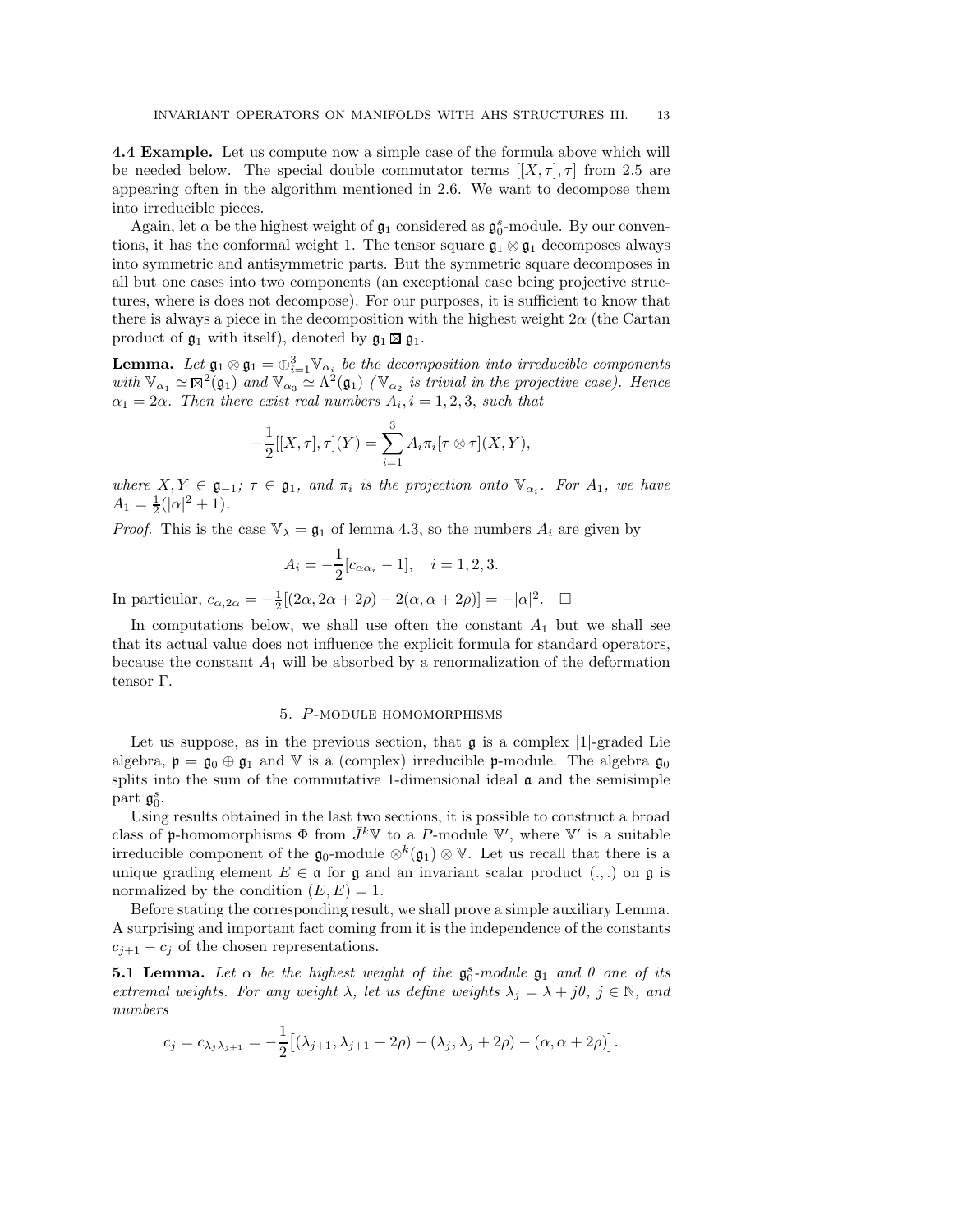Then we have

(1) 
$$
c_0 = (\alpha, \rho) - (\theta, \lambda + \rho);
$$
  
\n(2)  $c_j - c_{j-1} = -|\alpha|^2;$   
\n(3)  $\sum_{j=0}^{k-1} c_j = k [(\alpha, \rho) - (\theta, \lambda + \rho) - \frac{k-1}{2}|\alpha|^2].$ 

Proof. By definition

$$
c_0 = -\frac{1}{2} ((\lambda + \theta, \lambda + \theta + 2\rho) - (\lambda, \lambda + 2\rho) - (\alpha, \alpha + 2\rho)) =
$$
  
= (\alpha, \rho) - (\theta, \lambda + \rho) - \frac{1}{2} (|\theta|^2 - |\alpha|^2).

The weight  $\theta$  lies in the W-orbit of  $\alpha$ , so they have the same norm, and (1) follows. Substituting  $\lambda_j$  instead of  $\lambda$ , we get

$$
c_j = (\alpha, \rho) - (\theta, \lambda + \rho) - j|\theta|^2
$$

as well as the formula (2). Using  $c_j = c_0 - j|\alpha|^2$ , we get

$$
\sum_{j=0}^{k-1} c_j = \sum_{j=0}^{k-1} (c_0 - j|\alpha|^2) = k c_0 - \frac{k(k-1)}{2} |\alpha|^2.
$$

5.2 The algebraic criterion. We want now to prove that certain  $G_0$ -homomorphisms are in fact P-homomorphisms. In [CSS1], the following algebraic condition for it was proved, but in the case when the invariant scalar product  $(.,.)$  was equal to the Killing form  $B(.,.)$ . If the normalization of  $(.,.)$  is different and if  $\kappa$  is a number such that  $B(.,.) = \kappa(.,.)$ , then it is easy to check that all terms in the Lemma below are scaled uniformly by the constant  $\kappa^k$ , hence the condition does not change.

**Lemma.** Let  $\mathbb{V}$  and  $\mathbb{V}'$  be irreducible P-modules and  $\Phi: \bar{J}^k(\mathbb{V}) \to \mathbb{V}'$  be a  $\mathfrak{g}_0$ module homomorphism whose restriction to  $\otimes^k(\mathfrak{g}_{-1}^*)\otimes \mathbb{V}\subset \bar{J}^k(\mathbb{V})$  does not vanish. Let us choose any invariant scalar product  $(.,.)$  on  $\mathfrak g$  and let us use it to identify  $\mathfrak g_1$ with  $\mathfrak{g}_{-1}^*$ . Then  $\Phi$  is a P-module homomorphism if and only if:

- (1) It factors through the projection  $\pi: \bar{J}^k(\mathbb{V}) \to \underset{\sim}{\otimes}^k (\mathfrak{g}_{-1}^*) \otimes \mathbb{V}$ ;
- (2)  $\Phi$  vanishes on the image of  $\otimes^{k-1}(\mathfrak{g}_{-1}^*)\otimes \mathbb{V}$  in  $\bar{J}^k(\mathbb{V})$  under the action of  $\mathfrak{g}_1$ , *i.e. for all*  $Z, Y_1, \ldots, Y_{k-1} \in \mathfrak{g}_1, v \in \mathbb{V}$  we have

$$
\Phi\bigg(\sum_{i=0}^{k-1}\left(\sum_{\beta}Y_1\otimes\cdots\otimes Y_i\otimes\eta_{\beta}\otimes\left([Z,\xi_{\beta}].(Y_{i+1}\otimes\cdots\otimes Y_{k-1}\otimes v)\right)\bigg)=0,
$$

where  $\eta_\beta$  and  $\xi_\beta$  are dual bases of  $\mathfrak{g}_1$  and  $\mathfrak{g}_{-1}$  with respect to the scalar product  $(.,.)$ and the dot means the standard action of an element in  $\mathfrak{g}_0$  on the argument.

This criterion looks quite complicated. Using results of Section 4, we can use it to prove easily the existence of a broad class of P-modules homomorphisms.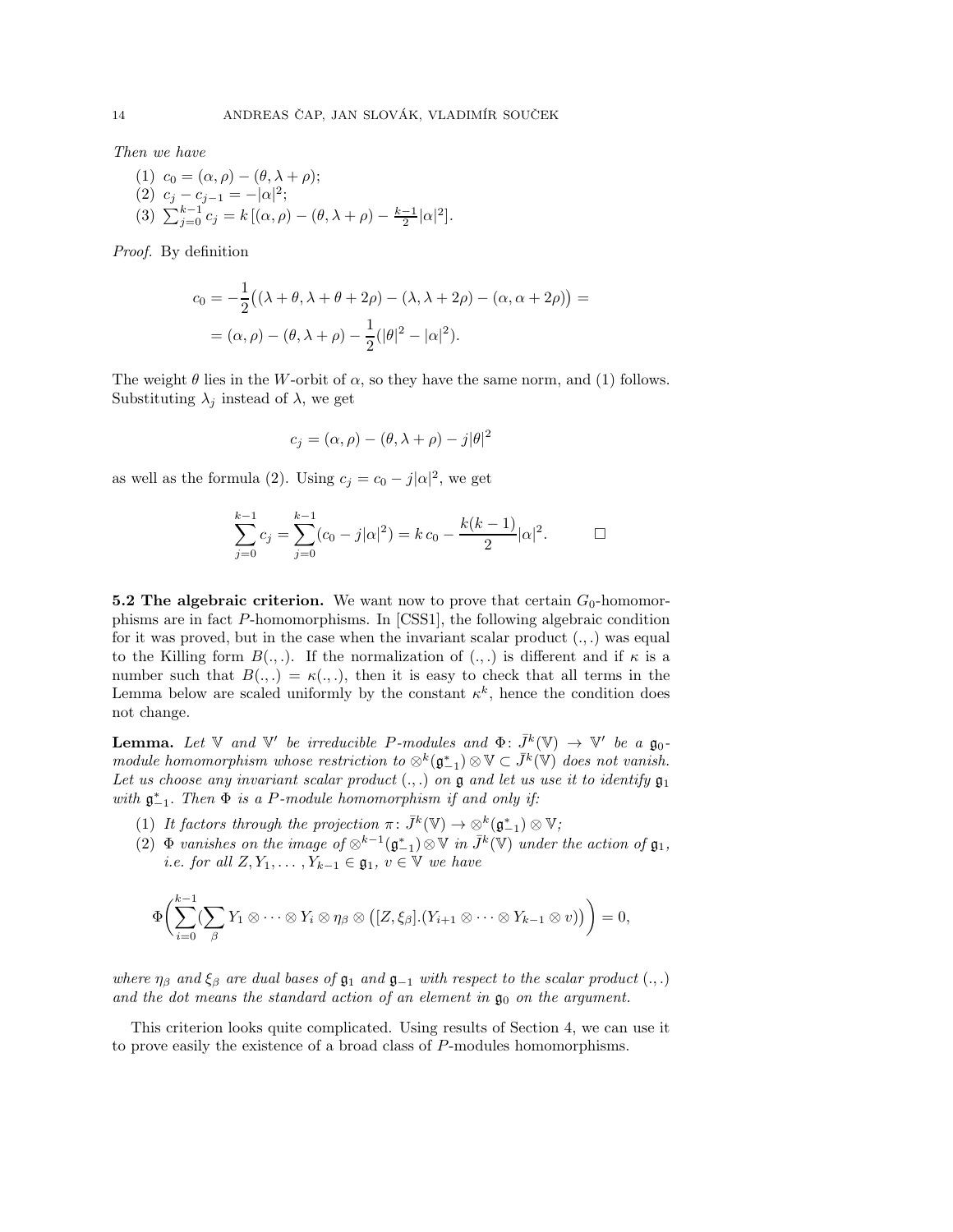**5.3 Corollary.** Let  $\mathbb{V}_{\lambda}$  be an irreducible  $\mathfrak{g}_{0}^{s}$ -module and let  $\alpha$  be the highest weight of the irreducible  $\mathfrak{g}_0^s\text{-module } \mathfrak{g}_1.$ 

Let us suppose that an extremal weight  $\theta$  of  $\mathfrak{g}_1$  and an positive integer k is chosen in such a way that  $\mu = \lambda + k\theta$  is dominant. Let  $\pi : \otimes^k \mathfrak{g}_1 \otimes \mathbb{V}_\lambda \to \mathbb{V}_\mu$  be the projection on the unique irreducible component of the product with highest weight  $\mu$ (see Theorem 3.5).

Then there is a unique value for the generalized conformal weight w such that  $\pi$  defines a P-homomorphism from  $\bar{J}^k(\mathbb{V}_{\lambda}(w))$  to  $\mathbb{V}_{\mu}(w+k)$ . The value of that conformal weight is given by

$$
w = (\alpha - \theta, \rho) - \frac{k-1}{2}(|\alpha|^2 + 1) - (\theta, \lambda),
$$

where  $\rho$  is half the sum of positive roots for  $\mathfrak{g}_0^s$ .

*Proof.* Let us first recall the construction of the projection  $\pi$ . If  $\lambda_{k'} = \lambda + k'\theta$ ,  $k' = 0, \ldots, k$ , the projections  $\pi_{k'}$ ,  $k' = 1, \ldots, k$ , are defined inductively as the projections from  $\mathfrak{g}_1 \otimes \mathbb{V}_{\lambda_{k'-1}}$  onto the unique irreducible component  $\mathbb{V}_{\lambda_{k'}}$  with highest weight  $\lambda_{k'}$ . The projection  $\pi$  is given by the formula

$$
\pi(Z_1\otimes\cdots\otimes Z_k\otimes v)=\pi_k(Z_1\otimes\pi_{k-1}(Z_2\otimes\ldots\pi_1(Z_k\otimes v)\ldots)),
$$

where  $Z_1, \ldots, Z_k \in \mathfrak{g}_1, v \in \mathbb{V}_{\lambda}$ .

To prove the theorem, we have to verify that with the choice of the weight  $w$ above, the condition in Lemma 5.2 is satisfied. So we want to find  $w$  in such a way that for all  $Z, Z_1, \ldots Z_{k-1} \in \mathfrak{g}_1, v \in \mathbb{V}_{\lambda}$ ,

$$
\pi\bigg(\sum_{i=0}^{k-1}\sum_{\beta} Z_1\otimes\cdots\otimes Z_i\otimes\eta_{\beta}\otimes ([Z,\xi_{\beta}].(Z_{i+1}\otimes\cdots\otimes Z_{k-1}\otimes v))\bigg)=0,
$$

where  $\eta_{\beta}$  and  $\xi_{\beta}$  are dual bases of  $\mathfrak{g}_1$  and  $\mathfrak{g}_{-1}$  with respect to the product (., .). Let us recall the notation  $c_j = c_{\lambda_j, \lambda_{j+1}}$  from Lemma 5.1.

By Lemma 4.3, applied to elements from  $\mathbb{V}_{\lambda_{k-1-i}}(w+k-1-i)$ , we have

$$
\pi_{k-i}\left(\sum_{\beta}\eta_{\beta}\otimes\pi_{k-i-1}([Z,\xi_{\beta}].(Z_{i+1}\otimes\pi_{k-i-2}(\ldots\otimes\pi_{1}(Z_{k-1}\otimes v)\ldots)))\right)=
$$
  

$$
\pi_{k-i}\left(\sum_{\beta}\eta_{\beta}\otimes([Z,\xi_{\beta}].(\pi_{k-i-1}(Z_{i+1}\otimes\pi_{k-i-2}(\ldots\otimes\pi_{1}(Z_{k-1}\otimes v)\ldots))))\right)=
$$
  

$$
(w+k-1-i-c_{k-1-i})\pi_{k-i}(Z\otimes\pi_{k-i-1}(Z_{i+1}(\ldots\otimes\pi_{1}(Z_{k-1}\otimes v)\ldots))).
$$

Due to the fact that all images of  $\pi^j$  belong to  $\odot^j \mathfrak{g}_1 \otimes \mathbb{V}_\lambda$ ,  $j = 1, \ldots, k$ , all elements

$$
\pi(Z_1\otimes\ldots\otimes Z_i\otimes Z\otimes Z_{i+1}\otimes\cdots\otimes Z_{k-1}\otimes v));\ i=0,\ldots,k-1
$$

coincide. It is hence sufficient to find  $w$  so that

$$
kw + \frac{k(k-1)}{2} - \sum_{j=0}^{k-1} c_{k-1-j} = 0.
$$

To get the value for w, it is sufficient to use Lemma 5.1 (note that  $|\alpha| = |\theta|$ ).  $\square$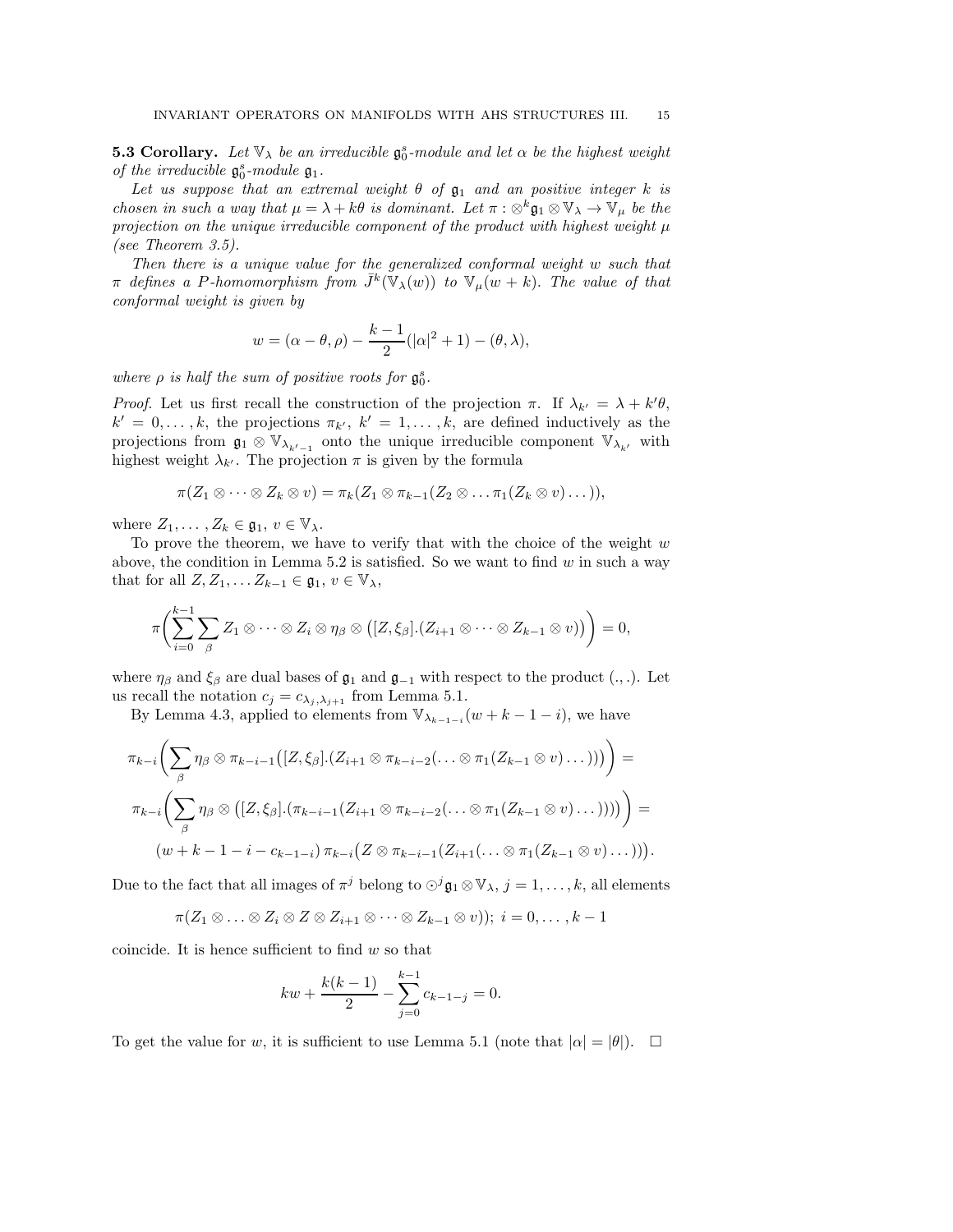## 6. Standard operators

6.1 A construction of invariant operators. As described in Section 2, the Pmodule homomorphisms constructed in the last Section define invariant differential operators. We can now summarize the whole construction and the data needed for it. Let us return to the situation of Section 2 with a given |1|-graded (real) simple Lie algebra g, the corresponding groups  $P \subset G$ ,  $G_0$ , and a principal fiber bundle  $\mathcal G$ over M with a given Cartan connection  $\omega$ .

The complexification  $\mathfrak{g}^{\mathbb{C}}$  is a complex semisimple |1|-graded Lie algebra and  $\mathfrak{g}_j = \mathfrak{g} \cap \mathfrak{g}_j^{\mathbb{C}}$ ;  $j = -1, 0, 1$ . Any (complex) irreducible P-module V is an irreducible  $\mathfrak{g}_0$ -module as well as  $\mathfrak{g}_0^{\mathbb{C}}$ -module. They are characterized by an integral dominant weight for  $(\mathfrak{g}_0^s)^{\mathbb{C}}$  and the (generalized) conformal weight w. The tensor product  $\mathfrak{g}_1 \otimes_{\mathbb{R}} V$  is isomorphic to  $\mathfrak{g}_1^{\mathbb{C}} \otimes_{\mathbb{C}} V$ , the same is true for iterated tensor products. The space  $\mathfrak{g}_1^{\mathbb{C}}$  is an irreducible module for  $\mathfrak{g}_0^s$  with a highest weight  $\alpha$ .

Suppose that we have chosen the following data: An irreducible module  $\mathbb{V}_{\lambda}$  for  $\mathfrak{g}_0^s$ , a direction'  $\theta$ , which is an extremal weight of the  $\mathfrak{g}_0^s$ -module  $\mathfrak{g}_1^{\mathbb{C}}$ , and a positive integer k, such that  $\mu = \lambda + k\theta \in \Lambda^+$ .

Let  $\pi$  be the projection to the unique irreducible component of the  $\mathfrak{g}_0^s$ -module  $\otimes^k \mathfrak{g}_1 \otimes \mathbb{V}_\lambda$  with the highest weight  $\mu = \lambda + k\theta$  (cf. Theorem 3.5), and let w be the corresponding (generalized) conformal weight from Corollary 5.3. Then the operator

$$
D \equiv D(\lambda, \theta, k) = \pi \circ (\nabla^{\omega})^k : C^{\infty}(P, V_{\lambda}(w))^P \to C^{\infty}(P, V_{\mu}(w+k))^P,
$$

is an invariant differential operator of order k.

6.2 Standard operators. We have defined above a certain class of operators which were proved to be invariant. There is a traditional division of invariant operators into two classes — standard and nonstandard ones. We would like to show now that the operators constructed above include almost the whole class of so called standard operators.

(Fundamental) standard operators were originally defined in the homogeneous situation (on generalized flag manifolds  $G/P$ , with G complex simple and P parabolic). In the Borel case, the classification of all invariant differential operators was given (in the dual language of homomorphism between Verma modules) by Bernstein, Gelfand and Gelfand, see [BGG]. They are all defined uniquely by their source and target (up to a constant multiple) and they are precisely all operators forming the so called BGG resolutions. For a general parabolic, the BGG resolutions are also well known but the class of invariant operators corresponding to individual arrows in them — they are called (fundamental) standard operators is no more the complete set of invariant operators. There exist also the so called non-standard operators. To show a relation of our invariant operators  $D(\lambda, \theta, k)$  to the standard operators, we need just their following simple property (more details can be found e.g. in [BasE], [Go]).

Suppose that a Cartan subalgebra  $\mathfrak h$  in  $\mathfrak g^{\mathbb C}$  and the set of simple roots is chosen in such a way that  $E \in \mathfrak{h}$  and that all positive spaces are contained in  $\mathfrak{g}_0^{\mathbb{C}} \cap \mathfrak{g}_1^{\mathbb{C}}$ . Irreducible representations of  $\mathfrak{g}_0^{\mathbb{C}}$  can be characterized by their highest weight, considered as an element in  $\mathfrak{h}^*$ , such that its restriction to  $(\mathfrak{h})^s = \mathfrak{h} \cap (\mathfrak{g}_0^{\mathbb{C}})^s$  is dominant. This carries information both on the highest weight for  $(\mathfrak{g}_0^{\mathbb{C}})^s$  and on a generalized conformal weight. For any such  $\Lambda \in \mathfrak{h}^*$ , the symbol  $V_{\Lambda}$  denotes a homogeneous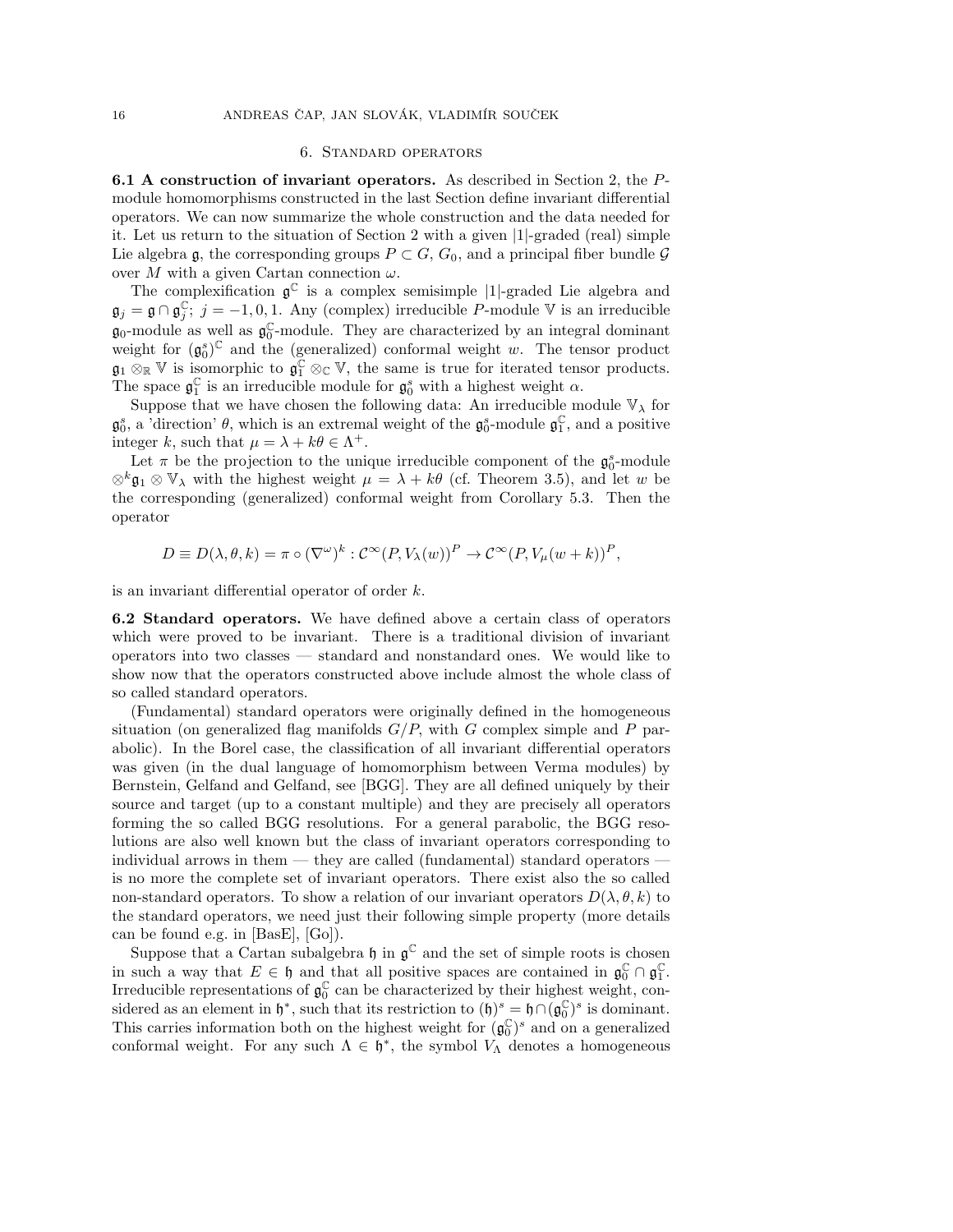bundle given by the irreducible representation of  $\mathfrak{g}_0^{\mathbb{C}}$ , corresponding to this highest weight. The Weyl group W of  $\mathfrak{g}^{\mathbb{C}}$  has a structure of a directed graph which is directly related to existence of invariant operators.

The property we need is the following. If  $D : \Gamma(V_{\Lambda}) \to \Gamma(V_{\Lambda'})$  is a standard invariant operator, then there is a positive root  $\Theta$  for  $\mathfrak{g}^{\mathbb{C}}$  such that  $\sigma_{\Theta}(\Lambda + \Delta) =$  $\Lambda' + \Delta$ , where  $\sigma_{\Theta}$  is the reflection with respect to  $\Theta$  and  $\Delta$  is a half-sum of positive roots for  $\mathfrak{g}^{\mathbb{C}}$ . Consequently, we have also  $|\Lambda + \Delta|^2 = |\Lambda' + \Delta|^2$ . Before going further, we need two simple auxiliary lemmas.

**6.3 Lemma.** Let  $\mathfrak{g}$  be a complex  $|1|$ -graded Lie algebra,  $S = {\alpha_i}_{i=0}^m$  the set of its simple roots with its numbering chosen in such a way that  $\alpha_0$  is the crossed simple root. Let  $\{\pi_i\}$  be the corresponding set of fundamental weights.

Then we have

- (1) If  $\Lambda$  is the highest weight of an irreducible  $\mathfrak{g}_0$ -module  $\mathbb{V}$ , then its conformal weight is equal to  $w = \Lambda(E)$ .
- (2) The root space  $\mathfrak{g}_{\alpha}$  belongs to  $\mathfrak{g}_j$ ,  $j = -1, 0, 1$ , if and only if  $a_0 = j$ , where  $a_i$  are coefficients in the decomposition  $\alpha = \sum_{i=0}^{m} a_i \alpha_i$ .
- (3) For any weight  $\Lambda \in \mathfrak{h}^*$ , we have  $(\pi_0, \Lambda) = \frac{|\alpha_0|^2}{2}$  $\frac{1}{2} \Lambda(E)$ , where E is the grading element.
- (4) Let us consider two weights  $\Lambda$ ,  $\Lambda'$  and a number a such that  $|\Lambda|^2 = |\Lambda'|^2$ ,  $|\Lambda + a\pi_0|^2 = |\Lambda' + a\pi_0|^2$  and  $(\Lambda - \Lambda', \pi_0) \neq 0$ . Then  $a = 0$ .

*Proof.* (1) If v is a highest weight vector for V, then  $E \cdot v = \Lambda(E)v$ , but by definition  $E \cdot v = w v.$ 

(2) This is a special case of a simple general statement valid for all  $|k|$ -graded Lie algebras. The reason is that all simple roots but  $\alpha_0$  are in  $\mathfrak{g}_0$ , while  $\alpha_0$  generates  $\mathfrak{g}_1$ .

(3) There is an element  $H \in \mathfrak{h}$  such that  $(\pi_0, \Lambda) = \Lambda(H)$  for all  $\Lambda \in \mathfrak{h}^*$ . Then for all  $j = 1, ..., m$ , we have  $0 = (\pi_0, \alpha_j^{\vee}) = \alpha_j^{\vee}(H)$ , where  $\alpha_j^{\vee} = \frac{2\alpha_j}{|\alpha_j|}$  $\frac{2\alpha_j}{|\alpha_j|^2}$ . The element H is orthogonal to all roots of  $\mathfrak{g}_0$ , hence it is a multiple of E (which has the same property). To check the multiple, it is sufficient to note that  $\alpha_0(E) = 1$ , because the conformal weight for  $\mathfrak{g}_1$  is 1.

4) The last property follows from

$$
|\Lambda + a\pi_0|^2 - |\Lambda' + a\pi_0|^2 = 2a(\Lambda - \Lambda', \pi_0).
$$

As a consequence, we get the following interesting fact.

**6.4 Lemma.** In the setting of 6.1, let  $\lambda$ ,  $\lambda'$  be two dominant integral weights for  $\mathfrak{g}_0^s$ . Suppose that there are two nontrivial standard invariant differential operators  $D, D$  of order  $k > 0$  such that

$$
D: \Gamma(\mathbb{V}_{\lambda}(w)) \to \Gamma(\mathbb{V}_{\lambda'}(w+k)); \ \tilde{D}: \Gamma(\mathbb{V}_{\lambda}(\tilde{w})) \to \Gamma(\mathbb{V}_{\lambda'}(\tilde{w}+k)).
$$

Then  $w = \tilde{w}$ .

Proof. Let  $\Lambda$ ,  $\Lambda'$ ,  $\tilde{\Lambda}$ ,  $\tilde{\Lambda}'$  be in turn highest weights from  $\mathfrak{h}^*$  for irreducible representations

$$
\mathbb{V}_{\lambda}(w), \mathbb{V}_{\lambda'}(w+k), \mathbb{V}_{\lambda}(\tilde{w}), \mathbb{V}_{\lambda'}(\tilde{w}+k).
$$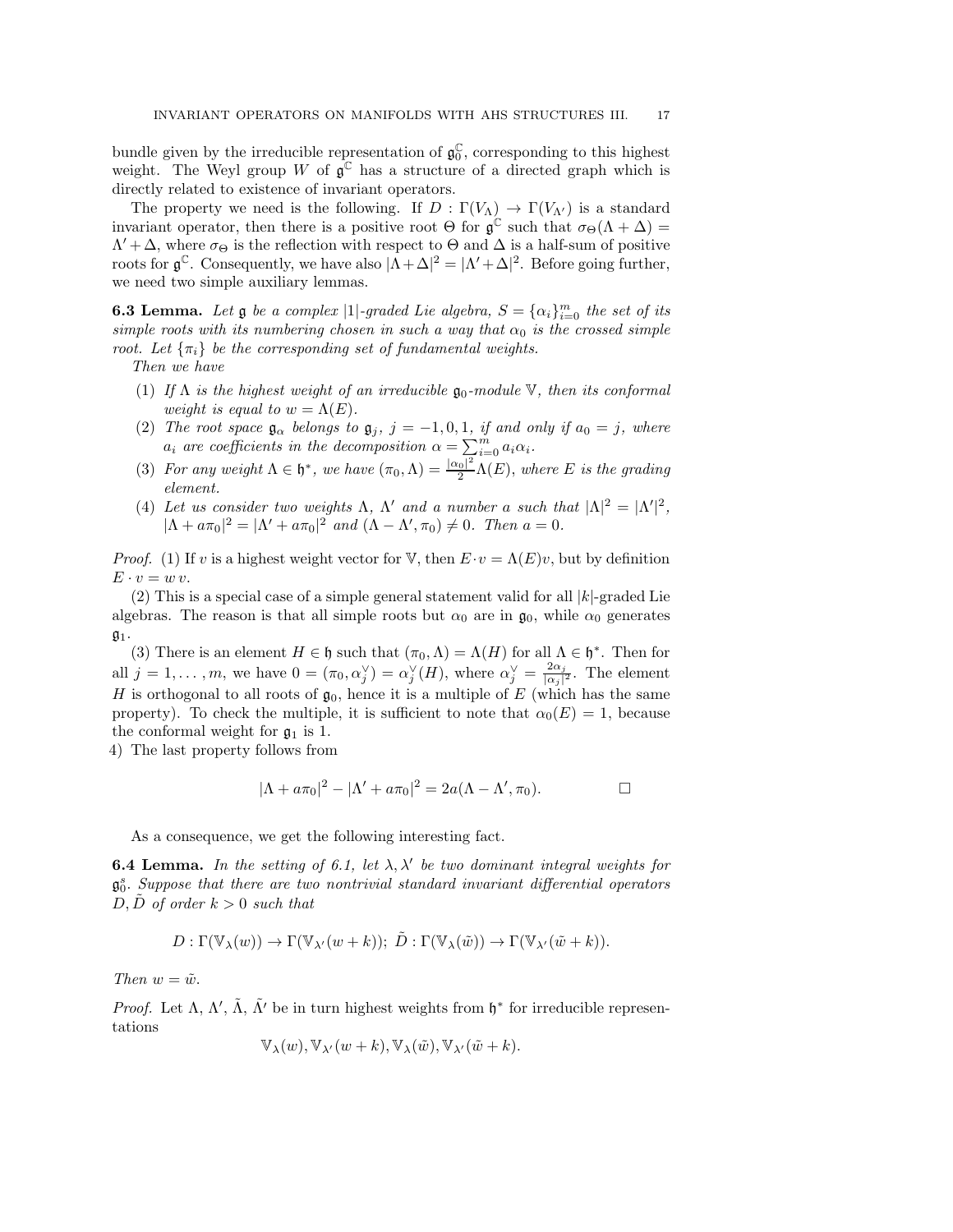If  $\Delta$  is the half-sum of positive roots for g, then existence of  $D, \tilde{D}$  implies (see 6.2) that

$$
|\Lambda + \Delta|^2 = |\Lambda' + \Delta|^2; \ |\tilde{\Lambda} + \Delta|^2 = |\tilde{\Lambda}' + \Delta|^2.
$$

The differences  $\tilde{\Lambda} - \Lambda$ ,  $\tilde{\Lambda}' - \Lambda'$  annihilate  $\mathfrak{h}^s$ , hence there are numbers a, a' such that  $\tilde{\Lambda} - \Lambda = a\pi_0$ ;  $\tilde{\Lambda}' - \Lambda' = a'\pi_0$ . But

$$
a\pi_0(E) = (\tilde{\Lambda} - \Lambda)(E) = \tilde{w} - w = (\tilde{\Lambda}' - \Lambda')(E) = a'\pi_0(E),
$$

hence  $a = a'$ . Moreover,  $(\Lambda - \Lambda')(E) = k > 0$ , hence  $(\Lambda - \Lambda', \pi_0) \neq 0$ . Now, Lemma 6.3 implies that  $a = 0$ .  $\Box$ 

**6.5 Theorem.** Let D be a standard invariant differential operator acting between sections of  $V_{\Lambda}$  and  $V_{\tilde{\Lambda}}$ . Let  $\Theta \in \mathfrak{h}^*$  be a positive root of  $\mathfrak g$  such that  $\tilde{\Lambda} + \Delta =$  $\sigma_{\Theta}(\Lambda + \Delta)$ . Denote by  $\theta$  the restriction of  $\Theta$  to  $\mathfrak{h}^s$  and by  $\lambda$  the restriction of  $\Lambda$ .

Then  $\theta$  is a weight of  $\mathfrak{g}_0^s$ -module  $\mathfrak{g}_1$  and the number  $k = 2(\Lambda + \Delta, \Theta)/(\Theta, \Theta)$  is a positive integer.

If moreover the weight  $\theta$  is an extremal weight of  $\mathfrak{g}_1$ , then the operator  $D(\lambda, \theta, k)$ defined in 6.1 coincides (up to a multiple) with the operator D on sections of the homogeneous bundle  $V_{\Lambda}$ .

*Proof.* The root  $\Theta$  is a positive root of g. Consequently, the value of  $\Theta(E)$  is either 0 or 1. By the properties of standard operators (see 6.2), we have

$$
\tilde{\Lambda} - \Lambda = k\Theta,
$$

where  $k = 2(\Lambda + \Delta, \Theta)/(\Theta, \Theta)$  must be an integer. Because any differential operator must increase (generalized) conformal weight (which is given by evaluation of the highest weight on E), the value  $\Theta(E)$  cannot vanish. Hence  $\Theta(E) = 1$  and  $k > 0$ .

If we denote by  $\lambda$ , resp.  $\tilde{\lambda}$ , the restrictions of  $\Lambda$ , resp.  $\tilde{\Lambda}$  to  $\mathfrak{h}^s$ , then we have also the relation

$$
\tilde{\lambda} = \lambda + k\theta.
$$

Hence the operators D and  $D(\lambda, \theta, k)$  act between the same  $\mathfrak{g}_0^s$  bundles and they are both invariant. By Lemma 6.4, their conformal weights coincide as well. Now, the standard operators are completely defined by their domains and targets up to multiples, see [BC], and D and  $D(\lambda, \theta, k)$  differ at most by a constant multiple.  $\Box$ 

6.6 Remark. We have just seen that our construction gives all standard invariant operators for those AHS structures, for which the set of weights of  $\mathfrak{g}_1^{\mathbb{C}}$  is just one orbit of the Weyl group. This is true for all cases with two exceptions — the odd dimensional conformal case and the symplectic case.

There is indeed an exceptional set of standard operators for AHS structures which do not have a simple description of the form  $D(\lambda, \theta, k)$  constructed above. A typical example is the case of odd conformal structures and the operators in the middle of the BGG resolution. These are operators acting between sections  $\Gamma(\mathbb{V}_{\lambda}(w))$  and  $\Gamma(\mathbb{V}_{\lambda}(w'))$ . The representation  $\mathbb{V}_{\lambda}$  of the semi-simple part of  $G_0$  is the same for the source and the target, they differ only by their conformal weights. They correspond to the case of operators  $(\lambda, \theta, k)$ , where  $\theta$  is the zero weight of  $\mathfrak{g}_1$ . In this case, however, the isotypic component  $\mathbb{V}_{\lambda}$  appears in  $\otimes^k(\mathfrak{g}_1) \otimes \mathbb{V}_{\lambda}$  with higher multiplicities.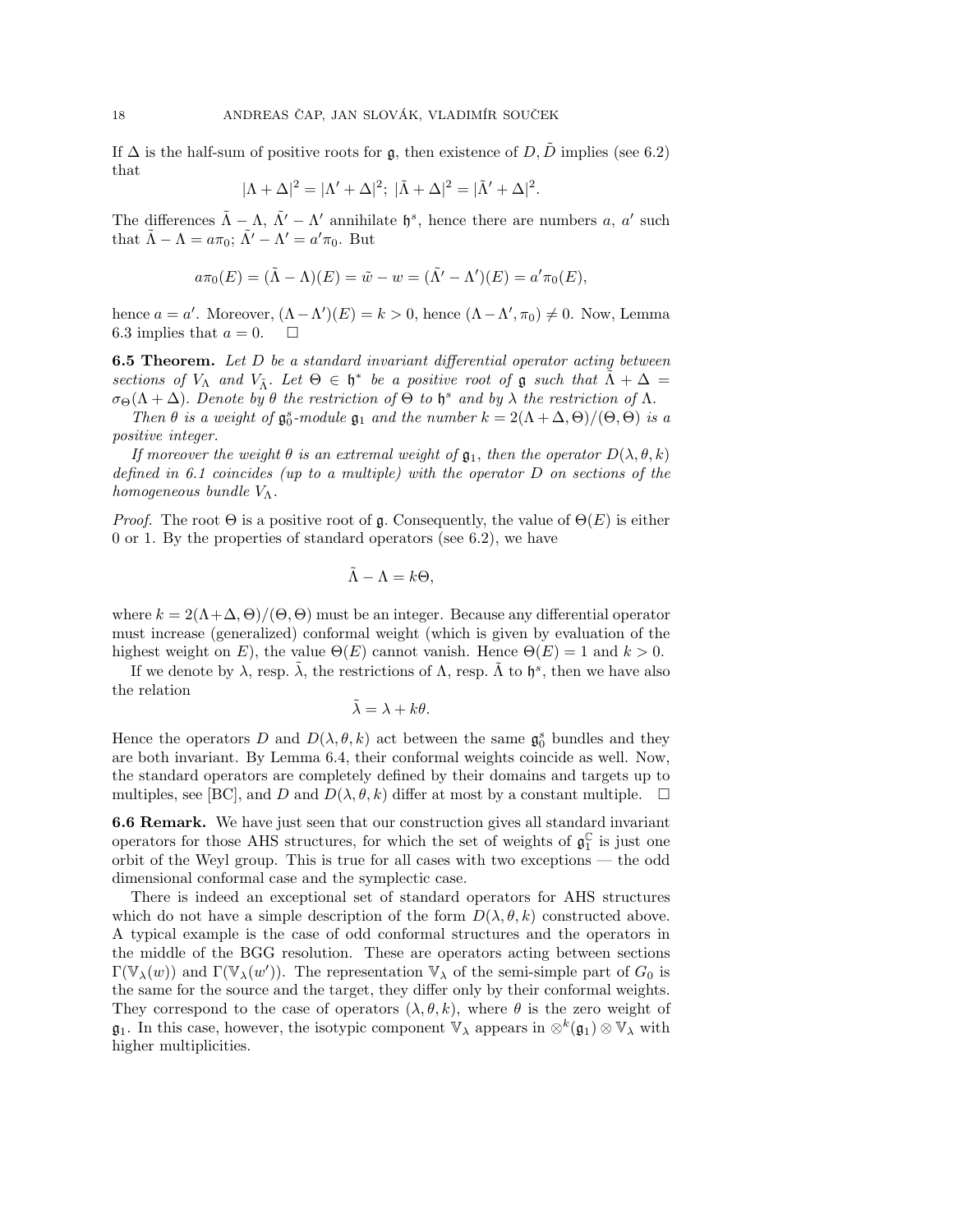In general, the BGG sequence of a representation  $\nabla$  of  $\mathfrak g$  can be realized using the twisted (V-valued) de Rham sequence. In the particular case of the BGG sequence of the basic spinor representation S of  $\mathfrak{g} = Spin(2n + 2, \mathbb{C})$ , the middle operator corresponds to a second order operator D between  $\Gamma(\mathbb{V}_{\lambda}(n-1/2))$ , and  $\Gamma(\mathbb{V}_{\lambda}(n+1/2))$  $3/2$ ), where  $\lambda = (3/2, \ldots, 3/2)$ . There are 3 pieces in the decomposition of the tensor product  $\otimes^2(\mathfrak{g}_1)\otimes\Gamma(\mathbb{V}_{\lambda})$ , corresponding to sequences of weights  $(\lambda, \sigma, \lambda)$  with  $\sigma_1 = (5/2, 3/2, \ldots, 3/2); \sigma_2 = (3/2, \ldots, 3/2); \sigma_3 = (3/2, \ldots, 3/2, 1/2).$  It can be shown by methods described in [CSS4], [B], (see also [Sev]) that the corresponding standard operator is given by  $\pi \circ (\nabla^{\gamma})^2$ , where the projection  $\pi$  is equal to  $\pi =$  $\pi_2 + 1/4\pi_3$ , where  $\pi_j$  are defined as projections to irreducible pieces corresponding to the sequences with  $\sigma_j$ . The form of the operator D is hence more complicated, it has the form

$$
D t = \pi_2 [(\nabla^\gamma)^2 t - (1/2) \Gamma \otimes t] + 1/4\pi_3 [(\nabla^\gamma)^2 t - 2\Gamma \otimes t].
$$

So it is clear that its formula has no more the simple universal form  $D t = \pi ((\nabla^{\gamma})^2 t +$  $\Gamma \otimes t$ ) of the second order standard operators deduced below, see 7.11.

## 7. Explicit formulae for standard operators

7.1 Obstruction and correction terms. An algorithm for computation of  $(\nabla^{\omega})^k$ in terms of the principal connection  $\nabla^{\gamma}$  and its deformation tensor  $\Gamma$  was given in [CSS1], Sec. 4. The formulae for obstruction terms (important for existence proofs) as well as for correction terms (important for explicit description of operators) become quickly very complicated. Using explicit description of the homomorphism Φ in Section 4 by means of Casimir operators, it is possible to simplify the algorithm substantially and to get quite explicit formulae for the coefficients in general correction terms for the invariant operators constructed in the previous section. It is quite remarkable that coefficients in the final formula for curvature correction terms do not depend on a choice of a representation  $V_{\lambda}$  as well as on a choice of a particular AHS structure! They depend only on the order of the operator.

Let us first simplify the algorithm given in [CSS1]. Let  $k$  be a fixed integer and let us consider an operator  $D = \pi \circ (\nabla^{\omega})^k$ , where the projection  $\pi$  of  $\otimes^k (\mathfrak{g}_1^{\mathbb{C}}) \otimes V_\lambda$  onto one of its irreducible components is determined by a chain of dominant weights, as described in Section 3. Knowing highest weights of all intermediate irreducible components in the chain of projections, Lemma 4.3 can be used to compute the values of the homomorphism  $\Phi$  on all terms in the algorithm. The same is true for the action of the double commutator term  $[[X, \tau], \tau]$  (see Example 4.4). This makes it possible to evaluate, in principle, all terms in the expansion. But the result is still quite complicated.

A considerable simplification in the algorithm can be achieved, if we restrict ourselves to the symmetric case, i.e. if the image of  $\pi$  is a subspace of  $\odot^k(\mathfrak{g}_1^{\mathbb{C}}) \otimes V_\lambda$ . Then many multiple tensor products contained in various terms of the formula may be reordered and combined together. Any term of the formula is then just a symmetric tensor product of a power of  $\tau$ , suitable powers of Γ, its covariant derivatives and a covariant derivative of the section s. A problem to be solved is whether there is a way how to compute effectively coefficients in the corresponding linear combination of such terms.

An additional simplification can be achieved in the case, when we know which summand in the description of the action of the double commutator (Lemma 4.4)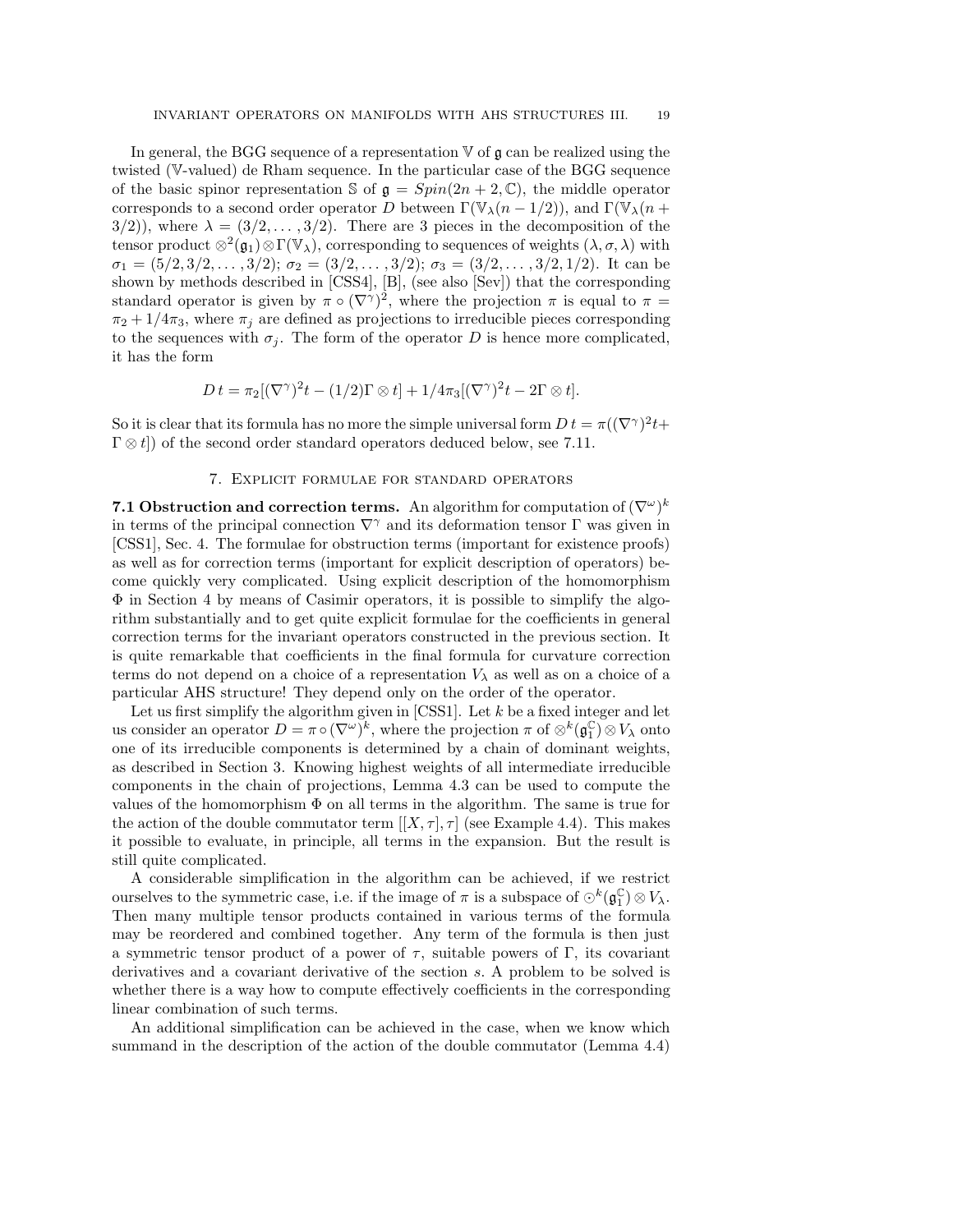is really appearing in various terms. Such information is available in the case of the operators  $D(\lambda, \theta, k)$  constructed above. In this case, we may use properties of the decomposition of the tensor product  $\otimes^k(\mathfrak{g}_1^{\mathbb{C}}) \otimes V_\lambda$  proved in Section 3 to get an explicit form of the operator. Before tackling the main Theorems 7.4 and 7.9, we discuss the low order cases.

7.2 The first order operators. Using results from [CSS1], see 2.4, and Lemma 4.3, we get immediately the existence and an explicit form of the 1st order operators.

**Corollary.** Let  $\mathbb{V}_{\lambda}$  be an irreducible representation of  $(\mathfrak{g}_{0}^{\mathbb{C}})^{s}$  and  $\mathbb{V}_{\mu}$  be an irreducible component of the product  $\mathfrak{g}_1 \otimes \mathbb{V}_{\lambda}$ . Let  $\pi = \pi_{\lambda\mu}$  be the corresponding projection. Then

$$
\pi(\nabla^{\omega}(p^*t)) = \pi[p^*(\nabla^{\gamma}t) + (c_0 - w)\tau \otimes t]
$$

where  $c_0 = c_{\lambda\mu}$  are the constants from 4.3.

In particular, there is the unique value  $w = c_0$  of the conformal weight for which the projection defines a first order invariant operator  $D t = \pi [p^*(\nabla^{\gamma})t]$ .

Operators of this type were introduced in conformal case in paper [SW] and are now standardly called generalized gradients or Stein–Weiss operators (see e.g. [Bra]). The result above was proved in the conformal case by Fegan (see [F]). He gave the first systematic classification of such operators. The theorem above treats completely all first order operators for all AHS structures (note that in odd conformal case, the class of them includes also certain exceptional standard operators of first order not covered by the class of operators  $D(\lambda, \theta, k)$ , e.g. the one in the middle in the de Rham resolution).

7.3 The second order operators. In a similar way, we can use the first order formula, the algorithm leading in [CSS1] to the formula in 2.5, and Lemma 4.2, in order to compute explicitly the form of the second order invariant differential projected to an irreducible component given by a sequence of dominant weights  $\lambda = (\lambda_0, \lambda_1, \lambda_2)$ . Let  $\pi$  be the corresponding projection.

Corollary. Using notation of Example 4.4 and Lemma 5.1, we have

$$
\pi\big[\big((\nabla^{\omega})^2(p^*t)\big)\big] = \pi[p^*\big((\nabla^{\gamma})^2t\big) + (c_0 - w)\Gamma \otimes p^*t +
$$
  

$$
(c_0 - w)\tau \otimes p^*\big(\nabla^{\gamma}t\big) + (c_1 - w - 1)p^*\big(\nabla^{\gamma}t\big) \otimes \tau +
$$
  

$$
(c_0 - w)(c_1 - w - 1)\tau \otimes \tau \otimes t - \sum_{i=1}^3 A_i \pi_i(\tau \otimes \tau \otimes t)\big]
$$

.

The most complicated term to compute is clearly the last one coming from the double commutator term. To understand that term, one has to understand well the relation among the chosen projection  $\pi$  defined by the chain of weights  $\lambda$  and the projections  $\pi_i$  coming from the splitting  $\mathfrak{g}_1 \otimes \mathfrak{g}_1$  into symmetric and antisymmetric parts. We shall see that for operators  $D(\lambda, \theta, k)$ , this relation can be understood and the formula above can be simplified further.

The operators  $D(\lambda, \theta, 2)$  are invariant for a unique value for the (generalized) conformal weight, cf. 6.1. It is immediate to check that it is just given by the requirement that the sum of coefficients at terms linear in  $\tau$  vanishes. It is also possible to verify directly that then the coefficient at the term of second order in  $\tau$ vanishes as well.

We shall now follow line of reasoning suggested in 7.1 and we shall develop an effective procedure for explicit description of all operators  $D(\lambda, \theta, k)$ .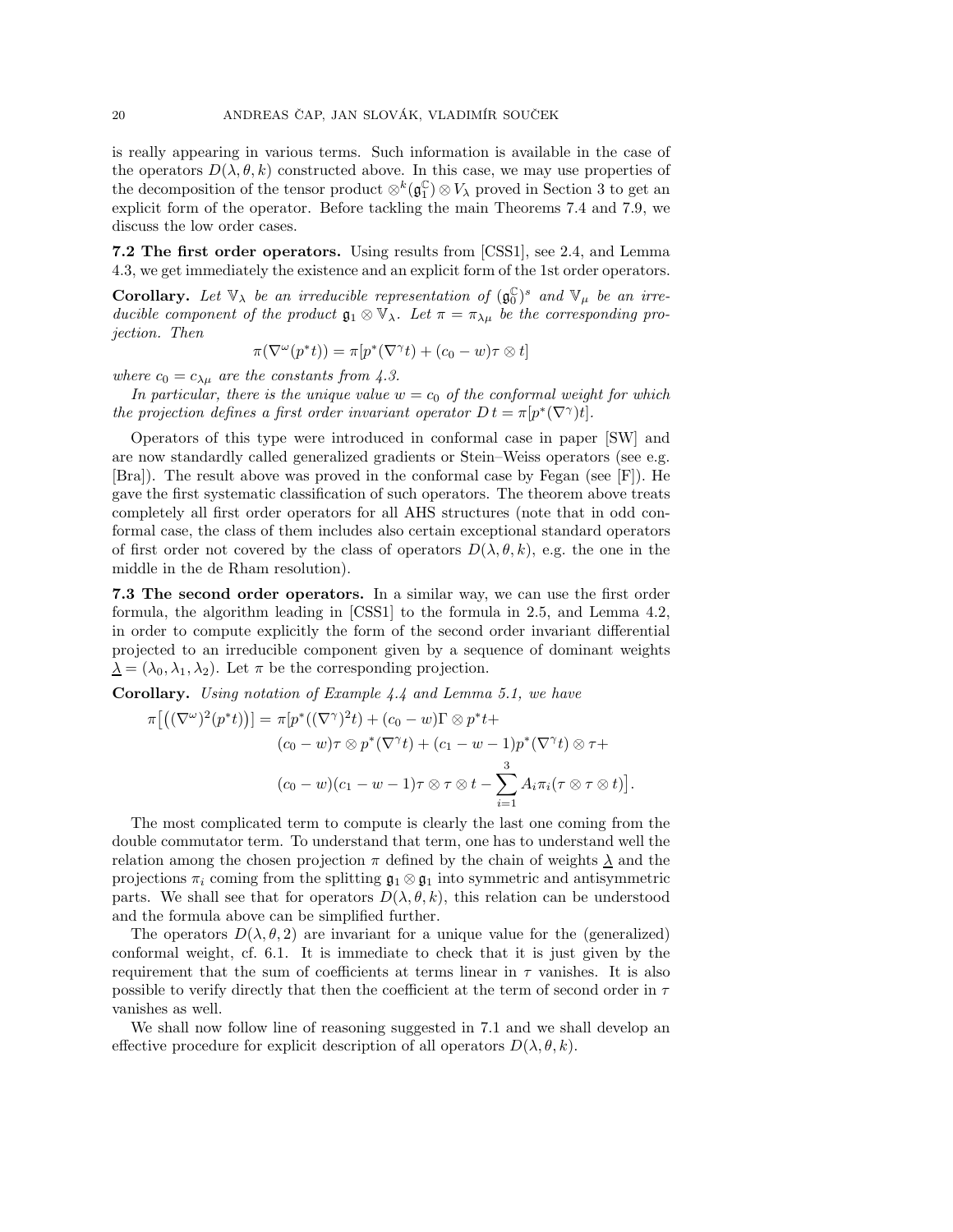**7.4 Theorem.** Let  $A_1$  be the number defined in Example 4.4. The value of the operator  $D(\lambda, \theta, k)t(u) = \pi_k \circ ((\nabla^{\omega})^k (p^*t))(u)$  constructed in 6.1 expands into a sum of the form

$$
\sum a_{s_0,\ldots,s_m}^{k,j} \pi_k[\tau^j \odot \Gamma^{s_0} \odot (\nabla \Gamma)^{s_1} \odot \ldots \odot (\nabla^m \Gamma)^{s_m} \odot \nabla^i t](u),
$$

where the summation goes over

$$
j, s_i \in \{0, 1, 2, \dots\} \text{ such that } j + \sum_{i'=0}^{m} s_{i'}(i'+2) + i = k,
$$

 $a_{s_0,\ldots,s_m}^{k,j} \in \mathbb{R}, \tau(u) \in \mathfrak{g}_1^{\mathbb{C}}, \text{ and}$ 

$$
\tau^j = \bigcirc^j \tau, \quad [\nabla^i t](X_1, \dots, X_i) = p^* \nabla^{\gamma}_{X_i} \dots \nabla^{\gamma}_{X_1} t,
$$

$$
[\nabla^\ell \Gamma](X, Y, X_1, \dots, X_\ell) = [p^* \circ \nabla^{\gamma}_{X_\ell} \dots \nabla^{\gamma}_{X_1} (\Gamma)](X, Y).
$$

The expressions

$$
F^k t(u) := \pi_k [(\nabla^\omega)^k (p^*t)](u) \in \bigcirc^k (\mathfrak{g}_1^{\mathbb{C}}) \otimes V_\lambda
$$

are given by recursive formulae

$$
F^{0}t(u) = p^{*}t(u)
$$
  

$$
F^{k+1}t(u) = [S_{\lambda+\tau}](F^{k}t(u)) + [S_{\nabla}](F^{k}t(u)) + [S_{\Gamma}](F^{k}t(u)).
$$

The individual transformations  $S_{\lambda+\tau}$ ,  $S_{\nabla}$  and  $S_{\Gamma}$  act as follows:

$$
S_{\lambda+\tau}[\pi_k(\tau^{j-1}\odot\omega_{k-j+1})]=(c_k-k+(j-1)A_1-\omega)\pi_{k+1}(\tau^j\odot\omega_{k-j+1}\otimes t);
$$
  
\nwhere  $\omega_{k-j+1}\in\odot^{k-j+1}(\mathfrak{g}_1^{\mathbb{C}})\otimes V_{\lambda}$ ;  $c_k=c_{\lambda_k,\lambda_{k+1}}$ ;  $\lambda_k=\lambda+k\theta$ ,  $j>1$ .  
\n
$$
S_{\nabla}[\pi_k(\tau^j\odot\Gamma^{s_0}\odot(\nabla\Gamma)^{s_1}\odot\ldots\odot(\nabla^m\Gamma)^{s_m}\odot\nabla^i t)]=
$$
  
\n
$$
=s_0[\pi_{k+1}(\tau^j\odot\Gamma^{s_0-1}\odot(\nabla\Gamma)^{s_1+1}\odot\ldots\odot(\nabla^m\Gamma)^{s_m}\odot\nabla^i t)]+
$$
  
\n
$$
+\ldots+
$$
  
\n
$$
s_m[\pi_{k+1}(\tau^j\odot\Gamma^{s_0}\odot\ldots\odot(\nabla^m\Gamma)^{s_m-1}\odot(\nabla^{m+1}\Gamma)\otimes\nabla^i t]+\n[\pi_{k+1}(\tau^j\odot\Gamma^{s_0}\odot(\nabla\Gamma)^{s_1}\odot\ldots\odot(\nabla^m\Gamma)^{s_m}\odot\nabla^{i+1} t)].
$$
  
\n
$$
S_{\Gamma}[\pi_k(\tau^{j+1}\odot\omega_{k-j-1})]=(j+1)\pi_{k+1}(\tau^j\odot\Gamma\odot\omega_{k-j-1});
$$
  
\nwhere  $\omega_{k-j-1}\in\odot^{k-j-1}(\mathfrak{g}_1^{\mathbb{C}})\otimes V_{\lambda}$ .

Proof. In [CSS1, 4.9], we have described an algorithm to inductively compute the difference  $(\nabla^{\omega})^k (p^*t) - p^*((\nabla^{\gamma})^k t)$  as a sum of correction and obstruction terms. Computing instead of that difference the value of  $F^k t(u) := (\nabla^\omega)^k (p^* t)$  inductively, the results of [CSS1, 4.9] read as follows: The expression  $F^k t(u)$ , evaluated at k arguments from g−1, expands into a sum of terms of the form

$$
a\lambda^{(t_1)}(\beta_1)\ldots\lambda^{(t_i)}(\beta_i)p^*(\nabla^\gamma)^jt
$$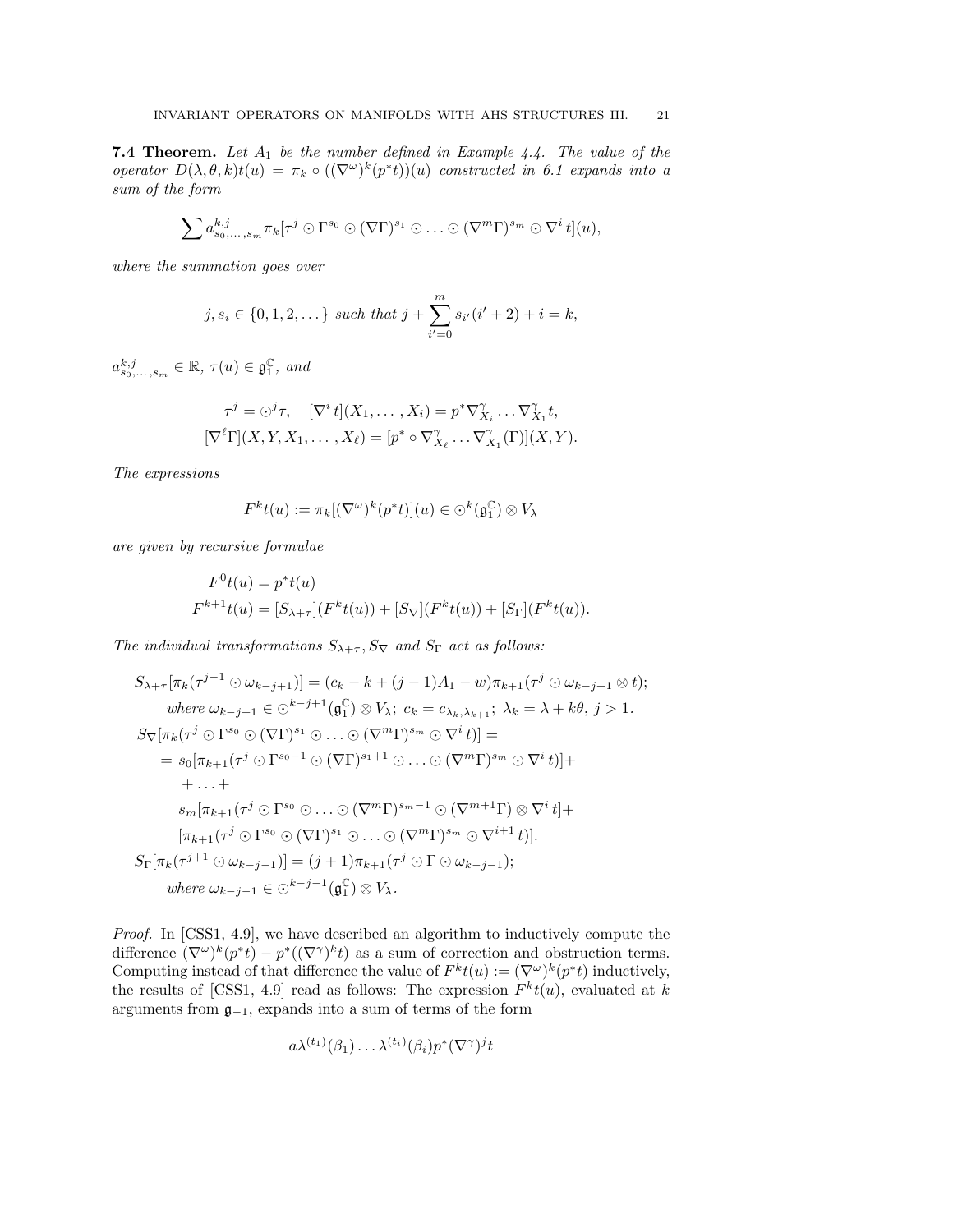where a is a scalar coefficient, the  $\beta_{\ell}$  are iterated brackets involving some arguments  $X_{\ell} \in \mathfrak{g}_{-1}$ , the iterated covariant differentials  $(\nabla^{\gamma})^r \Gamma$  evaluated on some X's, and  $\tau$ 's. Exactly the first  $t_j$  arguments  $X_1, \ldots, X_{t_j}$  are evaluated after the action of  $\lambda^{(t_j)}(\beta_j)$ , the other ones appearing on the right are evaluated before. For  $k=1$ , we have

$$
F^{1}t(u)(X_{1}) = p^{*}((\nabla^{\gamma})t)(u)(X_{1}) + [X_{1}, \tau](p^{*}t)(u).
$$

Inductively,

$$
F^{k}t(u)(X_{1},...,X_{k}) = (\lambda^{(k-1)}([X_{k},\tau(u)])F^{k-1}t(u))(X_{1},...,X_{k-1}) +
$$
  

$$
\tilde{S}_{\tau}(F^{k-1}t(u))(X_{1},...,X_{k}) +
$$
  

$$
\tilde{S}_{\nabla}(F^{k-1}t(u))(X_{1},...,X_{k}) +
$$
  

$$
\tilde{S}_{\Gamma}(F^{k-1}t(u))(X_{1},...,X_{k}).
$$

where  $\lambda^{(k-1)}$  is the obvious tensor product representation on  $\otimes^{k-1} \mathfrak{g} \otimes V_\lambda$  and the individual transformations  $\tilde{S}_{\tau}$ ,  $\tilde{S}_{\nabla}$ , and  $\tilde{S}_{\Gamma}$  act as follows.

- (1) The action of  $\tilde{S}_{\tau}$  replaces each summand  $a\lambda^{(t_1)}(\beta_1)\ldots\lambda^{(t_i)}(\beta_i)p^*(\nabla^{\gamma})^j t$  by a sum with just one term for each occurrence of  $\tau$  where this  $\tau$  is replaced by  $[\tau, [\tau, X_k]]$  and the coefficient a is multiplied by  $-1/2$ .
- (2)  $\tilde{S}_{\nabla}$  replaces each summand in  $F^{k-1}$  by a sum with just one term for each occurrence of  $\Gamma$  and its differentials, where these arguments are replaced by their covariant derivatives  $\nabla_{X_k}^{\gamma}$ , and with one additional term where  $(\nabla^{\gamma})^j t$ is replaced by  $\nabla_{X_k}^{\gamma}((\nabla^{\gamma})^j t)$ .
- (3)  $\tilde{S}_{\Gamma}$  replaces each summand by a sum with just one term for each occurrence of  $\tau$  where this  $\tau$  is replaced by  $\Gamma(u)$ .  $X_k$ .

Now we are going to specialize these results to the case we are interested in here: Under the assumptions of the theorem, which we want to prove, the image of the projection  $\pi$  is included in  $\odot^k(\mathfrak{g}_1^{\mathbb{C}}) \otimes V_\lambda$  hence order of factors in the multiple tensor product does not matter. Consequently all  $\tau$ 's can be shifted to the front of the product, derivatives of  $\Gamma$  can be reordered as indicated above, and all derivatives of t can be put to the end of the expression. Terms  $\nabla^l\Gamma$  can be hence interpreted as elements of  $\odot^{l+2}(\mathfrak{g}_1^{\mathbb{C}}) \otimes V_\lambda$  and  $\nabla^i t$  can be substituted by its symmetrization in  $\odot^i(\mathfrak{g}_1^{\mathbb{C}}) \otimes V_\lambda$ . We have already seen that the expression  $F^1t$  has the required form (see 7.2). Using Casimir operators, we can now express the algorithm described above in the following way.

Suppose (by induction) that the term  $F<sup>k</sup>$  has already been written in the form given in the theorem. The action of an element  $[X_{k+1}, \tau(u)]$  on  $F^k t(u)$  can be computed by Lemma 4.3, because we know that  $F^k t(u)$  belongs to the image of  $\pi_k$ , which is, by assumption, an irreducible representation with the highest weight  $\lambda_k$ . The result is  $(c_k - w - k)F^k t(u)$ .

The action of  $\tilde{S}_{\tau}$  was a replacement of  $\tau$  at all  $j-1$  places in the expression by  $-1/2[\tau, \tau, X_k]$  Applying the projection  $\pi$  and using the result of Example 4.4 and 3.6, only the first part in the decomposition of  $\tau \otimes \tau$  survives and the result is the same term containing one more  $\tau$  multiplied by  $(j-1)A_1$ . Adding both contributions, we get the action of  $S_{\lambda+\tau}$ .

The action of  $\tilde{S}_{\nabla}$  is just a derivation and action of  $\tilde{S}_{\Gamma}$  is a substitution of  $\Gamma$ instead of  $\tau$ , so we arrive directly at the description of  $S_{\nabla}$  and  $S_{\Gamma}$  in the theorem.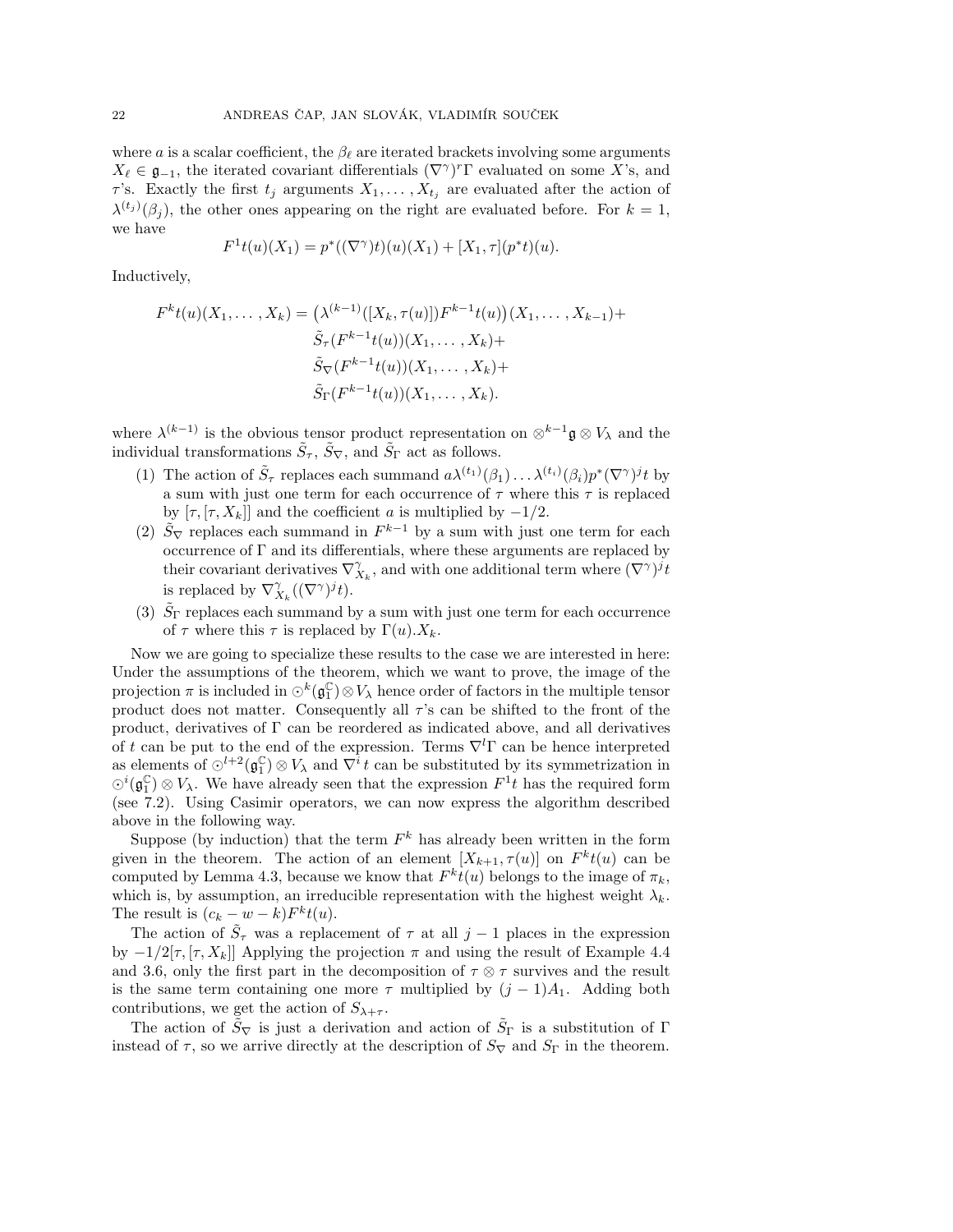The fact that  $F<sup>k</sup>$  has the required form follows from the above description of the operators  $S_{\lambda+\tau}$ ,  $S_{\nabla}$ ,  $S_{\Gamma}$  by induction.  $\square$ 

Looking at the action of the individual transformations and at the form of the expansion, we get immediately the following algorithm for the unknown coefficients.

**7.5** An algorithm for expansion coefficients. The coefficients  $a_{s_0,\ldots,s_m}^{k+1,j}$  in theorem 7.4 satisfy the following recursive relations.

$$
a_{s_0,\ldots,s_m}^{k+1,j} = (1 - \delta_{j,0}) a_{s_0,\ldots,s_m}^{k,j-1} (c_k - k + (j-1)A_1 - w)
$$
  
+  $a_{s_0,\ldots,s_m}^{k,j}$   
+  $(1 - \delta_{s_0,0})(j+1) a_{s_0-1,s_1,\ldots,s_m}^{k,j+1} + (1 - \delta_{s_1,0})(s_0 + 1) a_{s_0+1,s_1-1,\ldots,s_m}^{k,j} + \ldots + \newline + (1 - \delta_{s_m,0})(s_{m-1} + 1) a_{s_0,\ldots,s_{m-2},s_{m-1}+1,s_m-1}^{k,j}.$ 

**7.6 Constants**  $\tilde{c}_k$ . In the algorithm above, the value  $c_k-k+jA_1-w$  has frequently appeared. It will be convenient to change the definition of constants  $c_i$  and to define new shifted constants  $\tilde{c}_j$  instead. Let us define them by

$$
\tilde{c}_j = c_0 - j A_1.
$$

Then  $c_k - k + j A_1 - w = c_0 - kA_1 - (k - j)A_1 - w = \tilde{c}_k - (k - j)A_1 - w$ .

Note for future use that the differences  $\tilde{c}_i - \tilde{c}_k = (k - j)A_1$  are always multiples of  $A_1$ .

7.7 Constants  $B^m_{(s_0,\ldots,s_m)}$ . As the last item in the preparation of an explicit computation of the coefficients in the expansion, we are going to define inductively the following parametric system of constants  $B_s^n$ , where  $n \geq 0$  is an integer,  $s = (s_0, s_1, s_2, \dots)$  is a sequence of non-negative integers with a finite number of nonvanishing elements. We shall often write  $s = (s_0 \dots s_m)$  by cutting the sequence at the last nontrivial entry; (0) will denote the sequence  $(0, 0, \ldots)$ . For any finite sequence of integers s, we shall use two integers  $|s|$ ,  $|s|$  associated with s, defined by

$$
|s| = \sum_{0}^{\infty} s_i
$$
 and  $[s] = \sum_{0}^{\infty} s_i (i + 1)$ .

Symbols  $\sigma_i$ ,  $i = 0, 1, \ldots$ , will be used for special sequences of integers defined by

$$
\sigma_0 = (1, 0, \ldots); \; \sigma_1 = (-1, 1, 0, \ldots); \; \sigma_2 = (0, -1, 1, 0, \ldots); \; \ldots
$$

**Definition.** Let  $\tilde{c}_0$ ,  $A_1$ , and w, be any fixed real numbers and define  $\tilde{c}_i$ ,  $j \in \mathbb{N}$ , by  $\tilde{c}_j = \tilde{c}_0 - j A_1.$ 

A system of real numbers  $B_s^n$ , where n is a non-negative integer and s is a sequence of non-negative integers with finite number of nonzero terms, is defined by induction with respect to  $n + [s]$  as follows

$$
B_0^0 = 1;
$$
  
\n
$$
B_s^n = (1 - \delta_{s_0,0})(n + |s| - 1)(\tilde{c}_{n + |s| - 2} - w) \left[ \sum_{l=0}^{n-1} B_{s - \sigma_0}^l \right] + \sum_{i=1}^{\infty} (1 - \delta_{s_i,0})(s_{i-1} + 1) \sum_{l=0}^{n-1} B_{s - \sigma_i}^l.
$$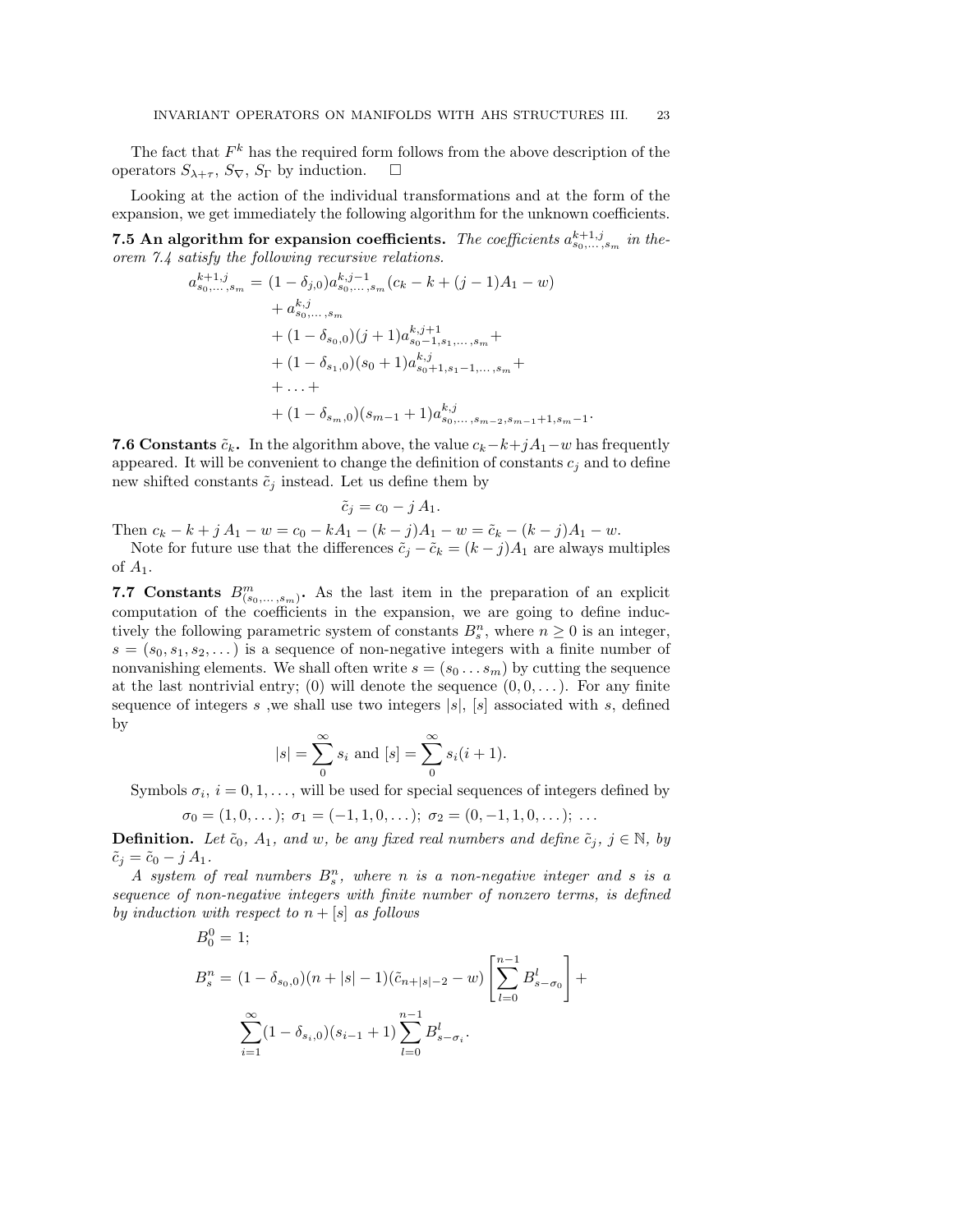In the formula above, we use the convention that any sum  $\sum_a^b ...$  vanishes whenever  $a > b$ .

In the sequel, we shall use the B's with the numbers  $A_1$  and  $\tilde{c}_0 = c_0$  chosen as in 4.4 and 5.1, respectively. Note that then the numbers  $B_s^n$  still depend implicitly on the value of the variable  $w$  which plays the role of the conformal weight.

The induction above works fine, because the smallest possible value of  $n + [s]$  is achieved only for  $n = 0$ ,  $s = (0)$  and the value of  $B_0^0$  is fixed as 1 in advance. The inductive formula for  $B_s^n$  clearly uses only B's with a smaller value of  $n + [s]$ .

Certain values of B's are immediately clear from definition:  $B_{(0)}^n = 0$  for all  $n \neq 0$  and  $B_s^0 = 0$  for all  $s \neq (0)$ . More generally, we get from the definition by induction (with respect to *n*) that  $B_s^n = 0$  for all *n*, *s* such that  $n < [s]$ .

**7.8 Basic properties of**  $B_s^n$ **.** Before treating more complicated examples, we shall introduce one more piece of notation. For a positive integer  $n$ , the symbol  ${n}$  will denote the number

$$
\{n\} := n(\tilde{c}_{n-1} - w).
$$

Later on, we shall consider values of these factors  ${n}$  at special values of conformal weight  $w = \tilde{c}_{k-1}$ ,  $k \in \mathbb{N}$ . Let us note already at this point that for this value of w the resulting number depends linearly on  $A_1$  (see 7.6).

**The case where**  $|s| = 1$ . Using the shorthands  $\{n\}$ , we get immediately from the definition that

$$
B_{(1)}^{n} = \{n\}, \text{ for all } n \ge 1,
$$
  

$$
B_{(2)}^{n} = \{n+1\} \sum_{l=1}^{n-1} \{l\}, \text{ for } n \ge 2,
$$

while  $B^1_{(2)} = 0$ .

Similarly (by induction with respect to n), we get easily for any  $n \geq m + 1$ 

$$
B_{(m+1)}^n = \{n+m\} \sum_{l_m=m}^{n-1} \{l_m+m-1\} \sum_{l_{m-1}=m-1}^{l_{m-1}} \{l_{m-1}+m-2\} \sum_{l_{m-2}=m-2}^{l_{m-1}-1} \dots \sum_{l_1=1}^{l_2-1} \{l_1\},
$$

and  $B_{(m+1)}^n = 0$  for  $n = 0, \ldots, m$ . Clearly, the numbers  $B_{(m)}^n|_{w = \tilde{c}_{k-1}}$  are homogeneous of degree m in  $A_1$  for each  $k \in \mathbb{N}$ .

The case where  $|s| = 2$ . To understand the definition of  $B_s^n$  better, let us also consider the numbers  $B_{(ij)}^n$ . Couples  $(ij)$  of non-negative integers can be considered as vertices of a graph in the plane. These vertices will be connected with arrows of length 1 going horizontally right and antidiagonal arrows of length  $\sqrt{2}$  going up and left.

Any vertex in the lattice can be reached from (00) by one or more paths (lying completely in the first quadrant). For every path to a vertex  $(ij)$ , it is possible to deduce a contribution to the value of  $B_{(ij)}^n$  corresponding to this path from the algorithm defining B's. The actual value of  $B_{(ij)}^n$  is then the sum of such contributions over all possible paths from  $(00)$  to  $(ij)$ .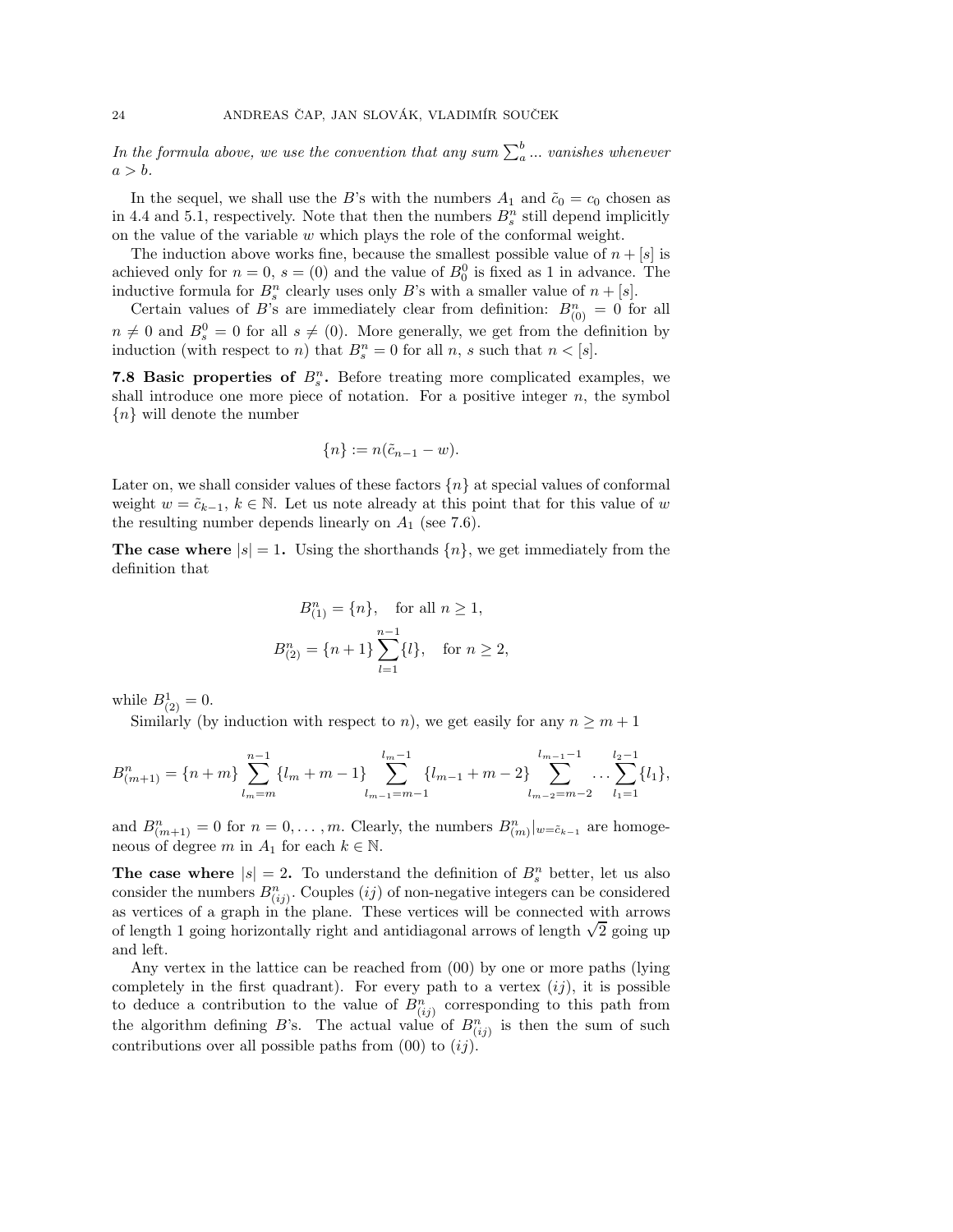The situation for longer sequences  $s$  is similar. The numbers  $B_s^n$  play a principal role in the evaluation of coefficients for standard operators, so we shall study them in more details in Appendix B and we shall give an explicit formula for them there.

Using the very definition of B's and the simple relations  $|s - \sigma_0| = |s| - 1$ ,  $|s - \sigma_i| = |s|$ , for all  $i > 0$ , we get immediately by induction with respect to values of  $n$  and  $|s|$  the following important fact:

**Lemma.** The numbers  $B_s^n$  evaluated at  $w = \tilde{c}_{k-1}$  are homogeneous of degree  $|s|$  in  $A_1$ .

7.9 Formulae for expansion coefficients. Let  $k \in \mathbb{N}$  be fixed. Suppose that  $j \in \mathbb{N}$  and  $s = (s_0, s_1, \ldots, s_m)$  is a finite sequence of non-negative integers such that  $j + [s] = j + \sum_{i=0}^{m} s_i (i + 2) \leq k$ . Let  $\tilde{c}_i$  be the real numbers defined in 7.6 and  $B_s^n$  the numbers defined in 7.7. Then we have the following theorem.

**Theorem.** The coefficients  $a_s^{k,j}$  in the expression for  $D(\lambda, \theta, k)t$  in 7.4 are given by the formulae

(1) 
$$
a_s^{k,j} := \binom{k}{j} \left[ \prod_{i=k-j}^{k-1} (\tilde{c}_i - w) \right] \left[ \sum_{l=0}^{k-j-|s|} B_s^l \right], \text{ for all } j \ge 1
$$

(2) 
$$
a_s^{k,0} := \sum_{l=0}^{k-|s|} B_s^l.
$$

*Proof.* The theorem will be proved by induction with respect to  $k$ , using the recursive relations from 7.5.

Let  $k = 1$ . Then, according to Corollary 7.2,  $F^1 = \pi(\nabla t + (\tilde{c}_0 - w)\tau \otimes t)$ . The inequality  $j + \sum_{i=0}^{m} s_i(i+2) \leq 1$  is satisfied only for  $s = (0)$  and  $j = 0, 1$ . The relations (1) and (2) read as  $a_0^{1,0} = B_0^0 + B_0^1$  and  $a_0^{1,1} = (\tilde{c}_0 - w)B_0^0$ . The definition of B's yields  $B_0^0 = 1, B_0^1 = 0$  which proves the claim in this case.

Suppose now that the theorem holds for some fixed  $k$ . Let us first prove the relation (2), i.e. suppose first  $j = 0$ . By inductive assumption and the recursive relations 7.5 for  $a$ 's, we get

$$
a_s^{k+1,0} = \left[\sum_{l=0}^{k-|s|} B_s^l\right] + (1 - \delta_{s_0,0}) \left(\begin{array}{c} k\\1 \end{array}\right) (\tilde{c}_{k-1} - w) \left[\sum_{l=0}^{k-|s|} B_{s-\sigma_0}^l\right] + \sum_{i=1}^m (1 - \delta_{s_i,0}) (s_{i-1} + 1) \left[\sum_{l=0}^{k-|s|} B_{s-\sigma_i}^l\right] = \sum_{l=0}^{k+1-|s|} B_s^l,
$$

where we use

$$
B_s^{k+1-|s|} = (1 - \delta_{s_0,0})k(\tilde{c}_{k-1} - w) \left[ \sum_{l=0}^{k-|s|} B_{s-\sigma_0}^l \right] + \sum_{i=1}^m (1 - \delta_{s_i,0})(s_{i-1} + 1) \left[ \sum_{l=0}^{k-|s|} B_{s-\sigma_i}^l \right].
$$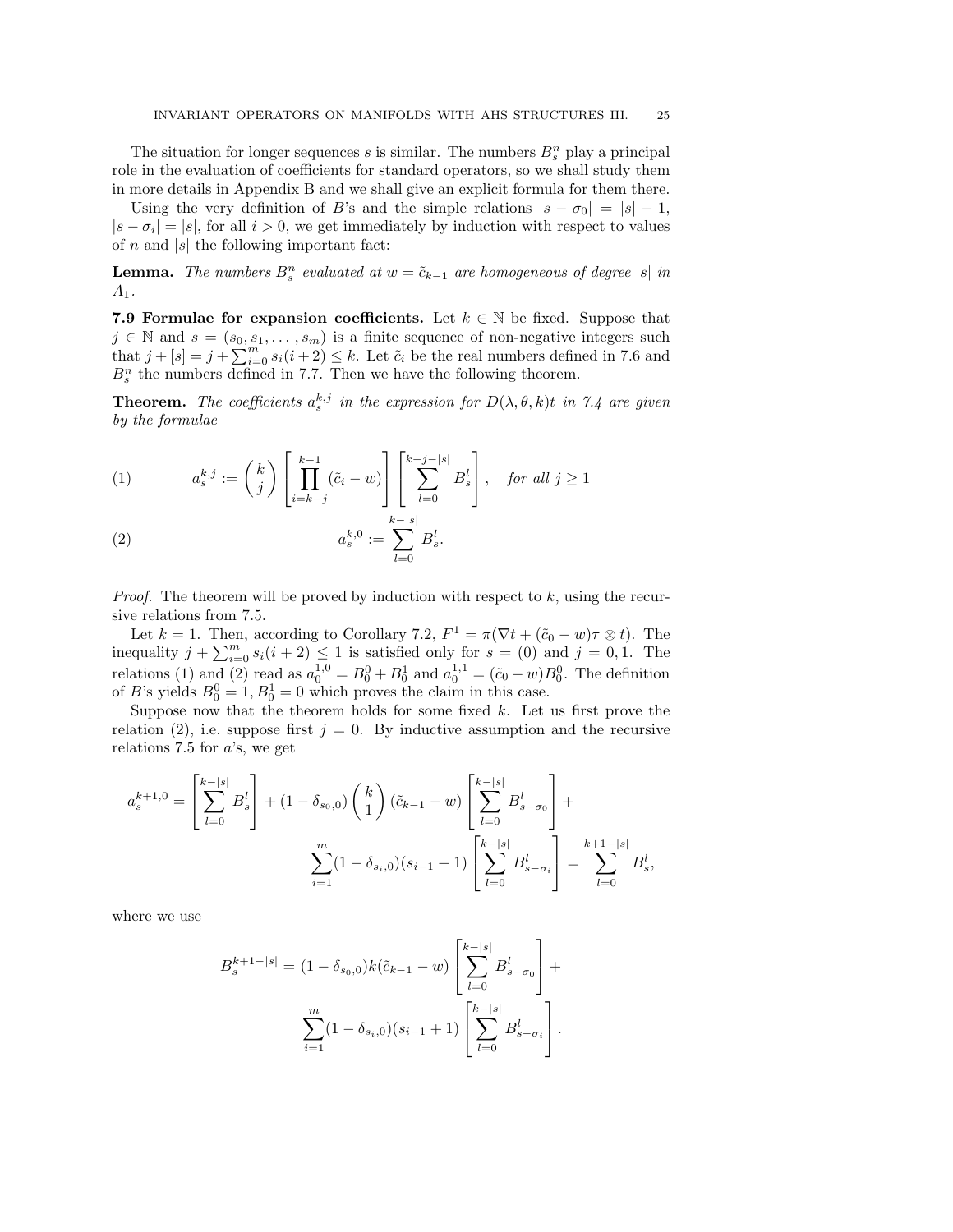For positive  $j$ , we get

$$
a_{s}^{k+1,j} = {k \choose j-1} \prod_{k-j+1}^{k-1} (\tilde{c}_{i} - w) \left[ \sum_{l=0}^{k+1-j-|s|} B_{s}^{l} \right] (\tilde{c}_{k} - w - (k-j+1)A_{1}) +
$$
  
+  ${k \choose j} \prod_{k-j}^{k-1} (\tilde{c}_{i} - w) \left[ \sum_{l=0}^{k-j-|s|} B_{s}^{l} \right] +$   
+  $(j+1)(1 - \delta_{s_{0},0}) {k \choose j+1} \prod_{k-j-1}^{k-1} (\tilde{c}_{i} - w) \left[ \sum_{l=0}^{k-j-|s|} B_{s-\sigma_{0}}^{l} \right] +$   
+  $\sum_{i=1}^{m} (1 - \delta_{s_{i},0}) (s_{i-1} + 1) {k \choose j} \prod_{k-j}^{k-1} (\tilde{c}_{i} - w) \left[ \sum_{l=0}^{k-j-|s|} B_{s-\sigma_{i}}^{l} \right]$   
=  ${k+1 \choose j} \prod_{k-j+1}^{k-1} (\tilde{c}_{i} - w) \left[ \sum_{l=0}^{k-j-|s|} B_{s}^{l} \right].$   
-  $\left[ \frac{j}{k+1} (\tilde{c}_{k} - w - (k-j+1)A_{1}) + \frac{k-j+1}{k+1} (\tilde{c}_{k-j} - w) \right] +$   
+  ${k+1 \choose j} \prod_{k-j+1}^{k-1} (\tilde{c}_{i} - w) \left[ B_{s}^{k+1-j-|s|} \right].$   
-  $\left[ \frac{j}{k+1} (\tilde{c}_{k} - w - (k-j+1)A_{1}) + \frac{k-j+1}{k+1} (\tilde{c}_{k-j} - w) \right]$   
=  ${k+1 \choose j} \prod_{k-j+1}^{k} (\tilde{c}_{i} - w) \left[ \sum_{l=0}^{k+1-j-|s|} B_{s_{1},...,s_{m}}^{l} \right],$ 

where we have used the relations

$$
B_s^{k+1-j-|s|} = (1 - \delta_{s_0,0})(\tilde{c}_{k-j-1} - w) \sum_{l=0}^{k-j-|s|} B_{s-\sigma_0}^l(k-j) + \sum_{i=1}^m (s_{i-1}+1)(1-\delta_{s_i,0}) \sum_{l=0}^{k-j-|s|} B_{s-\sigma_i}^l.
$$

7.10 Formulae for the operators  $D(\lambda, \theta, k)$ . Note that the form of the coefficients  $a_s^{k,j}$  shows immediately that all obstruction terms vanish at once for the value  $w = \tilde{c}_{k-1}$  of the (generalized) conformal weight. It confirms once more that the operators  $D(\lambda, \theta, k)$  are invariant, independently of the algebraic proof worked out in Section 5. Theorem 7.9 gives at the same time the values of coefficients in the correction terms, i.e. the explicit form of the operators  $D(\lambda, \theta, k)$ . It is sufficient to use  $7.9(2)$  and to substitute there the corresponding value of w.

As a consequence of Lemma 7.8 and the definition of the constants  $a_s^{k,0}$ , it is clear that  $a_s^{k,0}$  are homogeneous of degree |s| in  $A_1$ . Hence the constants  $A_1$  can be absorbed into the definition of the deformation tensor Γ by introducing news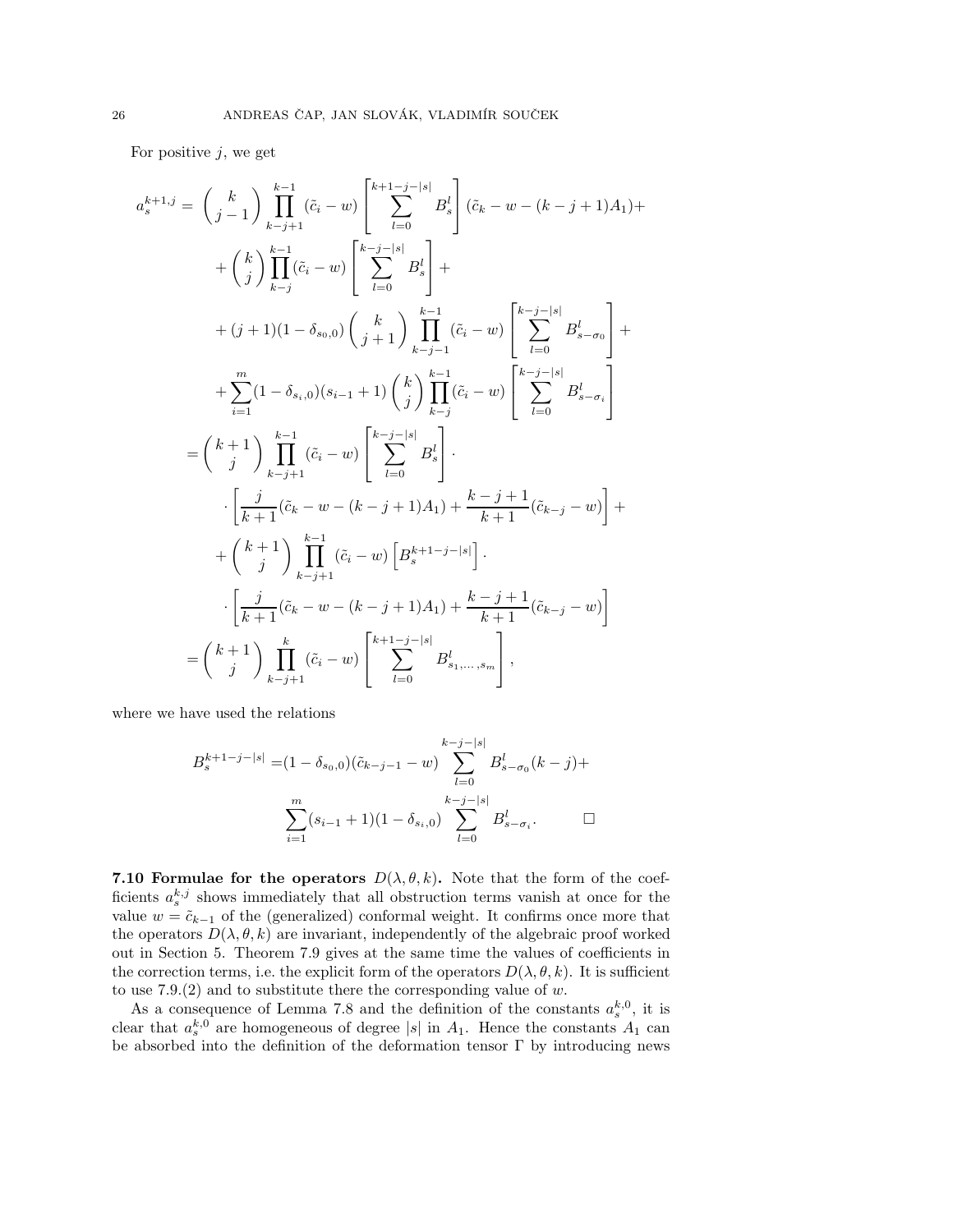tensors  $\Gamma := A_1 \Gamma$  and the resulting formula is uniform and universal for all AHS structures (for conformal structures, the constant  $A_1$  is equal to 1).

For practical calculations of curvature correction terms of standard operators, it is better to first write down formulas for coefficients  $B_s^n$ , because they have the same form for all k. Having k fixed, it is then easy to evaluate  $B_s^n$  at  $w = \tilde{c}_{k-1}$  and to get the necessary coefficients  $a_s^{k,0}$ . Note, however, that for operators of order bigger than 10, it is better to implement the algorithm on a computer, since the list of correction terms is going quickly to be unmanageable. We have postponed the exposition of the general formulae for  $B_s^n$  to Appendix B, but let us illustrate the procedure by a few examples now.

In order to make the dependence on the order  $k$  and the corresponding fixed conformal weight w explicit, we shall use the notation  $B_s^n(k)$ , or  $\{n\}(k)$ , for the numbers  $B_s^n$ , or  $\{n\}$ , evaluated with  $w = \tilde{c}_{k-1}$ , respectively. Clearly  $\{n\}(k)$  =  $n(k - n)A_1$ . The numbers  $B_s^n(k)$  are simplified considerably, because the term  $\tilde{c}_{j-1} - w$  reduces to  $k - j$ . Note that after such substitution, 'symmetric' products  ${j} = j(k - j)A_1$  are appearing repeatedly in formulas for  $B_s^n(k)$ . This leads to further simplifications of the formulae for some  $B(k)$ 's, for example  $B_{(n)}^n(2n) =$  $[(2n-1)!!]^2.$ 

7.11 Examples in low degrees. Let us recall that  $B_s^n = 0$  for all n, s such that  $n \langle s | s \rangle$  and  $B_{(0)}^n = 0$  for all  $n > 0$ . We have already seen special cases of the previous general formulae:

$$
B_{(1)}^n = \{n\}, B_{(2)}^n = \{n+1\} \sum_{\ell=1}^{n-1} {\{\ell\}}.
$$

The Example in Appendix B provides the coefficients

$$
B_{(01)}^n = \sum_{l=1}^{n-1} \{l\}; \quad B_{(001)}^n = \sum_{l'=2}^{n-1} \sum_{l=1}^{l'-1} \{l\}
$$

$$
B_{(11)}^n = 2 \sum_{l'=2}^{n-1} \{l'+1\} \sum_{l=1}^{l'-1} \{l\} + \{n+1\} \sum_{l'=2}^{n-1} \sum_{l=1}^{l'-1} \{l\}.
$$

We denote by  $\Gamma$  here the corrected tensor  $A_1\Gamma$  and we compute the universal formula for the operators  $D(\lambda, \theta, k)$  independently of the choice of AHS structure and the data  $\lambda, \theta$  for low values of k. The projection  $\pi$  denotes as before the projection onto the unique irreducible component  $\mathbb{V}_{\mu}$  in  $\otimes^k(\mathfrak{g}_1^{\mathbb{C}}) \otimes \mathbb{V}_{\lambda}$ , the operator D is written using the conventions set up in Theorem 7.4, and we write  $a_s^k$  instead of  $a_s^{k,0}$ . Note that by formula (2) of theorem 7.9 we have  $a_{(0)}^k = \sum_{l=0}^k B_{(0)}^l = B_{(0)}^0 = 1$ . **The case**  $k = 2$ . Here we only need the coefficients  $a_{(0)}^2 = 1$  and

$$
a_{(1)}^2 = B_{(1)}^1 = \{1\}(2) = 1.
$$

Hence

$$
D(\lambda, \theta, 2)t = \pi [\nabla^2 t + \tilde{\Gamma} \otimes t].
$$

**The case**  $k = 3$ . We need the 3 coefficients  $a_{(0)}^3 = 1$ ,

$$
a_{(1)}^3 = B_{(1)}^1 + B_{(1)}^2 = \{1\} + \{2\}
$$
 and  $a_{(01)}^3 = B_{(01)}^2 = \{1\}.$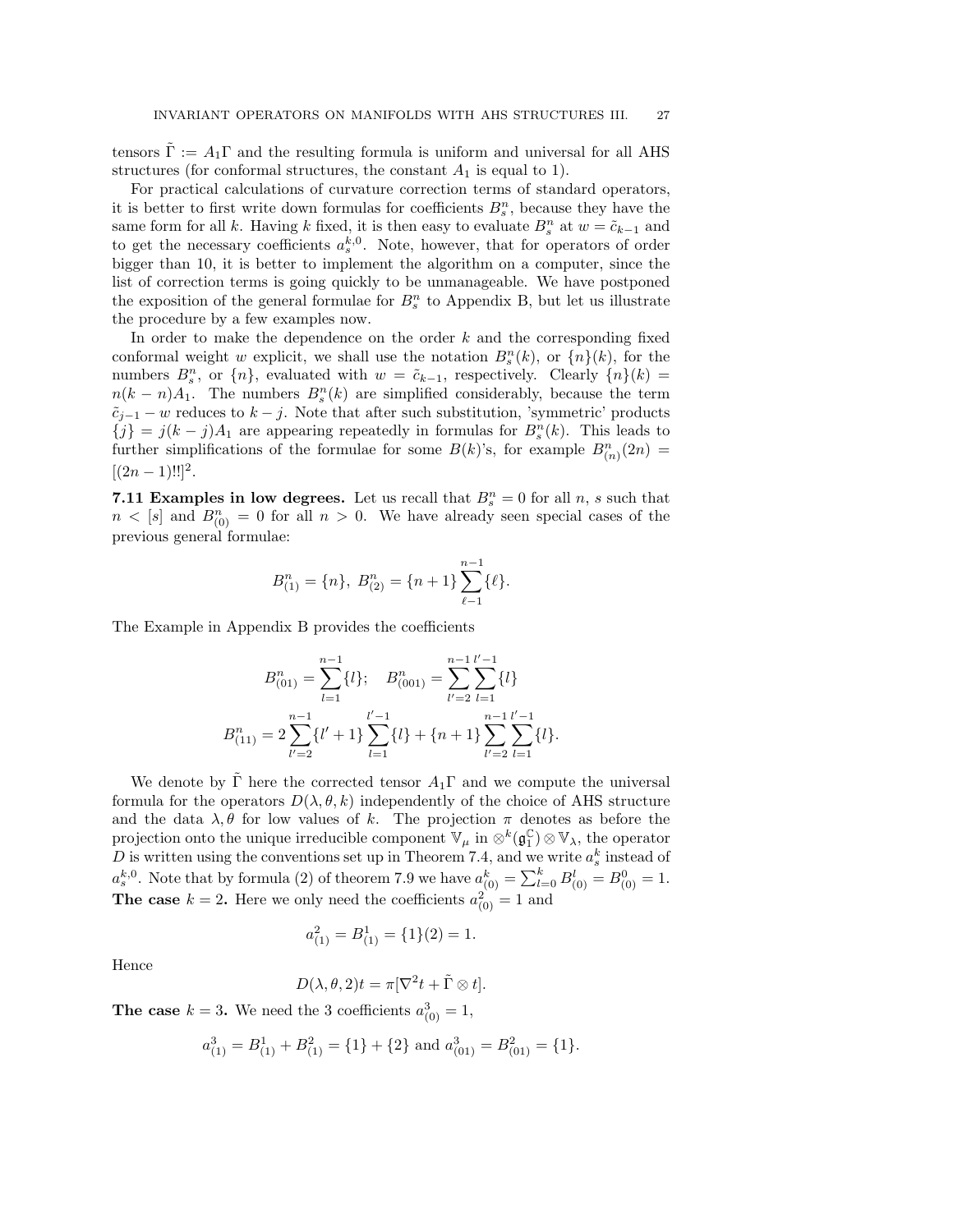Using  $\{1\}(3) = 2$ ,  $\{2\}(3) = 2$ , we get

$$
D(\lambda, \theta, 3)t = \pi [\nabla^3 t + 4\tilde{\Gamma} \otimes (\nabla t) + 2(\nabla \tilde{\Gamma}) \otimes t].
$$

**The case**  $k = 4$ . Now, we need 5 coefficients:  $a_{(0)}^4 = 1$ , and

$$
a_{(1)}^4 = B_{(1)}^1 + B_{(1)}^2 + B_{(1)}^3 = \{1\} + \{2\} + \{3\} \quad a_{(2)}^4 = B_{(2)}^2 = \{3\}\{1\}
$$
  

$$
a_{(01)}^4 = B_{(01)}^2 + B_{(01)}^3 = 2\{1\} + \{2\} \qquad a_{(001)}^4 = B_{(001)}^3 = \{1\}.
$$

Hence using again  ${n}(k) = n(k - n)A_1$ , we get

$$
D(\lambda, \theta, 4)t = \pi [\nabla^4 t + 10\tilde{\Gamma} \otimes (\nabla^2 t) + 10(\nabla \tilde{\Gamma}) \otimes (\nabla t) + 9\tilde{\Gamma} \otimes \tilde{\Gamma} \otimes t + 3(\nabla^2 \tilde{\Gamma}) \otimes t].
$$

**The case**  $k = 5$ . Here we need 7 coefficients:  $a_{(0)}^5 = 1$ , and

$$
a_{(1)}^5 = B_{(1)}^1 + \dots + B_{(1)}^4 = \{1\} + \{2\} + \{3\} + \{4\}
$$
  
\n
$$
a_{(2)}^5 = B_{(2)}^2 + B_{(2)}^3 = \{3\}\{1\} + \{4\}\{\{1\} + \{2\}\}\
$$
  
\n
$$
a_{(01)}^5 = B_{(01)}^2 + B_{(01)}^3 + B_{(01)}^4 = 3\{1\} + 2\{2\} + \{3\}
$$
  
\n
$$
a_{(001)}^5 = B_{(001)}^3 + B_{(001)}^4 = \{1\} + (2\{1\} + \{2\})
$$
  
\n
$$
a_{(0001)}^5 = B_{(0001)}^4 = \{1\}
$$
  
\n
$$
a_{(11)}^5 = B_{(11)}^3 = 2\{3\}\{1\} + \{4\}\{1\}
$$

Hence we get

$$
D(\lambda, \theta, 5)t = \pi [\nabla^5 t + 20\tilde{\Gamma} \otimes (\nabla^3 t) + 30(\nabla \tilde{\Gamma}) \otimes (\nabla^2 t) + 64\tilde{\Gamma} \otimes \tilde{\Gamma} \otimes (\nabla t) + 18(\nabla^2 \tilde{\Gamma}) \otimes (\nabla t) + 4(\nabla^3 \tilde{\Gamma}) \otimes t + 64\tilde{\Gamma} \otimes (\nabla \tilde{\Gamma}) \otimes t].
$$

As a further illustration we include the final formula in order seven. Here we use the concatenation of the symbols instead of the tensor products and we omit the projection  $\pi$ 

$$
\nabla^7 t + 56\tilde{\Gamma}\nabla^5 t + 140(\nabla\tilde{\Gamma})\nabla^4 t + 168(\nabla^2\tilde{\Gamma})\nabla^3 t + 784(\tilde{\Gamma})^2\nabla^3 t + 2352\tilde{\Gamma}(\nabla\tilde{\Gamma})\nabla^2 t + 112(\nabla^3\tilde{\Gamma})\nabla^2 t + 2304(\tilde{\Gamma})^3\nabla t + 1180(\nabla\tilde{\Gamma})^2\nabla t + 1408\tilde{\Gamma}(\nabla^2\tilde{\Gamma})\nabla^t + 40(\nabla^4\tilde{\Gamma})\nabla t + 708(\nabla\tilde{\Gamma})(\nabla^2\tilde{\Gamma})t + 312\tilde{\Gamma}(\nabla^3\tilde{\Gamma})t + 3456(\tilde{\Gamma})^2(\nabla\tilde{\Gamma})t + 6(\nabla^5\tilde{\Gamma})t + 2456(\nabla^5)\tilde{\Gamma})t + 2456(\tilde{\Gamma})^2(\nabla\tilde{\Gamma})t + 6(\nabla^5\tilde{\Gamma})t + 2456(\nabla^5)\tilde{\Gamma})t + 2456(\nabla^5)\tilde{\Gamma})t + 2456(\tilde{\Gamma})^2(\nabla\tilde{\Gamma})t + 6(\nabla^5\tilde{\Gamma})t + 2456(\nabla^5)\tilde{\Gamma})t + 2456(\nabla^5)\tilde{\Gamma})t + 2456(\nabla^5)\tilde{\Gamma})t + 2456(\tilde{\Gamma})^2(\nabla\tilde{\Gamma})t + 2456(\tilde{\Gamma})^2(\nabla\tilde{\Gamma})t + 2456(\tilde{\Gamma})^2(\nabla\tilde{\Gamma})t + 2456(\tilde{\Gamma})^2(\nabla\tilde{\Gamma})t + 2456(\tilde{\Gamma})^2(\nabla\tilde{\Gamma})t + 2456(\tilde{\Gamma})^2(\nabla\tilde{\Gamma})t + 2456(\tilde{\Gamma})^2(\nabla\tilde{\Gamma})t + 2456(\tilde{\Gamma})^2(\nabla\tilde{\Gamma})t + 2456(\tilde{\Gamma})^2(\nabla\tilde{\Gamma})t + 2456(\tilde{\Gamma})^2
$$

For explicit description of all weights in the representation  $\mathfrak{g}_1$  in individual cases, we shall use results gathered in [FH]. The facts which are not proved below can be found there.

A.1 Conformal case, even dimension. Here  $\mathfrak{g}^{\mathbb{C}} = \mathfrak{so}(2n+2,\mathbb{C}), (\mathfrak{g}^{\mathbb{C}}_0)_s =$  $\mathfrak{so}(2n,\mathbb{C})$ . Let  $L_1,\ldots,L_n$  be the standard basis for the dual of the Cartan subalgebra. The fundamental weights  $\pi_i$ ,  $i = 1, \ldots, n$  are given by relations

 $\pi_i = L_1 + \ldots + L_i; i = 1, \ldots, n-2; \pi_n + \pi_{n-1} = L_1 + \ldots + L_{n-1}; \pi_n - \pi_{n-1} = L_n.$ The dimension of  $\mathfrak{g}_1$  is 2n and the list of all weights of  $\mathfrak{g}_1$  (all with multiplicity one) is given by  $\{\pm L_i; i = 1, \ldots, n\}$ . In terms of fundamental weights, we get

$$
L_1 = \pi_1; L_i = \pi_i - \pi_{i-1}, i = 2, ..., n-2;
$$
  
\n
$$
L_{n-1} = \pi_n + \pi_{n-1} - \pi_{n-2}; L_n = \pi_n - \pi_{n-1}.
$$

Hence all coefficients in the decompositions are in absolute values at most one. All weights of  $\mathfrak{g}_1$  belong in this case to the same orbit of the Weyl group.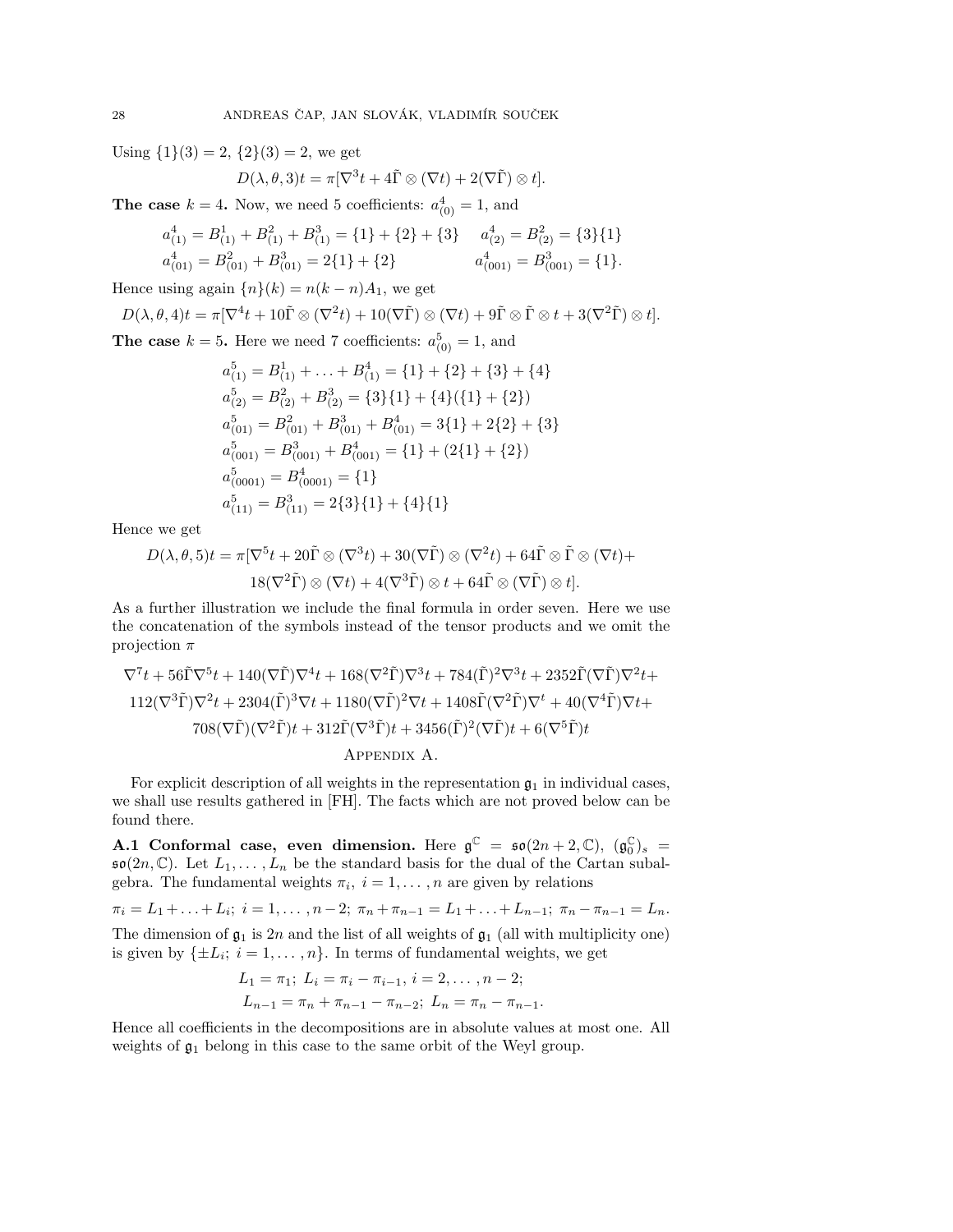#### A.2 Conformal case, odd dimension.

Here  $\mathfrak{g}^{\mathbb{C}} = \mathfrak{so}(2n+3, \mathbb{C}), (\mathfrak{g}_0^{\mathbb{C}})_s = \mathfrak{so}(2n+1, \mathbb{C}).$  Let  $L_1, \ldots, L_n$  be the standard basis for the dual of the Cartan subalgebra. The fundamental weights  $\pi_i$ ,  $i =$  $1, \ldots, n$  are given by relations

$$
\pi_i = L_1 + \ldots + L_i; \ i = 1, \ldots, n-1; \ \pi_n = (1/2)[L_1 + \ldots + L_{n-1}].
$$

The dimension of  $\mathfrak{g}_1$  is  $2n+1$  and the list of all weights of  $\mathfrak{g}_1$  (all with multiplicity one) is given by  $\{0; \pm L_i; i = 1, \ldots, n\}$ . In terms of fundamental weights, we get

 $L_1 = \pi_1$ ;  $L_i = \pi_i - \pi_{i-1}$ ,  $i = 2, \ldots, n-1$ ;  $L_n = 2\pi_n - \pi_{n-1}$ .

So it not true in this case that all weights of  $\mathfrak{g}_1$  have coefficients (with respect to fundamental weights) in absolute value less or equal to 1. There are two orbits of the Weyl group in the set of all weights of  $\mathfrak{g}_1$ . All nonzero weights form the first orbit and the zero weight the second one.

**A.3 Grassmannian case.** Here  $\mathfrak{g}^{\mathbb{C}} = A_{p+q+1}$ ,  $(\mathfrak{g}_0^{\mathbb{C}})_s = A_p \times A_q$ . This is the only case, where  $(\mathfrak{g}_0^{\mathbb{C}})_s$  is not a simple Lie algebra. Irreducible representations  $V_{\lambda},\lambda'$  of  $(\mathfrak{g}_{0}^{\mathbb{C}})$  are just tensor products  $V_{\lambda} \otimes V_{\lambda'}$  of two irreducible representations V<sub> $\lambda$ </sub>, resp.  $V_{\lambda'}$  of  $A_p$ , resp.  $A_q$ . To decompose the product  $V_{\lambda,\lambda'} \otimes \mathfrak{g}_1$  means to decompose individual products  $V_{\lambda} \otimes V$  and  $V_{\lambda'} \otimes V'$ , where V, resp. V' are defining representations of both parts of  $(\mathfrak{g}_0^{\mathbb{C}})_s$  and then to multiply both decompositions.

So it is sufficient to study just the case  $A_n$ . Let us consider the algebra  $A_n =$  $\mathfrak{sl}(n+1,\mathbb{C})$ . Let  $L_1,\ldots,L_{n+1}$  be the canonical basis for  $\mathbb{C}^{n+1}$ . The dual of the Cartan subalgebra can be identified with the quotient  $\{(L_i) \in \mathbb{C}^{n+1}\}/\{\sum_{i=1}^{n+1} L_i =$ 0}. The fundamental weights  $\pi_i$ ,  $i = 1, ..., n$  are given by relations

$$
\pi_i = L_1 + \ldots + L_i; \ i = 1, \ldots, n.
$$

The dimension of the defining representation V of  $\mathfrak{sl}(n+1,\mathbb{C})$  is  $n+1$  and the list of all weights of  $\mathfrak{g}_1$  (all with multiplicity 1) is given by  $\{\pm L_i; i = 1, \ldots, n+1\}$ . In terms of fundamental weights, we get

$$
L_1 = \pi_1; L_i = \pi_i - \pi_{i-1}, i = 2, \ldots, n; L_{n+1} = -\pi_n.
$$

Hence all coefficients in the decompositions are in absolute values at most one. All weights of  $\mathfrak{g}_1$  belong in this case to the same orbit of the Weyl group.

**A.4 Symplectic case.** Here  $\mathfrak{g}^{\mathbb{C}} = \mathfrak{sp}(2n, \mathbb{C}), (\mathfrak{g}_0^{\mathbb{C}})_s = \mathfrak{sl}(n-1, \mathbb{C}),$  hence the algebra  $(\mathfrak{g}_{0}^{\mathbb{C}})$  is again of type  $A_k$ . Let  $L_1, \ldots, L_n$  be the canonical basis for the defining representation  $V = \mathbb{C}^n$ . The dual of the Cartan subalgebra is again identified with the quotient  $\{(L_i) \in \mathbb{C}^n\}/\{\sum_{i=1}^n L_i = 0\}$ . The fundamental weights  $\pi_i$ ,  $i =$  $1, \ldots, n-1$  are given by relations

$$
\pi_i = L_1 + \ldots + L_i; \ i = 1, \ldots, n-1.
$$

In this case, the representation  $\mathfrak{g}_1$  of  $(\mathfrak{g}_0^{\mathbb{C}})_s$  is equivalent to  $\odot^2(V)$  and its highest weight is equal to  $2\pi_1$ . The dimension of  $\mathfrak{g}_1$  is equal to  $(n+1)n/2$  and the list of all weights of  $\mathfrak{g}_1$  (all with multiplicity 1) is given by

$$
\{e_{ij}=L_i+L_j; \ i,j=1,\ldots,n; \ i\leq j\}.
$$

Using conventions  $\pi_0 = \pi_n = 0$ , we can express  $e_{ij}$  using  $\pi_j$  by

$$
e_{ij} = (\pi_i - \pi_{i-1}) + (\pi_j - \pi_{j+1}), i \leq j.
$$

Hence  $e_{ii} = 2\pi_i - 2\pi_{i-1}$  and the corresponding coefficients are  $\pm 2$ . There are two orbits of the Weyl group —  $\{e_{ii}\}\$  and  $\{e_{ij} | i < j\}.$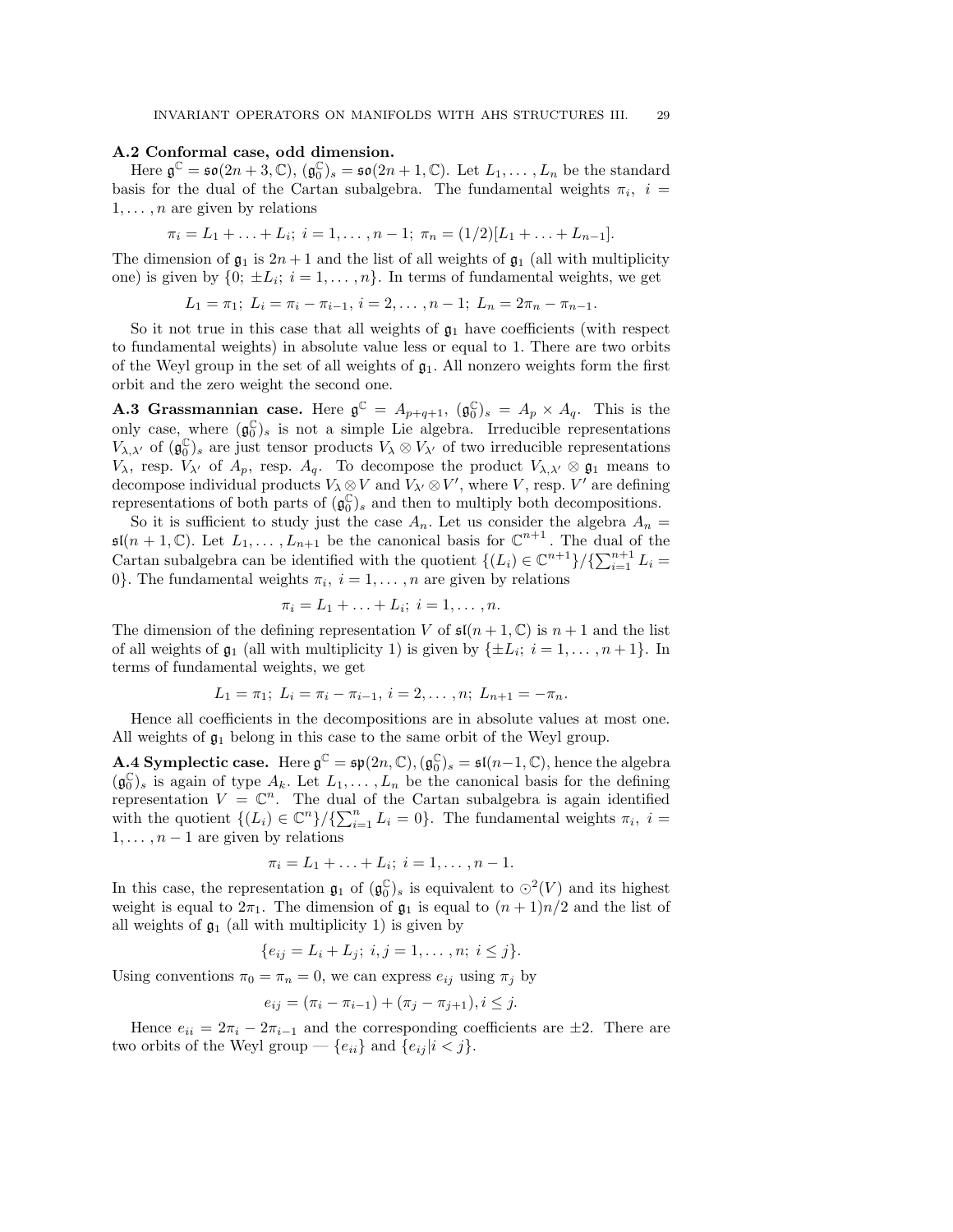**A.5 Spinorial case.** Here  $\mathfrak{g}^{\mathbb{C}} = \mathfrak{so}(2n, \mathbb{C}), (\mathfrak{g}_0^{\mathbb{C}})_s = \mathfrak{sl}(n-1, \mathbb{C})$  and the algebra  $(\mathfrak{g}_{0}^{\mathbb{C}})_{s}$  is again of type  $A_{k}$ . In this case, the representation  $\mathfrak{g}_{1}$  of  $(\mathfrak{g}_{0}^{\mathbb{C}})_{s}$  is equivalent to  $\Lambda^2(V)$  and its highest weight is equal to the second fundamental weight  $\pi_2$ . The dimension of  $\mathfrak{g}_1$  is equal to  $n(n-1)/2$  and the list of all weights of  $\mathfrak{g}_1$  (all with multiplicity 1) is given by  $\{e_{ij} = L_i + L_j; i, j = 1, ..., n; i < j\}$ . Using the same conventions  $\pi_0 = \pi_n = 0$ , we can express  $e_{ij}$  using  $\pi_j$  by

$$
e_{ij} = (\pi_i - \pi_{i-1}) + (\pi_j - \pi_{j+1}); \ i \leq j.
$$

Hence all coefficients in the decompositions are in absolute values at most one. All weights of  $\mathfrak{g}_1$  belong in this case to the same orbit of the Weyl group.

**A.6**  $E_6$  case. Here  $\mathfrak{g}^{\mathbb{C}} = E_6$ ,  $(\mathfrak{g}_0^{\mathbb{C}})_s = D_5$  and  $\mathfrak{g}_1$  is one of the basic (half)-spinor representations. Its dimension is 16. All weights form one orbit of the Weyl group and all their coefficients with respect to the fundamental weights are in absolute value at most one. The structure of the orbit as well as all these coefficients can be found in [Kr].

**A.7**  $E_7$  case. Here  $\mathfrak{g}^{\mathbb{C}} = E_7$  and  $(\mathfrak{g}_0^{\mathbb{C}})_s = E_6$ . All weights of  $\mathfrak{g}_1$  form one orbit of the Weyl group and all their coefficients are in absolute value at most one (for details, see [Kr]).

# Appendix B.

To understand the definition of  $B_s^n$  better, we discussed the case of numbers  $B_{(ij)}^n$ already in 7.8. Couples  $(ij)$  of non-negative integers were considered as vertices of a graph in plane and these vertices were connected with arrows of length 1 going horizontally right and antidiagonal arrows of length  $\sqrt{2}$  going up and left.

Any vertex in the lattice can be reached from (00) by one or more paths. For every path to a vertex  $(ij)$ , it is possible to deduce its contribution to the value of  $B_{(ij)}^n$  from the algorithm defining B's. The actual value of  $B_{(ij)}^n$  is then the sum of such contributions over all possible paths from  $(0)$  to  $(ij)$ . The situation for longer sequences s is similar. It would be possible to define a similar graph for all sequences s, but it is not possible to draw it in more general cases. We shall do the same in the language of sequences, which also makes possible to prove an explicit formula for the values of  $B_s^n$ , resp.  $B_s^n(k)$ .

Let us first introduce a few additional notations. Let  $A$  denote the set of all finite sequences (of a variable length)  $J = (j_1, j_2, \ldots, j_\alpha)$ , where  $j_1 = 0$  and  $j_2, \ldots, j_\alpha$ are non-negative integers and put  $|J| := \alpha$ . For a positive integer a and  $J \in \mathcal{A}$ , let us define the sequences  $s^J$ ,  $s_a^J$  by

$$
s^{J} := \sum_{a'=1}^{|J|} \sigma_{j_{a'}}; \qquad s_{a}^{J} := \sum_{a'=1}^{a} \sigma_{j_{a'}}; \ a = 1, \dots, |J| - 1; \qquad s_0^{J} := (0)
$$

where  $\sigma_i$  are the sequences from 7.7. The subset  $\mathcal{A}_0$  of  $\mathcal{A}$  is defined by

$$
\mathcal{A}_0 := \{ J \in \mathcal{A} \mid (s_a^J)_i \geq 0; \ a = 1, \dots, |J|, i = 0, 1, \dots \}.
$$

We have the following simple properties

$$
[\sigma_i] = 1
$$
 for all  $i$  and  $[\sigma_i] + [\sigma_j] = [\sigma_i + \sigma_j]$  for all  $i, j$   
 $[s^J] = |J|$ .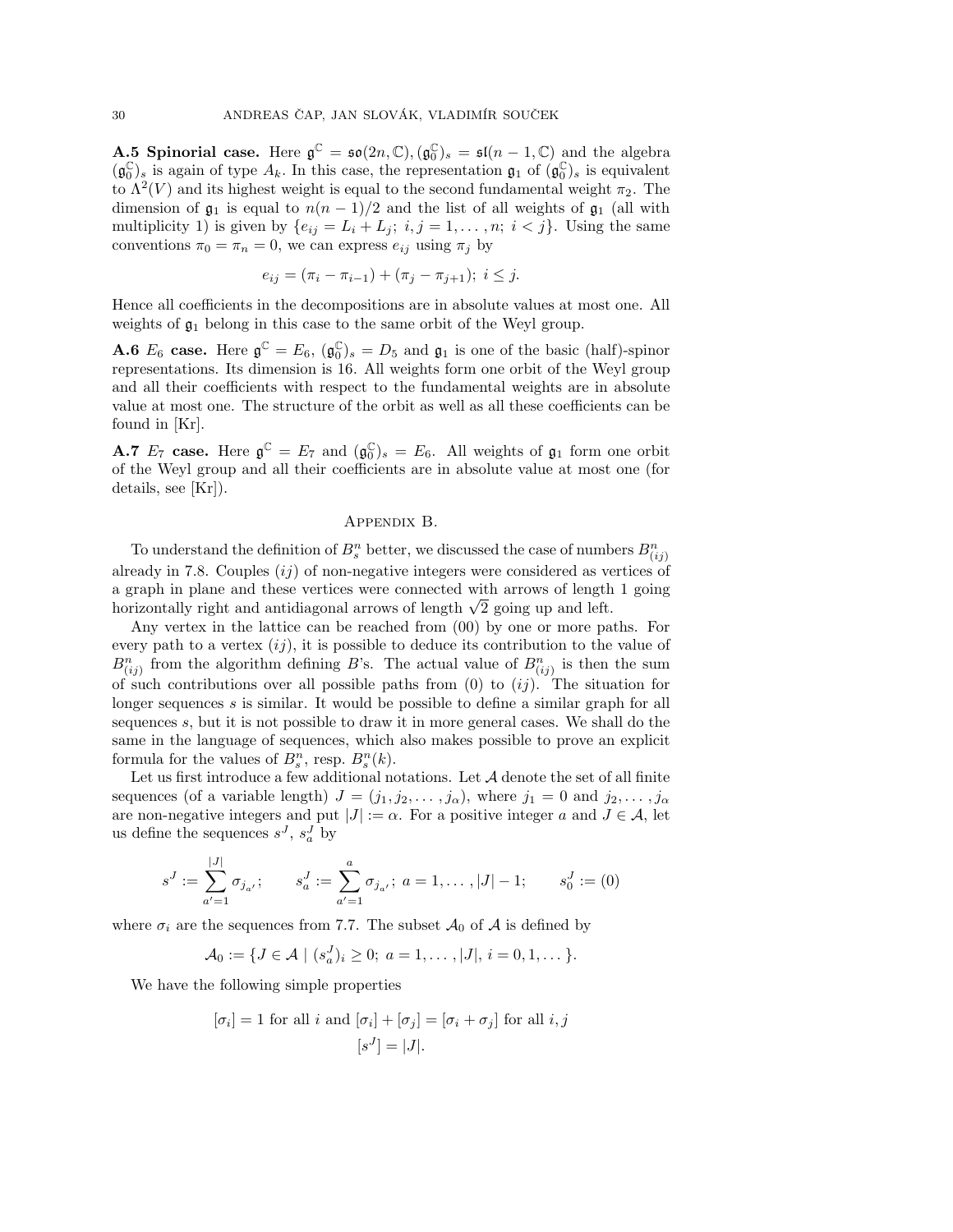In order to generalize formulas for  $B_{(m)}^n$  deduced in Section 7, let us introduce for every sequence s of non-negative integers the set

$$
\mathcal{A}_s^0 := \{ J \in \mathcal{A}^0 \mid s^J = s \}.
$$

This set is a generalization of the set of all different paths from  $(0)$  to s discussed above in the case of sequences of length two.

We also need a generalization of the numbers  $\{n\}$  from 7.8. Let us define the numbers  $\{s, l, a\}$ , where s is a finite sequence of integers and l, a are positive integers

$$
\{s, l, a\} := \begin{cases} \{l + |s|\} & \text{if } a = 0\\ s_{a-1} & \text{if } a \neq 0. \end{cases}
$$

Using all this notation we obtain the following explicit formula for the numbers  $B_s^n$ :

**Theorem.** The numbers  $B_s^n$  are given by the formula

$$
\sum_{J \in \mathcal{A}_s^0} \{s_{\alpha-1}^J, n, j_\alpha\} \sum_{l_{\alpha-1} = \alpha-1}^{n-1} \{s_{\alpha-2}^J, l_{\alpha-1}, j_{\alpha-1}\} \sum_{l_{\alpha-2} = \alpha-2}^{l_{\alpha-1}-1} \dots \sum_{l_2=2}^{l_3-1} \{s_1^J, l_2, j_2\} \sum_{l_1=1}^{l_2-1} \{l_1\}
$$
  
where  $\alpha = [s] = |J|$ .

*Proof.* We can use induction with respect to  $\alpha$ . The case  $\alpha = 1$  means that  $s = (1)$ . This case was discussed in 7.8:  $B_{(1)}^n = \{n\}$ . But  $s = \sigma_0$ , there is just one element  $J = (0)$  in  $\mathcal{A}_{s}^{0}$  and the theorem holds.

Suppose now that the formula is valid for all s with  $[s] \leq k-1$  and consider a sequence s with  $[s] = k$ . The set  $\mathcal{A}_{s}^{0}$  of sequences J can be split into a disjoint union of subsets by an additional condition  $j_{[s]} = i, i = 0, 1, \ldots$ , (all but a finite number of them being empty). Now, let us have a look at the algorithm defining  $B$ 's. Using the induction assumption for terms  $\sum_{l=0}^{n-1} B_{s-\sigma_i}^l$ ,  $i=0,1,...$  and noticing that  $n + |s| - 1 = n + |s - \sigma_0|$ ;  $s_{i-1} + 1 = (s - \sigma_i)_{i-1}$ , we get the correct value for  $B_s^n$ .  $\Box$ 

**Examples.** Let us use the formula in a few cases. If  $s = (01)$ , then the set  $\mathcal{A}_s^0$  is a one point set. It consists of  $J = (0, 1), s = \sigma_0 + \sigma_1$ . Hence

$$
B_{(01)}^n = \{(1), n, 1\} \sum_{l=1}^{n-1} \{l\} = \sum_{l=1}^{n-1} \{l\}.
$$

Similarly, for  $s = (001)$ , we have  $\mathcal{A}_s^0 = \{(0, 1, 2)\}\,$ ,  $s = \sigma_0 + \sigma_1 + \sigma_2$ . Hence

$$
B_{(001)}^n = \{(01), n, 2\} \sum_{l'=2}^{n-1} \{(1), l', 1\} \sum_{l=1}^{l'-1} \{l\} = \sum_{l'=2}^{n-1} \sum_{l=1}^{l'-1} \{l\}.
$$

If  $s = (11)$ , there are two elements in the set  $\mathcal{A}_s^0$ , namely  $J = (0,0,1)$ ,  $s =$  $\sigma_0 + \sigma_0 + \sigma_1$  and  $J = (0, 1, 0), s = \sigma_0 + \sigma_1 + \sigma_0$ . So

$$
B_{(11)}^{n} = \{(2), n, 1\} \sum_{l'=2}^{n-1} \{(1), l', 0\} \sum_{l=1}^{l'-1} \{l\} + \{(01), n, 0\} \sum_{l'=2}^{n-1} \{(1), l', 1\} \sum_{l=1}^{l'-1} \{l\} = 2 \sum_{l'=2}^{n-1} \{l' + 1\} \sum_{l=1}^{l'-1} \{l\} + \{n+1\} \sum_{l'=2}^{n-1} \sum_{l=1}^{l'-1} \{l\}.
$$

A similar computation leads to the last constant  $B_{(0001)}^4 = \{1\}$  which we have used in 7.11.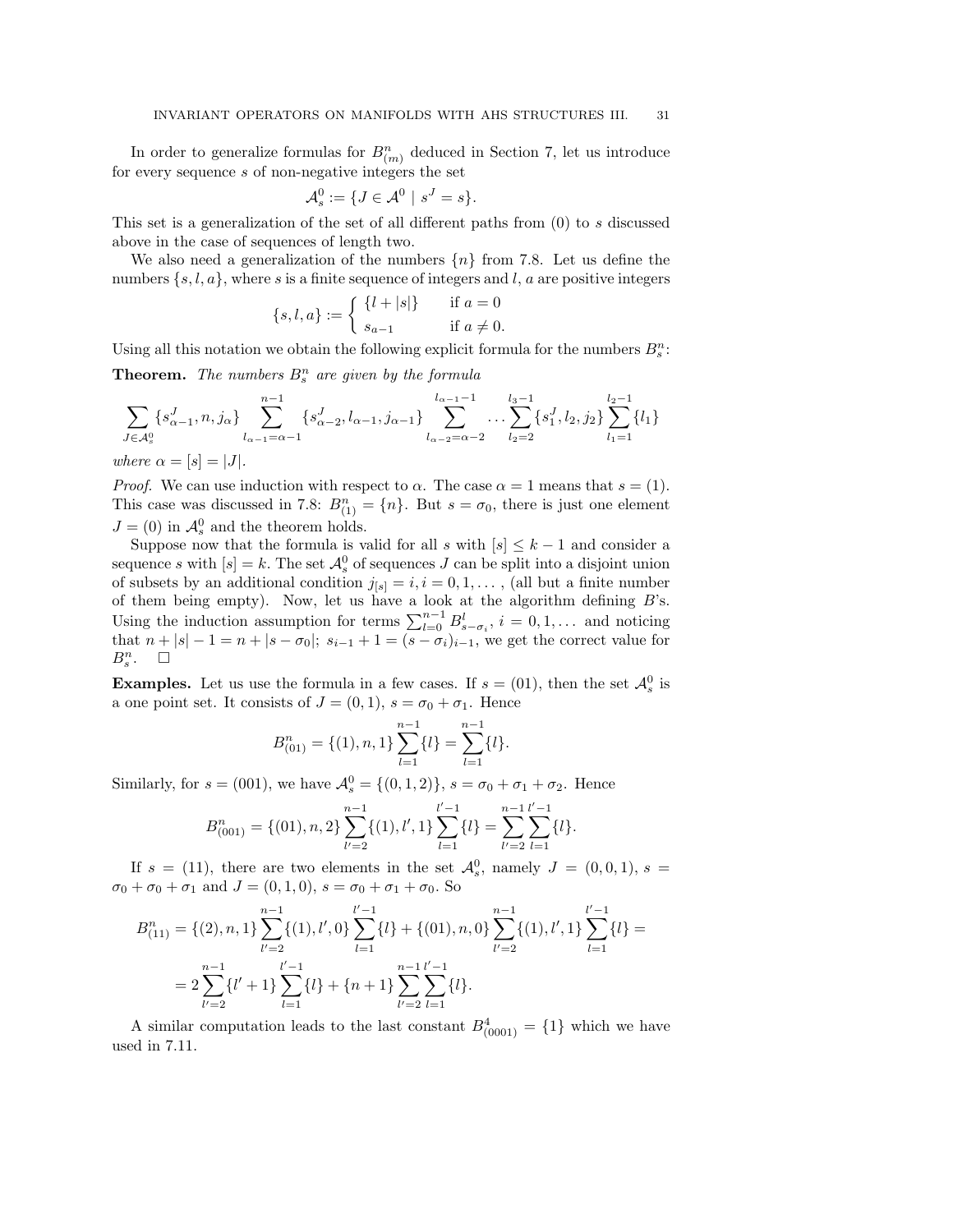#### **REFERENCES**

- [BaiE] Bailey T.N, Eastwood M.G, Complex paraconformal manifolds; their differential geometry and twistor theory,, Forum Mathematicum 3 (1991), 61-103.
- [BEG] Bailey, T. N.; Eastwood, M. G.; Gover, A. R., Thomas's structure bundle for conformal, projective and related structures, Rocky Mountain J. 24 (1994), 1191–1217.
- [B] Baston, R. J., Almost Hermitian symmetric manifolds, I: Local twistor theory; II: Differential invariants, Duke Math. J. 63 (1991), 81–111, 113–138.
- [BasE] Baston, R.; Eastwood M., Penrose transform; Its interaction with representation theory, Clarendon Press, Oxford, 1989.
- [BGG] Bernstein, I.N.; Gelfand, I.M.; Gelfand, S.I., Differential operators on the base affine space and a study of  $g$ -modules, Lie Groups and their Representations (Gelfand, I.M., eds.), Adam Hilger, 1975, pp. 21–64.
- [BC] Boe, B.D.; Collingwood, D.H, Multiplicity free categories of highest weight representations. I, II., Commun. Algebra 18 (1990), 947-1032, 1033-1070.
- [Bra] Branson, T., Stein–Weiss operators and ellipticity, J. Funct. Anal. 151 (1997), 334–383.
- [BOO] Branson, T.; Olafsson, G.; Ørsted, B., Spectrum generating operators and intertwining operators for representations induced from a maximal parabolic subgroup,, J. Funct. Anal. 135 (1996), 163-205.
- [C] Cap, A., Translation of natural operators on manifolds with AHS-structures, Archivum Math. (Brno) 32, 4 (1996), 249–266, electronically available at www.emis.de.
- [CS] Čap, A.; Schichl, H., Parabolic geometries and canonical Cartan connections, Preprint ESI 450, electronically available at www.esi.ac.at.
- [CSS1] Čap, A.; Slovák, J.; Souček, V., *Invariant operators on manifolds with almost hermitian* symmetric structures, I. invariant differentiation, Acta Math. Univ. Comenianae 66,1 (1997), 33–69, electronically available at www.emis.de.
- [CSS2] Čap, A.; Slovák, J.; Souček, V., *Invariant operators on manifolds with almost hermitian* symmetric structures, II. normal Cartan connections, Acta Math. Univ. Comenianae 66,2 (1997), 203–220, electronically available at www.emis.de.
- [CSS4] Čap, A.; Slovák, J.; Souček, V., Curved analogues of Bernstein–Gelfand–Gelfand resolutions, to appear.
- [E] M.Eastwood, M.G., Notes on conformal differential geometry,, Proceedings of the 15th Winter School Geometry and Physics, Srni, 43 (1996), 57–76.
- [ES] Eastwood, M.; Slovák, J., Semi-holonomic Verma modules,, Jour. of Algebra 197 (1997), 424–448.
- [F] Fegan, H.D., Conformally invariant first order differential operators,, Quart.J.Math. 27 (1976), 371–378.
- [FH] Fulton, W.; Harris, J., Representation theory: A first course, Springer-Verlag, Berlin Heidelberg New York, 1991.
- [Gi] Gindikin, S.G., Generalized conformal structures, Twistors in Mathematics and Physics, LMS Lecture Notes 156, Cambridge University Press, 1990, pp. 36–52.
- [Go] Goncharov, A. B., Generalized conformal structures on manifolds, Selecta Math. Soviet. 6 (1987), 308–340.
- [Go] Gover, A.R., Conformally invariant operators of standard type, Quart. J. Math. 40 (1989ges 197–208).
- [G] Graham, C. R., Conformally invariant powers of the Laplacian, II: Nonexistence, J. London Math. Soc. 46 (1992), 566–576.
- [H] Humphreys, J.E., Introduction to Lie algebras and representation theory, Springer-Verlag, Berlin Heidelberg New York, 1972.
- [KN] Kobayashi, S.; Nagano, T., On filtered Lie algebras and geometric structures I, J. Math. Mech. 13 (1964), 875–907.
- [KMS] Kolář, I.; Michor, P. W.; Slovák, J., Natural operations in differential geometry, Springer-Verlag, Berlin Heidelberg New York, 1993.
- [Ko] Kostant, B., Lie algebra cohomology and the generalized Borel-Weil theorem, Ann. Math. 74 (1961), 329-387.
- [Kr] Krump, L., Representation theoretical properties of |1|-graded Lie algebras, Master Thesis, Charles University in Prague (1996).
- [Ku] Kumar, S., Proof of the Parthasarathy-Ranga Rao-Varadarajan conjecture, Invent. math. 93 (1988), 117-130.